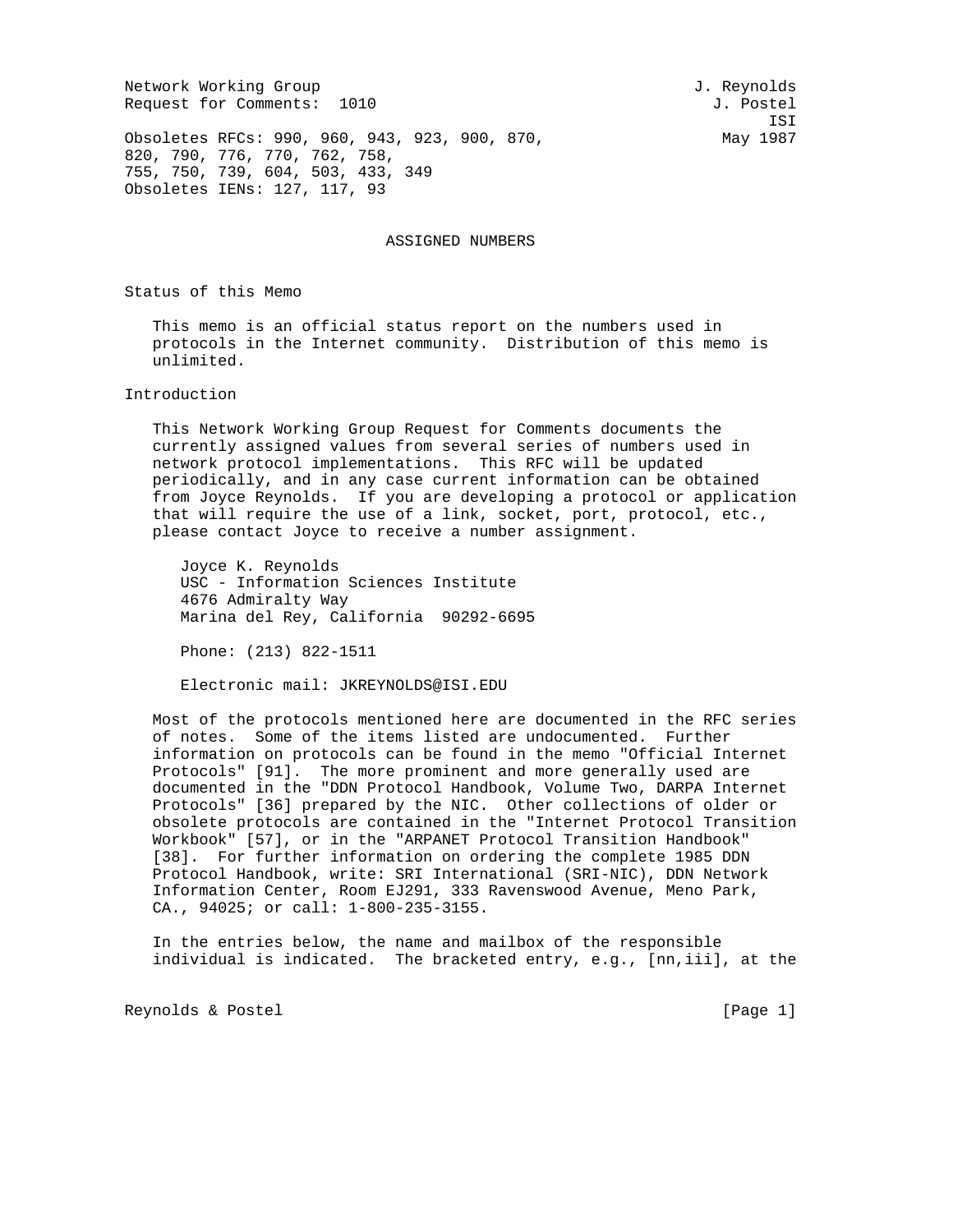right hand margin of the page indicates a reference for the listed protocol, where the number ("nn") cites the document and the letters ("iii") cites the person. Whenever possible, the letters are a NIC Ident as used in the WhoIs (NICNAME) service.

 The convention in the documentation of Internet Protocols is to express numbers in decimal and to picture data in "big-endian" order [14]. That is, fields are described left to right, with the most significant octet on the left and the least significant octet on the right.

 The order of transmission of the header and data described in this document is resolved to the octet level. Whenever a diagram shows a group of octets, the order of transmission of those octets is the normal order in which they are read in English. For example, in the following diagram the octets are transmitted in the order they are numbered.

|  | 0 1 2 3 4 5 6 7 8 9 0 1 2 3 4 5 6 7 8 9 0 1 2 3 4 5 6 7 8 9 0 1 |  |
|--|-----------------------------------------------------------------|--|
|  |                                                                 |  |
|  |                                                                 |  |
|  |                                                                 |  |
|  |                                                                 |  |
|  |                                                                 |  |

### Transmission Order of Bytes

 Whenever an octet represents a numeric quantity the left most bit in the diagram is the high order or most significant bit. That is, the bit labeled 0 is the most significant bit. For example, the following diagram represents the value 170 (decimal).

```
 0 1 2 3 4 5 6 7 
+-+-+-+-+-+-+-+-+
|1 0 1 0 1 0 1 0|
+-+-+-+-+-+-+-+-+
```
#### Significance of Bits

 Similarly, whenever a multi-octet field represents a numeric quantity the left most bit of the whole field is the most significant bit. When a multi-octet quantity is transmitted the most significant octet is transmitted first.

Reynolds & Postel [Page 2]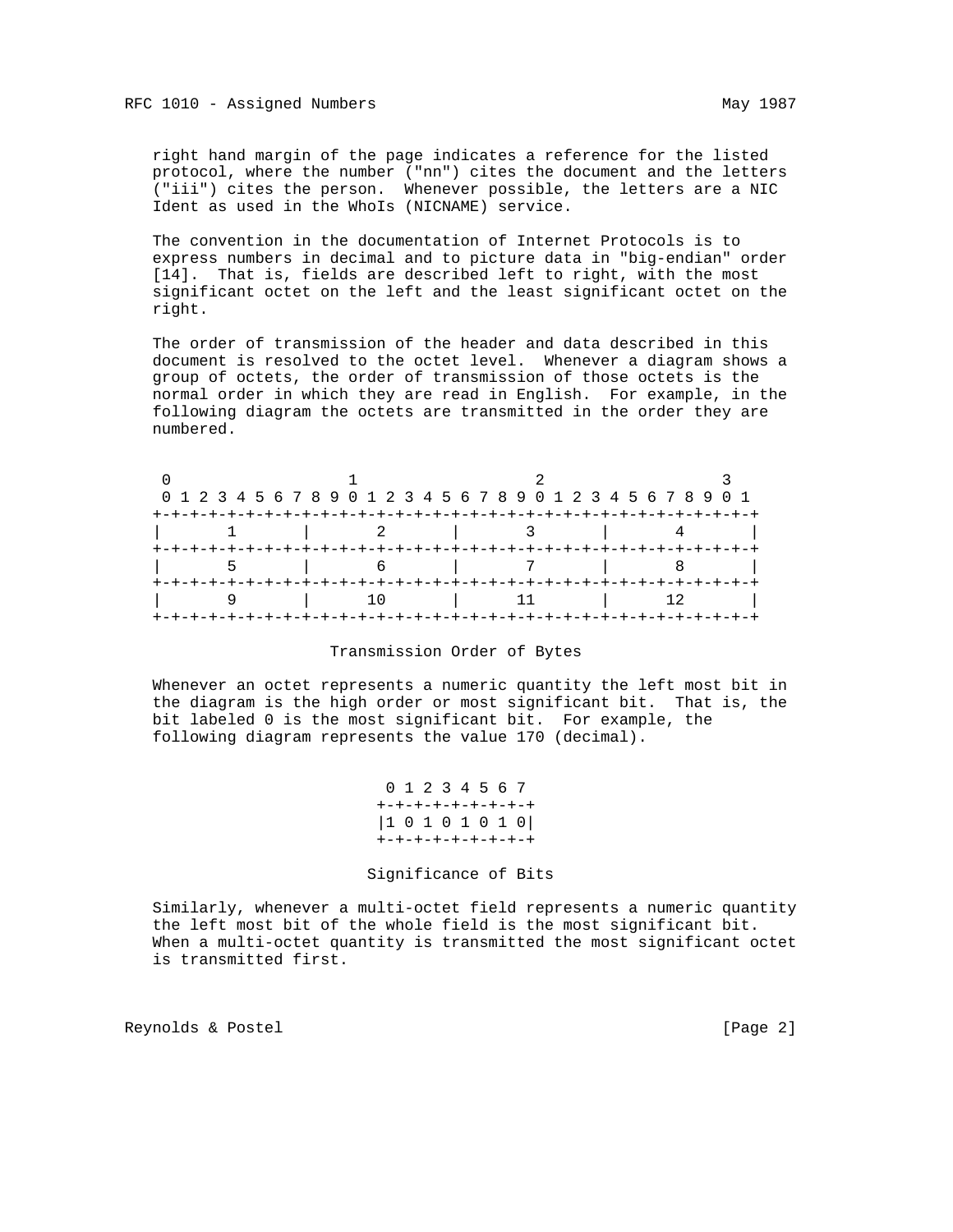## VERSION NUMBERS

 In the Internet Protocol (IP) [36,80] there is a field to identify the version of the internetwork general protocol. This field is 4 bits in size.

## Assigned Internet Version Numbers

| Decimal  | Keyword | Version           | References |
|----------|---------|-------------------|------------|
|          |         |                   |            |
|          |         | Reserved          | [JBP]      |
| $1 - 3$  |         | Unassigned        | [JBP]      |
| 4        | ΙP      | Internet Protocol | [80,JBP]   |
| 5        | ST      | ST Datagram Mode  | [41, JWF]  |
| $6 - 14$ |         | Unassigned        | JBP        |
| 15       |         | Reserved          | JBP        |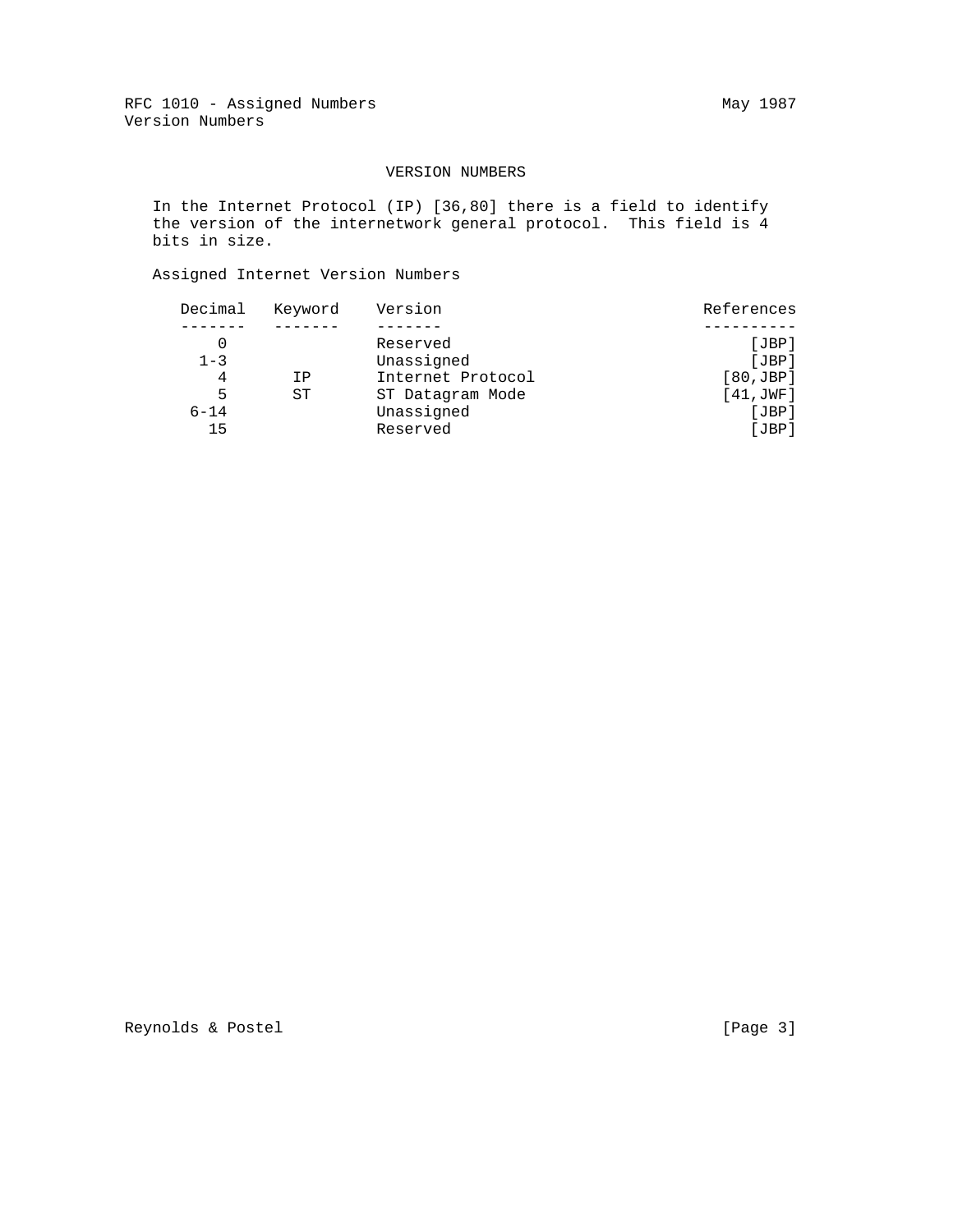## PROTOCOL NUMBERS

 In the Internet Protocol (IP) [36,80] there is a field, called Protocol, to identify the the next level protocol. This is an 8 bit field.

## Assigned Internet Protocol Numbers

| Decimal        | Keyword     | Protocol                       | References              |
|----------------|-------------|--------------------------------|-------------------------|
| - - - - - - -  |             |                                |                         |
| $\mathsf 0$    |             | Reserved                       | [JBP]                   |
| $\mathbf{1}$   | ICMP        | Internet Control Message       | [72,JBP]                |
| $\overline{2}$ | IGMP        | Internet Group Management      | [34,JBP]                |
| 3              | GGP         | Gateway-to-Gateway             | [49, MB]                |
| $\overline{4}$ |             | Unassigned                     | [JBP]                   |
| 5              | ST          | Stream                         | [41, JWF]               |
| $\overline{6}$ | TCP         | Transmission Control           | [81,JBP]                |
| 7              | UCL         | UCL                            | [PK]                    |
| 8              | EGP         | Exterior Gateway Protocol      | [92, DLM1]              |
| 9              | IGP         | any private interior gateway   | [JBP]                   |
| 10             |             | BBN-RCC-MON BBN RCC Monitoring | [SC]                    |
| 11             | NVP-II      | Network Voice Protocol         | [15, SC3]               |
| 12             | PUP         | PUP                            | $[7, \times$ EROX]      |
| 13             | ARGUS       | ARGUS                          | [RWS4]                  |
| 14             | EMCON       | <b>EMCON</b>                   | [BN7]                   |
| 15             | XNET        | Cross Net Debugger             | [47,JFH2]               |
| 16             | CHAOS       | Chaos                          | [NC3]                   |
| 17             | <b>UDP</b>  | User Datagram                  | [79,JBP]                |
| 18             | MUX         | Multiplexing                   | [16,JBP]                |
| 19             | DCN-MEAS    | DCN Measurement Subsystems     | [DIM1]                  |
| 20             | HMP         | Host Monitoring                | [48, RH6]               |
| 21             | PRM         | Packet Radio Measurement       | [ZSU]                   |
| 22             | XNS-IDP     | XEROX NS IDP                   | [102, XEROX]            |
| 23             | TRUNK-1     | Trunk-1                        | [SA2]                   |
| 24             | TRUNK-2     | Trunk-2                        | [SA2]                   |
| 25             | $LEAF-1$    | $Leaf-1$                       | [SA2]                   |
| 26             | $LEAF-2$    | $Leaf-2$                       | [SA2]                   |
| 27             | <b>RDP</b>  | Reliable Data Protocol         | [106, R <sub>H6</sub> ] |
| 28             | IRTP        | Internet Reliable Transaction  | [59, TXM]               |
| 29             | ISO-TP4     | ISO Transport Protocol Class 4 | [51, RC77]              |
| 30             | NETBLT      | Bulk Data Transfer Protocol    | [13, DDC1]              |
| 31             | $MFE-NSP$   | MFE Network Services Protocol  | [93, BCH2]              |
| 32             | MERIT-INP   | MERIT Internodal Protocol      | [HWB]                   |
| 33             | SEP         | Sequential Exchange Protocol   | [JC120]                 |
| $34 - 60$      |             | Unassigned                     | [JBP]                   |
| 61             |             | any host internal protocol     | [JBP]                   |
| 62             | <b>CFTP</b> | <b>CFTP</b>                    | [42, HCF2]              |
| 63             |             | any local network              | [JBP]                   |
|                |             |                                |                         |

Reynolds & Postel [Page 4]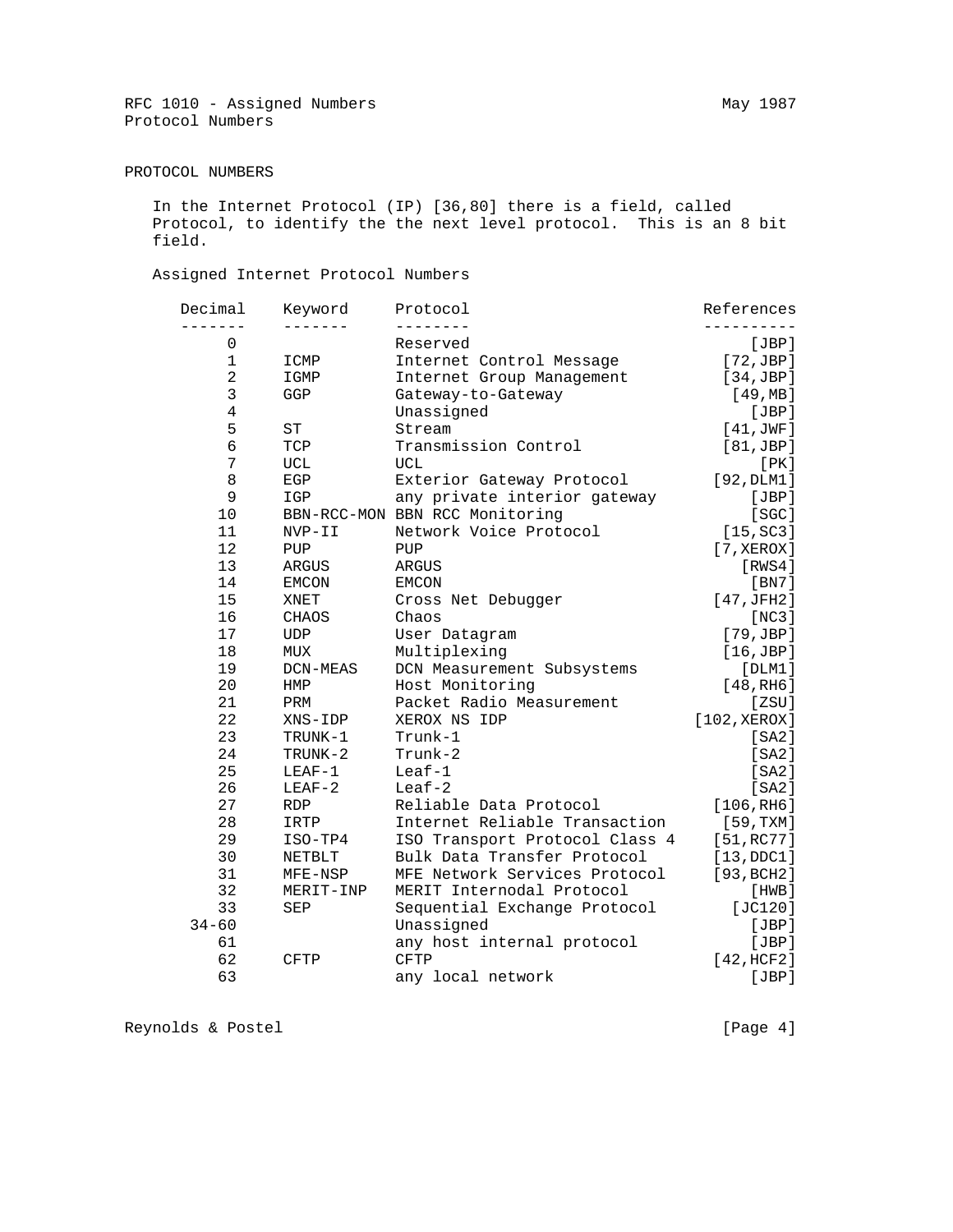| 64         | SAT-EXPAK   | SATNET and Backroom EXPAK        | [SHB] |
|------------|-------------|----------------------------------|-------|
| 65         | MIT-SUBNET  | MIT Subnet Support               | [NC3] |
| 66         | <b>RVD</b>  | MIT Remote Virtual Disk Protocol | [MBG] |
| 67         | IPPC        | Internet Pluribus Packet Core    | [SHB] |
| 68         |             | any distributed file system      | [JBP] |
| 69         | SAT-MON     | SATNET Monitoring                | [SHB] |
| 70         |             | Unassigned                       | [JBP] |
| 71         | <b>IPCV</b> | Internet Packet Core Utility     | [SHB] |
| $72 - 75$  |             | Unassigned                       | [JBP] |
| 76         | BR-SAT-MON  | Backroom SATNET Monitoring       | [SHB] |
| 77         |             | Unassigned                       | [JBP] |
| 78         | WB-MON      | WIDEBAND Monitoring              | [SHB] |
| 79         | WB-EXPAK    | WIDEBAND EXPAK                   | [SHB] |
| $80 - 254$ |             | Unassigned                       | [JBP] |
| 255        |             | Reserved                         | [JBP] |

Reynolds & Postel [Page 5]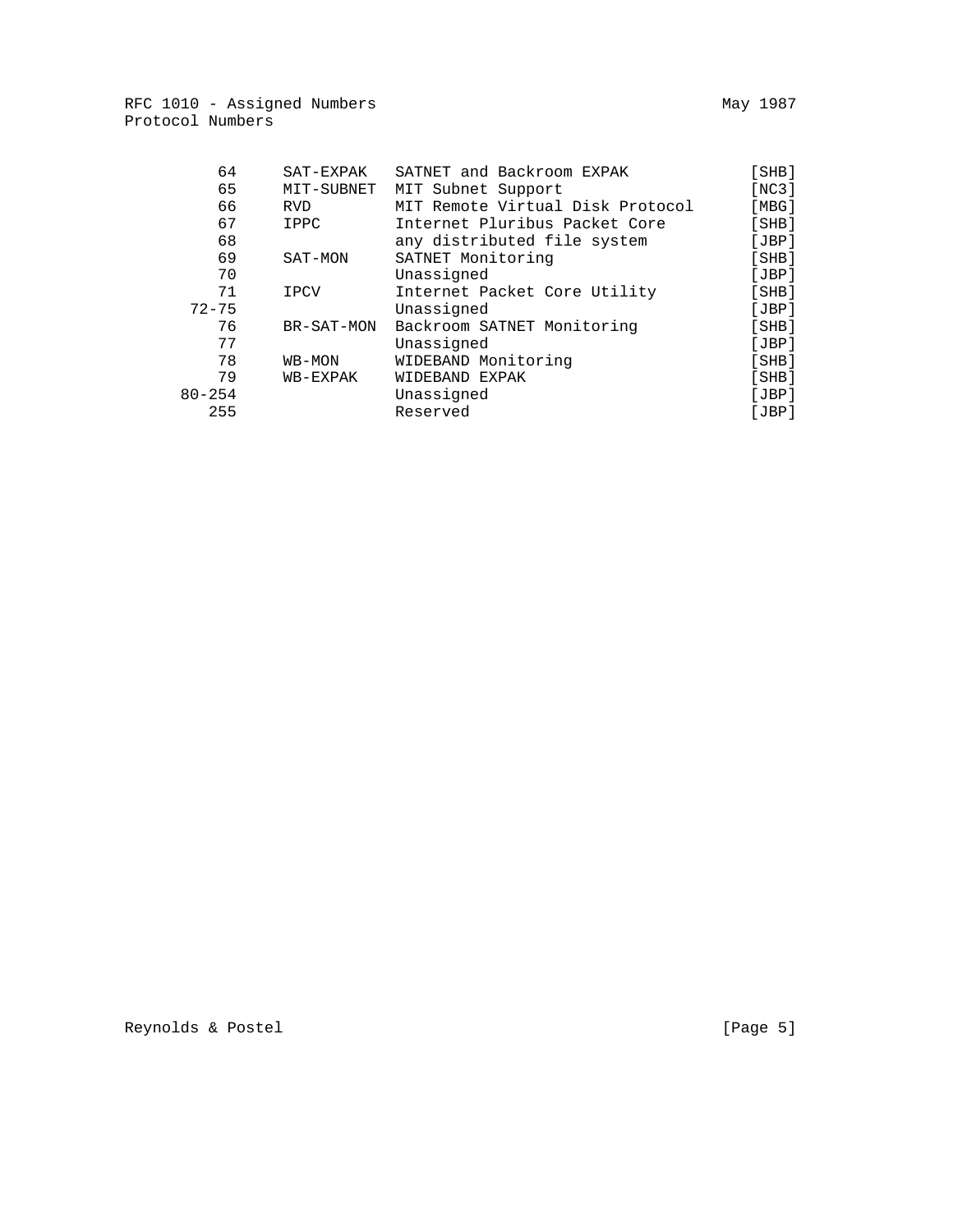RFC 1010 - Assigned Numbers May 1987 Port Numbers

#### PORT NUMBERS

 Ports are used in the TCP [36,81] to name the ends of logical connections which carry long term conversations. For the purpose of providing services to unknown callers, a service contact port is defined. This list specifies the port used by the server process as its contact port. The contact port is sometimes called the "well-known port".

 To the extent possible, these same port assignments are used with the UDP [37,79].

 To the extent possible, these same port assignments are used with the ISO-TP4 [52].

 The assigned ports use a small portion of the possible port numbers. The assigned ports have all except the low order eight bits cleared to zero. The low order eight bits are specified here.

Port Assignments:

|         |                 | Decimal Keyword Description  | References         |
|---------|-----------------|------------------------------|--------------------|
| 0       |                 | Reserved                     | [JBP]              |
| $1 - 4$ |                 | Unassigned                   | [JBP]              |
| 5       | RJE             | Remote Job Entry             | [9,JBP]            |
| 7       | ECHO            | Echo                         | [70,JBP]           |
| 9       | DISCARD Discard |                              | [69,JBP]           |
| 11      | USERS           | Active Users                 | [65,JBP]           |
| 13      | DAYTIME         | Daytime                      | [68,JBP]           |
| 15      |                 | Unassigned                   | [JBP]              |
| 17      | OUOTE           | Quote of the Day             | $[75, \text{JBP}]$ |
| 19      | CHARGEN         | Character Generator          | [67,JBP]           |
| 20      | FTP-DATA        | File Transfer [Default Data] | [71,JBP]           |
| 21      | FTP             | File Transfer [Control]      | [71,JBP]           |
| 23      | TELNET          | Telnet                       | [87, JBP]          |
| 25      | SMTP            | Simple Mail Transfer         | [77,JBP]           |
| 27      | NSW-FE          | NSW User System FE           | [17, RHT]          |
| 29      | MSG-ICP         | MSG ICP                      | [63, RHT]          |
| 31      | MSG-AUTH        | MSG Authentication           | [63, RHT]          |
| 33      | DSP             | Display Support Protocol     | [MLC]              |
| 35      |                 | any private printer server   | [JBP]              |
| 37      | TIME            | Time                         | [83,JBP]           |
| 39      | RLP             | Resource Location Protocol   | [ MA ]             |
| 41      | GRAPHICS        | Graphics                     | [98,JBP]           |
| 42      |                 | NAMESERVER Host Name Server  | [74,JBP]           |
| 43      | NICNAME         | Who Is                       | [46,JAKE]          |
| 44      |                 | MPM-FLAGS MPM FLAGS Protocol | [JBP]              |
|         |                 |                              |                    |

Reynolds & Postel (Page 6)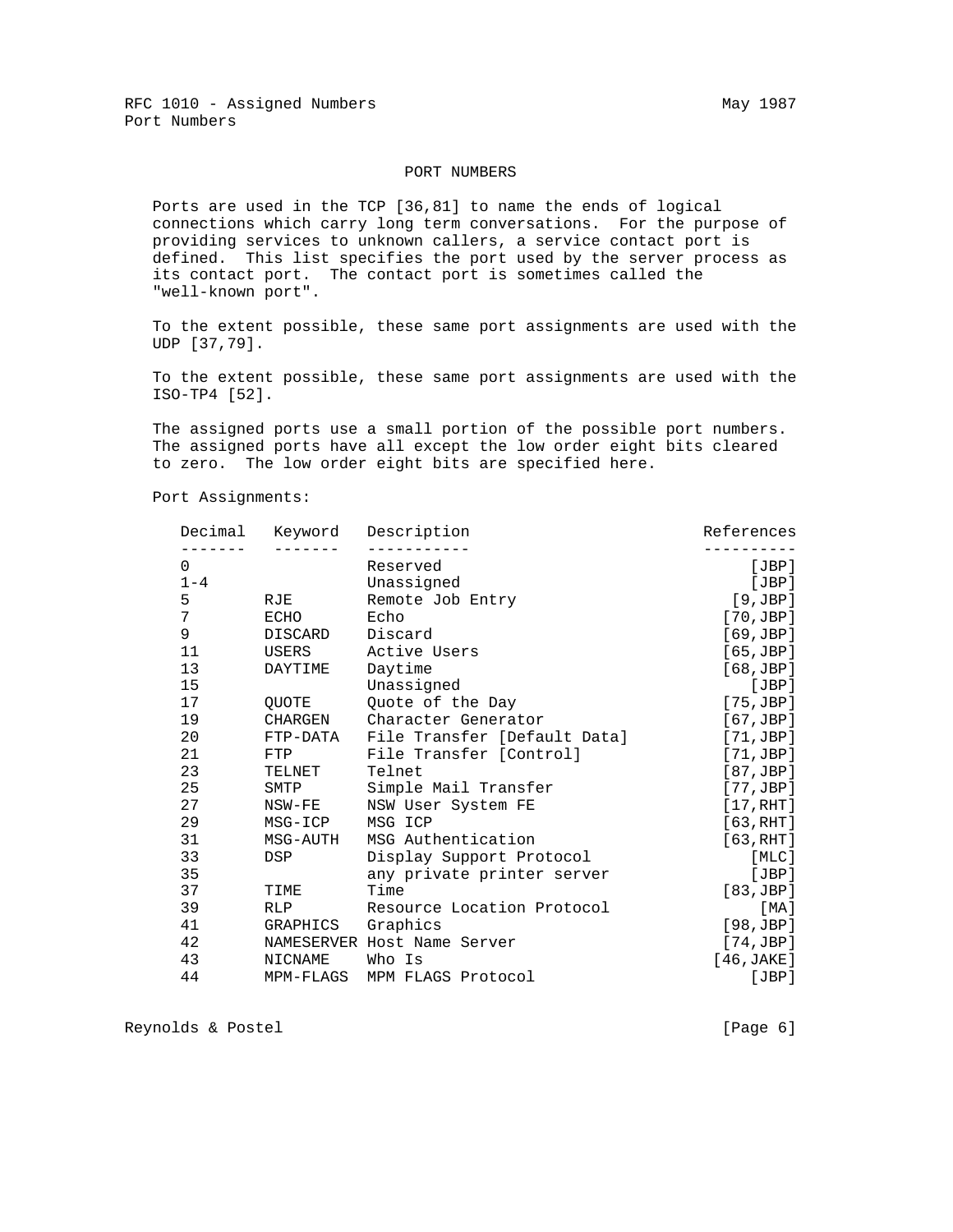| 45  | MPM           | Message Processing Module [recv]                | $[73, \text{JBP}]$ |
|-----|---------------|-------------------------------------------------|--------------------|
| 46  | MPM-SND       | MPM [default send]                              | [73,JBP]           |
| 47  | $NI-FTP$      | NI FTP                                          | [103, SK8]         |
| 49  | LOGIN         | Login Host Protocol                             | [PHD1]             |
| 51  | LA-MAINT      | IMP Logical Address Maintenance                 | [58, AGM]          |
| 53  | <b>DOMAIN</b> | Domain Name Server                              | [61, 70, PM1]      |
| 55  | ISI-GL        | ISI Graphics Language                           | [6, RB9]           |
| 57  |               | any private terminal access                     | [JBP]              |
| 59  |               | any private file service                        | [JBP]              |
| 61  | NI-MAIL       | NI MAIL                                         | [4,SK8]            |
| 63  | VIA-FTP       | VIA Systems - FTP                               | [DXD]              |
| 65  | TACACS-DS     | TACACS-Database Service                         | [3, RHT]           |
| 67  | <b>BOOTPS</b> | Bootstrap Protocol Server                       | [29, WJC2]         |
| 68  | <b>BOOTPC</b> | Bootstrap Protocol Client                       | [29, WJC2]         |
| 69  | TFTP          | Trivial File Transfer                           | [95, DDC1]         |
| 71  | NETRJS-1      | Remote Job Service                              | [8, RTB3]          |
| 72  | NETRJS-2      | Remote Job Service                              | [8, RTB3]          |
| 73  | NETRJS-3      | Remote Job Service                              | [8, RTB3]          |
| 74  | NETRJS-4      | Remote Job Service                              | [8, RTB3]          |
| 75  |               | any private dial out service                    | [JBP]              |
| 77  |               | any private RJE service                         | [JBP]              |
| 79  | FINGER        | Finger                                          | [44, KLH]          |
| 81  | HOSTS2-NS     | HOSTS2 Name Server                              | [EAK1]             |
| 83  |               | MIT-ML-DEV MIT ML Device                        | $[$ DPR $]$        |
| 85  |               | MIT-ML-DEV MIT ML Device                        | $[$ DPR $]$        |
| 87  |               | any private terminal link                       | [JBP]              |
| 89  | SU-MIT-TG     | SU/MIT Telnet Gateway                           | [MRC]              |
| 91  | MIT-DOV       | MIT Dover Spooler                               | [EBM]              |
| 93  | DCP           | Device Control Protocol                         | [DT15]             |
| 95  | SUPDUP        | SUPDUP                                          | $[20,$ MRC $]$     |
| 97  | SWIFT-RVF     | Swift Remote Vitural File Protocol              | [MXR]              |
| 98  | TACNEWS       | TAC News                                        | [FRAN]             |
| 99  | METAGRAM      | Metagram Relay                                  | [GEOF]             |
| 101 | HOSTNAME      | NIC Host Name Server                            | [45, JAKE]         |
| 102 | ISO-TSAP      | ISO-TSAP                                        | [12, MTR]          |
| 103 | X400          | X400                                            | [HCF2]             |
| 104 | X400-SND      | $X400-SND$                                      | [HCF2]             |
| 105 | CSNET-NS      | Mailbox Name Nameserver                         | [96, MAS3]         |
| 107 | RTELNET       | Remote Telnet Service                           | $[76, \text{JBP}]$ |
| 109 | $POP-2$       | Post Office Protocol - Version 2                | [11, JKR1]         |
| 111 | SUNRPC        | SUN Remote Procedure Call                       | [DXG]              |
| 113 | AUTH          | Authentication Service                          | [99, MCSJ]         |
| 115 | SFTP          | Simple File Transfer Protocol                   | [56, MKL1]         |
| 117 | UUCP-PATH     | UUCP Path Service                               | [35, MAE]          |
| 119 | <b>NNTP</b>   | Network News Transfer Protocol                  | [53, PL4]          |
| 121 | <b>ERPC</b>   | HYDRA Expedited Remote Procedure Call[101, JXO] |                    |
| 123 | NTP           | Network Time Protocol                           | [60, DLM1]         |
| 125 | LOCUS-MAP     | Locus PC-Interface Net Map Server               | [105, BXG]         |
|     |               |                                                 |                    |

Reynolds & Postel [Page 7]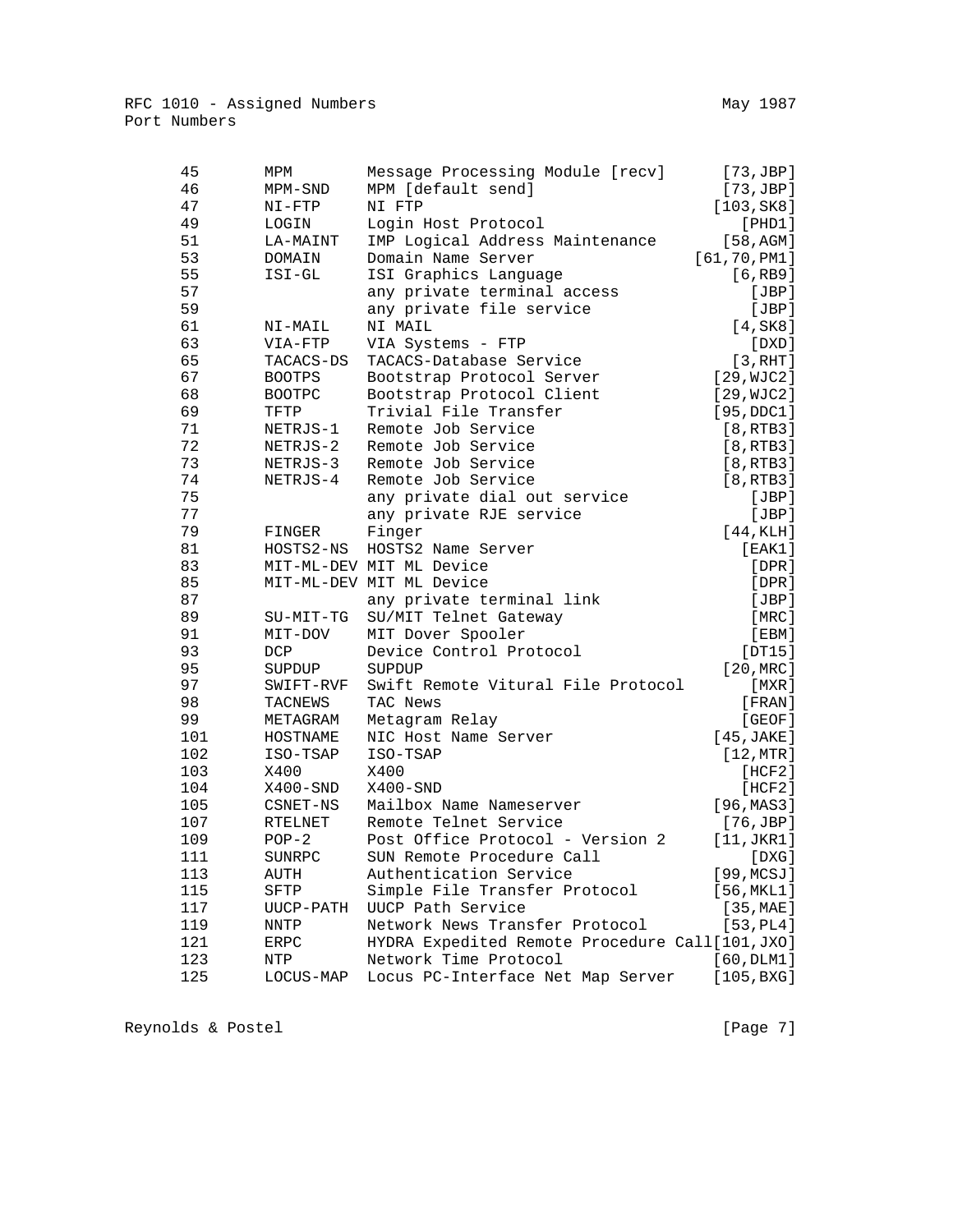| 127         | LOCUS-CON | Locus PC-Interface Conn Server       | [105, BXG]   |
|-------------|-----------|--------------------------------------|--------------|
| 129         | PWDGEN    | Password Generator Protocol          | [107, FJW]   |
| 130         | CISCO-FNA | CISCO FNATIVE                        | [WXB]        |
| 131         | CISCO-TNA | CISCO TNATIVE                        | [WXB]        |
| 132         |           | CISCO-SYS CISCO SYSMAINT             | [WXB]        |
| 133         | STATSRV   | Statistics Service                   | [DIM1]       |
| 134         |           | INGRES-NET INGRES-NET Service        | [MXB]        |
| 135         |           | LOC-SRV Location Service             | [JXP]        |
| 136         |           | PROFILE PROFILE Naming System        | [LLP]        |
| 137         |           | NETBIOS-NS NETBIOS Name Service      | [JBP]        |
| 138         |           | NETBIOS-DGM NETBIOS Datagram Service | [JBP]        |
| 139         |           | NETBIOS-SSN NETBIOS Session Service  | [JBP]        |
| 140         |           | EMFIS-DATA EMFIS Data Service        | [GB7]        |
| 141         |           | EMFIS-CNTL EMFIS Control Service     | [GB7]        |
| 142         | BL-IDM    | Britton-Lee IDM                      | $[$ SXS $1]$ |
| $143 - 159$ |           | Unassigned                           | [JBP]        |
| $160 - 223$ |           | Reserved                             | [JBP]        |
| $224 - 241$ |           | Unassigned                           | [JBP]        |
| 243         | SUR-MEAS  | Survey Measurement                   | [5, AV]      |
| 245         | LINK      | LINK                                 | [10, RDB2]   |
| $247 - 255$ |           | Unassigned                           | [JBP]        |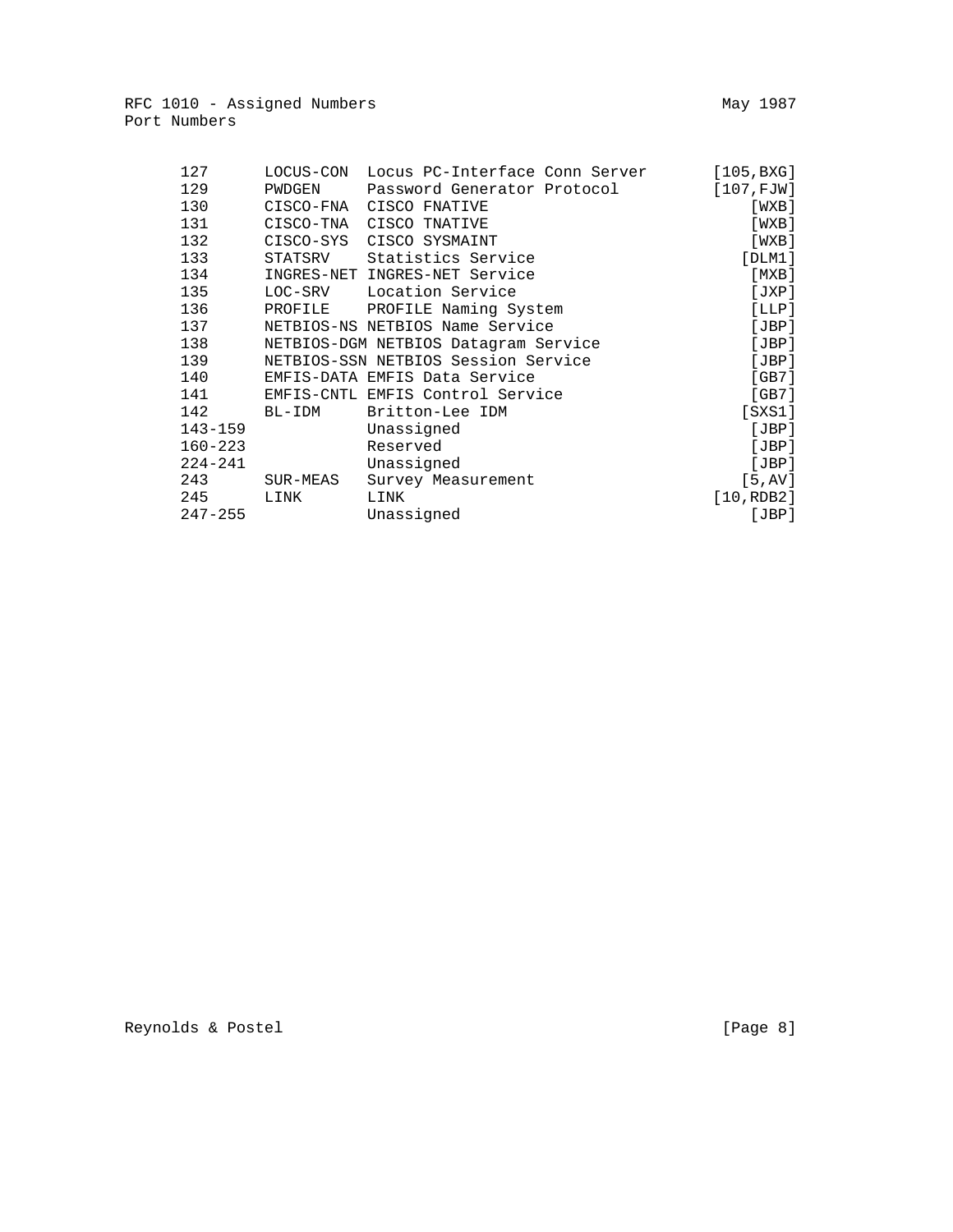## DOMAIN SYSTEM PARAMETERS

 The Internet Domain Naming System (DOMAIN) includes several parameters. These are documented in RFC 883 [61]. The CLASS parameter is listed here. The per CLASS parameters are defined in separate RFCs as indicated.

Domain System Parameters:

| Decimal     | Name       | References |
|-------------|------------|------------|
|             |            |            |
|             | Reserved   | [PM1]      |
|             | Internet   | [61, PMI]  |
| 2           | Unassigned | [PM1]      |
| 3           | Chaos      | [PM1]      |
| $4 - 65534$ | Unassigned | [PM1]      |
| 65535       | Reserved   | [PM1]      |
|             |            |            |

Reynolds & Postel [Page 9]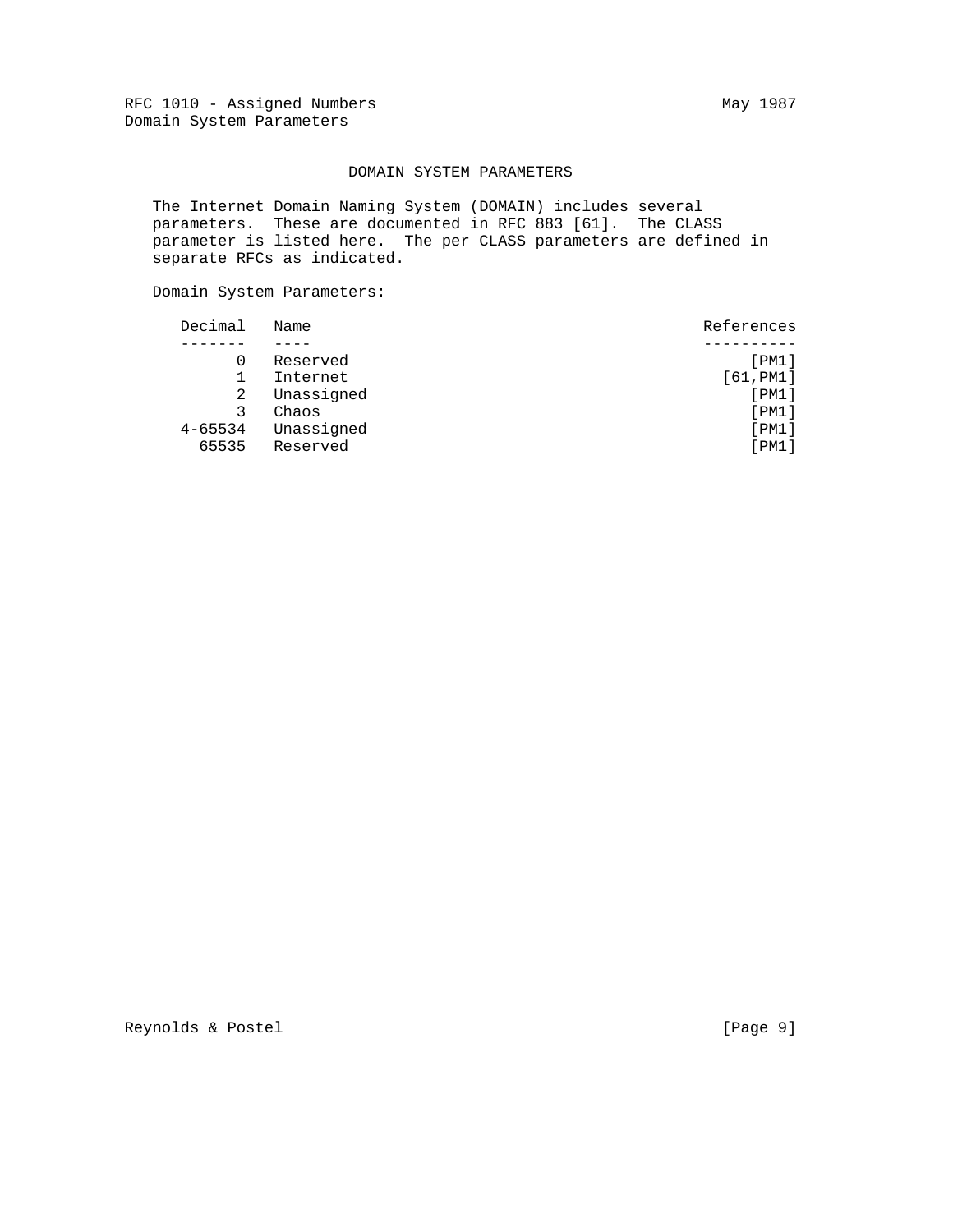#### ARPANET LOGICAL ADDRESSES

 The ARPANET facility for "logical addressing" is described in RFC 878 [57] and RFC 1005 [109]. A portion of the possible logical addresses are reserved for standard uses.

 There are 49,152 possible logical host addresses. Of these, 256 are reserved for assignment to well-known functions. Assignments for well-known functions are made by Joyce Reynolds. Assignments for other logical host addresses are made by the NIC.

Logical Address Assignments:

| Decimal   | Description           | References |
|-----------|-----------------------|------------|
|           |                       |            |
|           | Reserved              | [JBP]      |
|           | The BBN Core Gateways | [MB]       |
| $2 - 254$ | Unassigned            | [JBP]      |
| 255       | Reserved              | [JBP]      |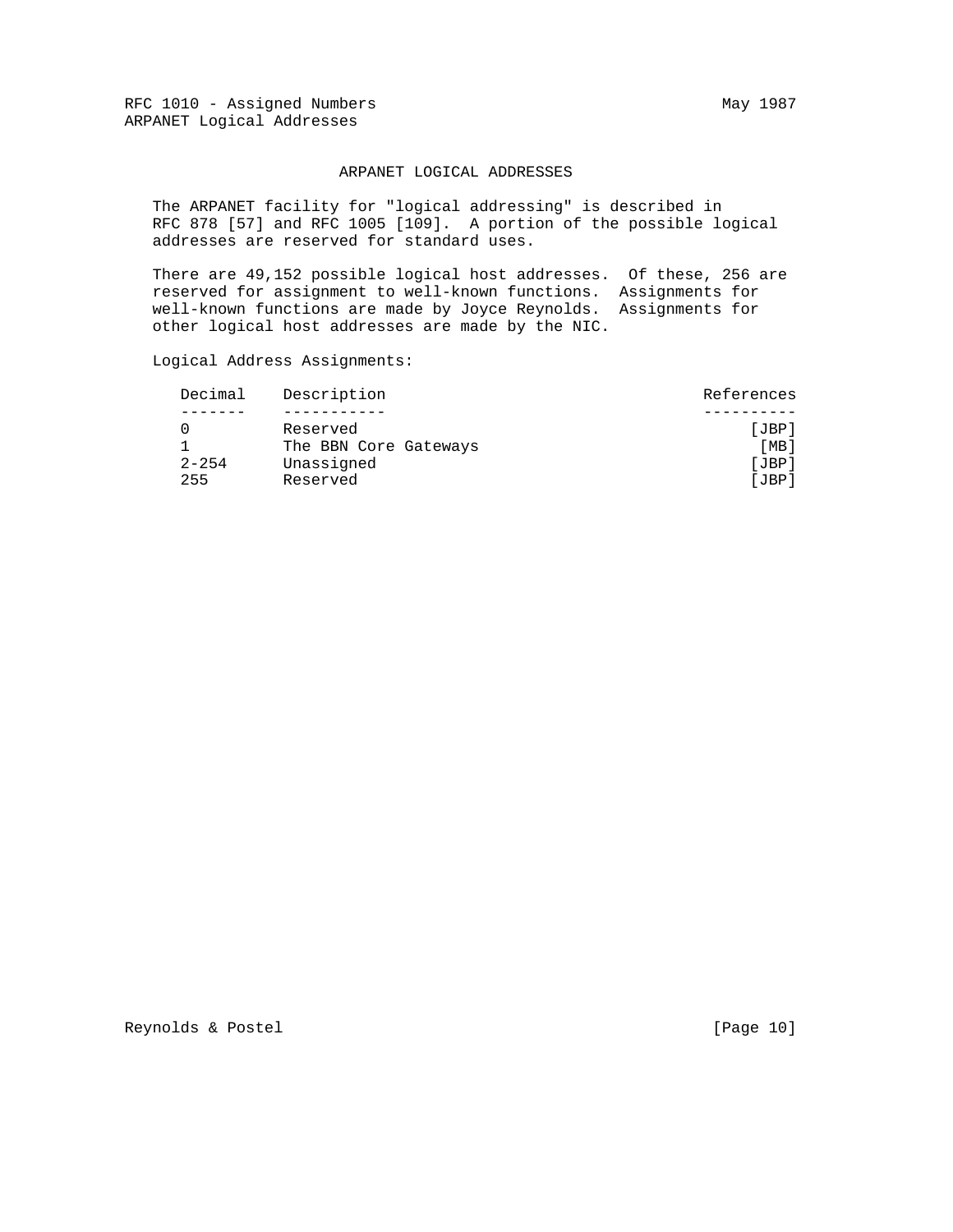#### ARPANET LINK NUMBERS

 The word "link" here refers to a field in the original ARPANET Host/IMP interface leader. The link was originally defined as an 8-bit field. Later specifications defined this field as the "message-id" with a length of 12 bits. The name link now refers to the high order 8 bits of this 12-bit message-id field. The Host/IMP interface is defined in BBN Report 1822 [2].

 The low-order 4 bits of the message-id field are called the sub-link. Unless explicitly specified otherwise for a particular protocol, there is no sender to receiver significance to the sub-link. The sender may use the sub-link in any way he chooses (it is returned in the RFNM by the destination IMP), the receiver should ignore the sub-link.

Link Assignments:

| Decimal     | Description                      | References            |
|-------------|----------------------------------|-----------------------|
|             |                                  |                       |
| $\Omega$    | Reserved                         | [JBP]                 |
| $1 - 149$   | Unassigned                       | [JBP]                 |
| 150         | Xerox NS IDP                     | [102, XEROX]          |
| 151         | Unassigned                       | [JBP]                 |
| 152         | PARC Universal Protocol          | $[7, \texttt{XEROX}]$ |
| 153         | TIP Status Reporting             | [JGH]                 |
| 154         | TIP Accounting                   | [JGH]                 |
| 155         | Internet Protocol [reqular]      | [80, JBP]             |
| $156 - 158$ | Internet Protocol [experimental] | [80, JBP]             |
| 159         | Figleaf Link                     | [JBW1]                |
| $160 - 194$ | Unassigned                       | [JBP]                 |
| 195         | $ISO-IP$                         | [52,RXM]              |
| $196 - 247$ | Experimental Protocols           | [JBP]                 |
| $248 - 255$ | Network Maintenance              | [JGH]                 |
|             |                                  |                       |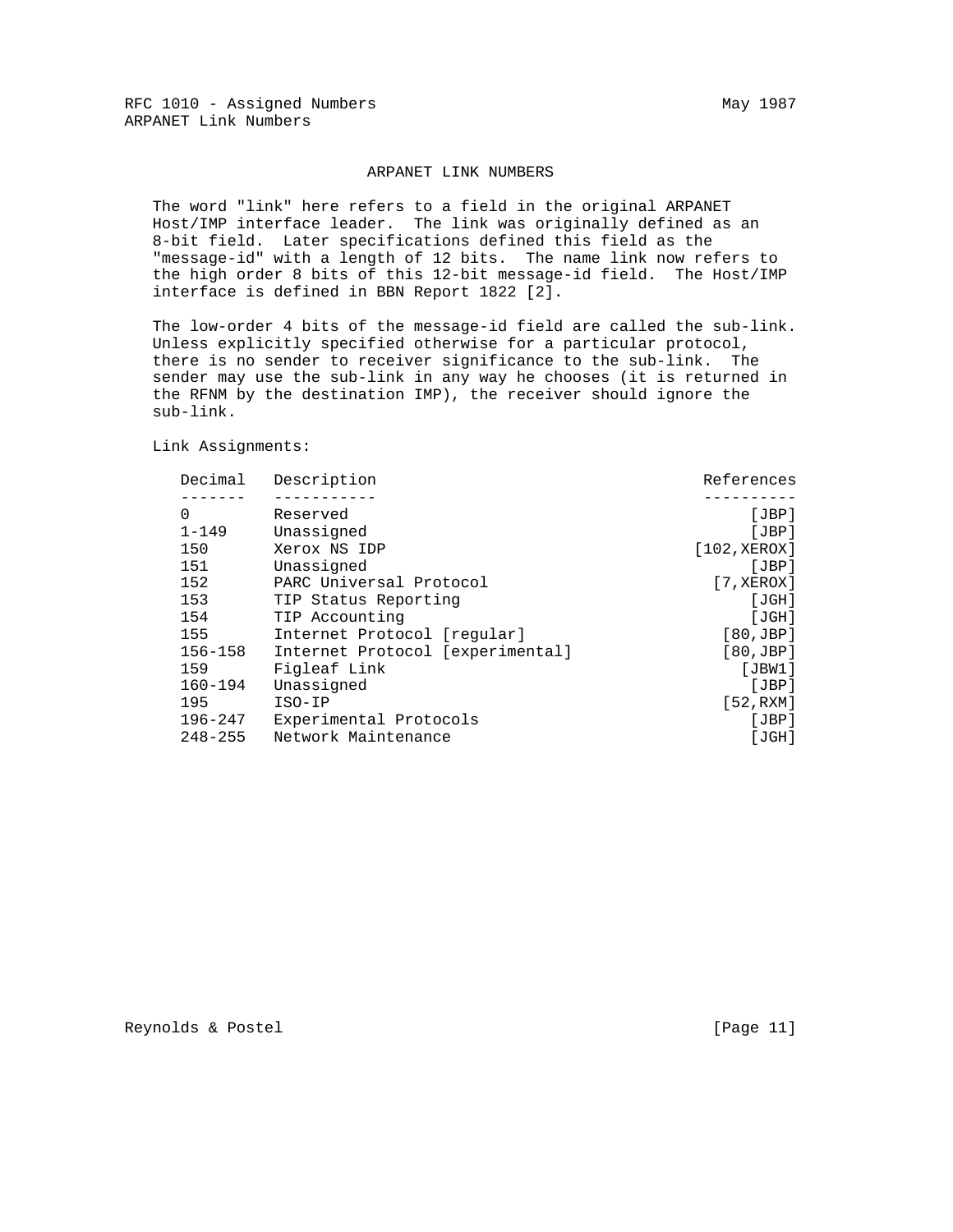#### IEEE 802 NUMBERS OF INTEREST

 Some of the networks of all classes are IEEE 802 Networks. These systems may use a Link Service Access Point (LSAP) field in much the same way the ARPANET uses the "link" field. Further, there is an extension of the LSAP header called the Sub-Network Access Protocol (SNAP).

 The IEEE likes to describe numbers in binary in bit transmission order, which is the opposite of the big-endian order used throughout the Internet protocol documentation.

Assignments:

| References         | Description                        | Link Service Access Point |                                        |  |
|--------------------|------------------------------------|---------------------------|----------------------------------------|--|
|                    |                                    |                           | IEEE Internet<br>binary binary decimal |  |
| $[$ TEEE $]$       | Null LSAP                          | $\overline{0}$            | 00000000 00000000                      |  |
| $[$ $IEEE$ $]$     | Indiv LLC Sublayer Mgt             |                           | 01000000 00000010 2                    |  |
| $[$ $IEEE$ $]$     | Group LLC Sublayer Mgt             | 3 <sup>7</sup>            | 11000000 00000011                      |  |
| $[$ $IEEE]$        | SNA Path Control                   |                           | 00100000 00000100 4                    |  |
| $[79, \text{JBP}]$ |                                    |                           | 01100000 00000110 6 DOD IP             |  |
| [IEEE]             | 01110000 00001110  14  PROWAY-LAN  |                           |                                        |  |
| [IEEE]             | 01110010 01001110 78 EIA-RS 511    |                           |                                        |  |
| [IEEE]             | 01110001 10001110 142 PROWAY-LAN   |                           |                                        |  |
| [IEEE]             | SNAP                               | 170                       | 01010101 10101010                      |  |
| [52, JXJ]          | 01111111 11111110 254 ISO DIS 8473 |                           |                                        |  |
| [IEEE]             | 255 Global DSAP                    |                           | 11111111 11111111                      |  |

 These numbers (and others) are assigned by the IEEE Standards Office. The address is: IEEE Standards Office, 345 East 47th Street, New York, N.Y. 10017, Attn: Vince Condello. Phone: (212) 705-7092.

 At an ad hoc special session on "IEEE 802 Networks and ARP", held during the TCP Vendors Workshop (August 1986), an approach to a consistent way to send DoD-IP datagrams and other IP related protocols on 802 networks was developed.

Reynolds & Postel [Page 12]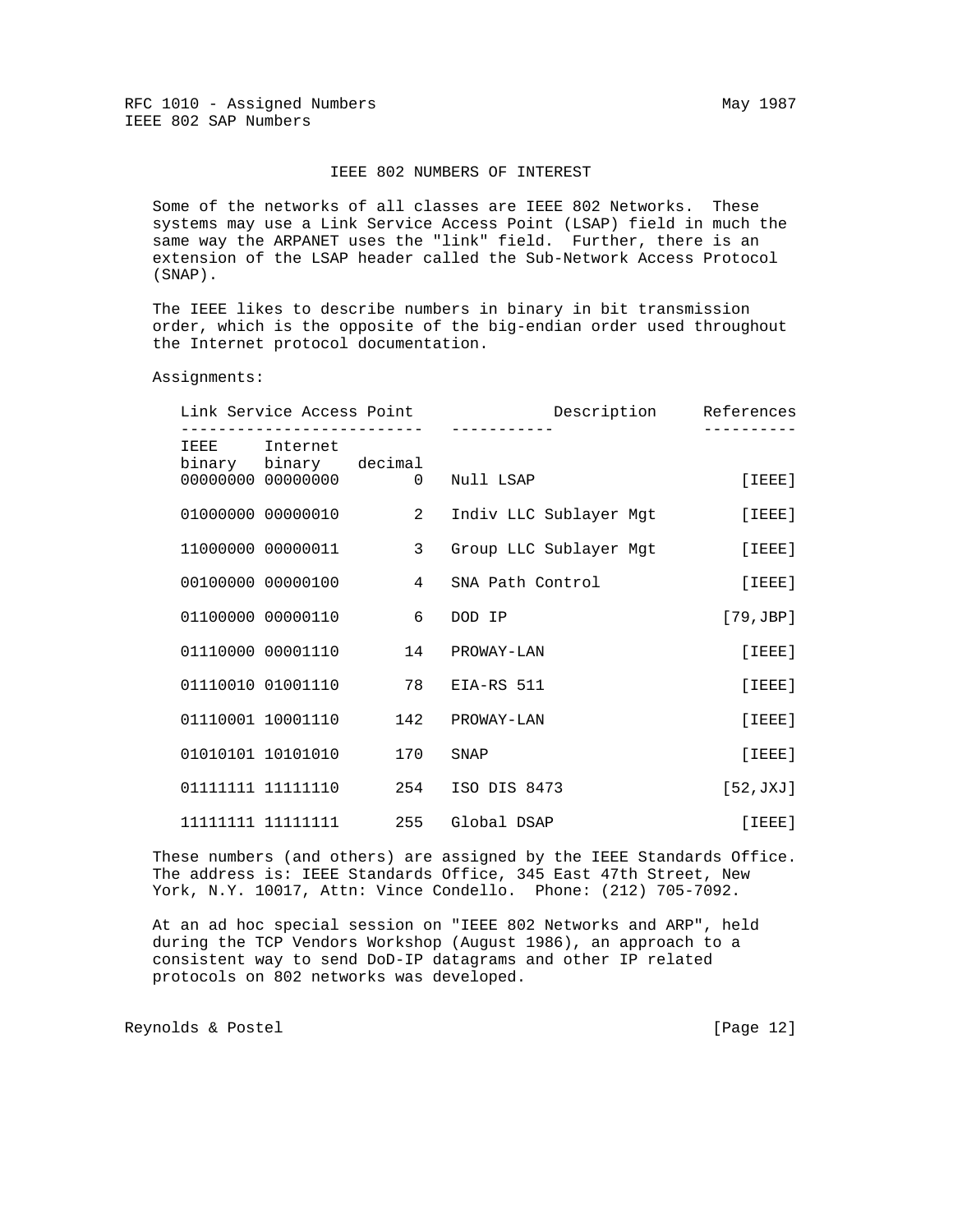Due to some evolution of the IEEE 802.2 standards and the need to provide for a standard way to do additional DoD-IP related protocols (such as the Address Resolution Protocol (ARP) on IEEE 802 network, the following new policy is established, which will replace the old policy (see RFC 960 and RFC 948 [108]).

 The new policy is for the Internet community to use the IEEE 802.2 encapsulation on 802.3, 802.4, and 802.5 networks by using the SNAP with an organization code indicating that the following 16 bits specify the EtherType code (where IP = 2048 (0800 hex), see Ethernet Numbers of Interest).

header is a state of the control of the control of the control of the control of the control of the control of

 ...--------+--------+--------+ MAC Header | Length | 802. [3/4/5] MAC ...--------+--------+--------+ +--------+--------+--------+ | Dsap=K1| Ssap=K1| control| 802.2 SAP +--------+--------+--------+ +--------+--------+---------+--------+--------+ |protocol id or org code =K2| Ether Type |  $802.2$  SNAP +--------+--------+---------+--------+--------+

 The total length of the SAP Header and the SNAP header is 8-octets, making the 802.2 protocol overhead come out on a nice boundary.

 K1 is 170. The IEEE likes to talk about things in little-endian bit transmission order and specifies this value as 01010101. In big-endian order, as used in Internet specifications, this becomes 10101010 binary, or AA hex, or 170 decimal.

K2 is 0 (zero).

The use of the IP LSAP  $(K1 = 6)$  is to be phased out as quickly as possible.

Reynolds & Postel [Page 13]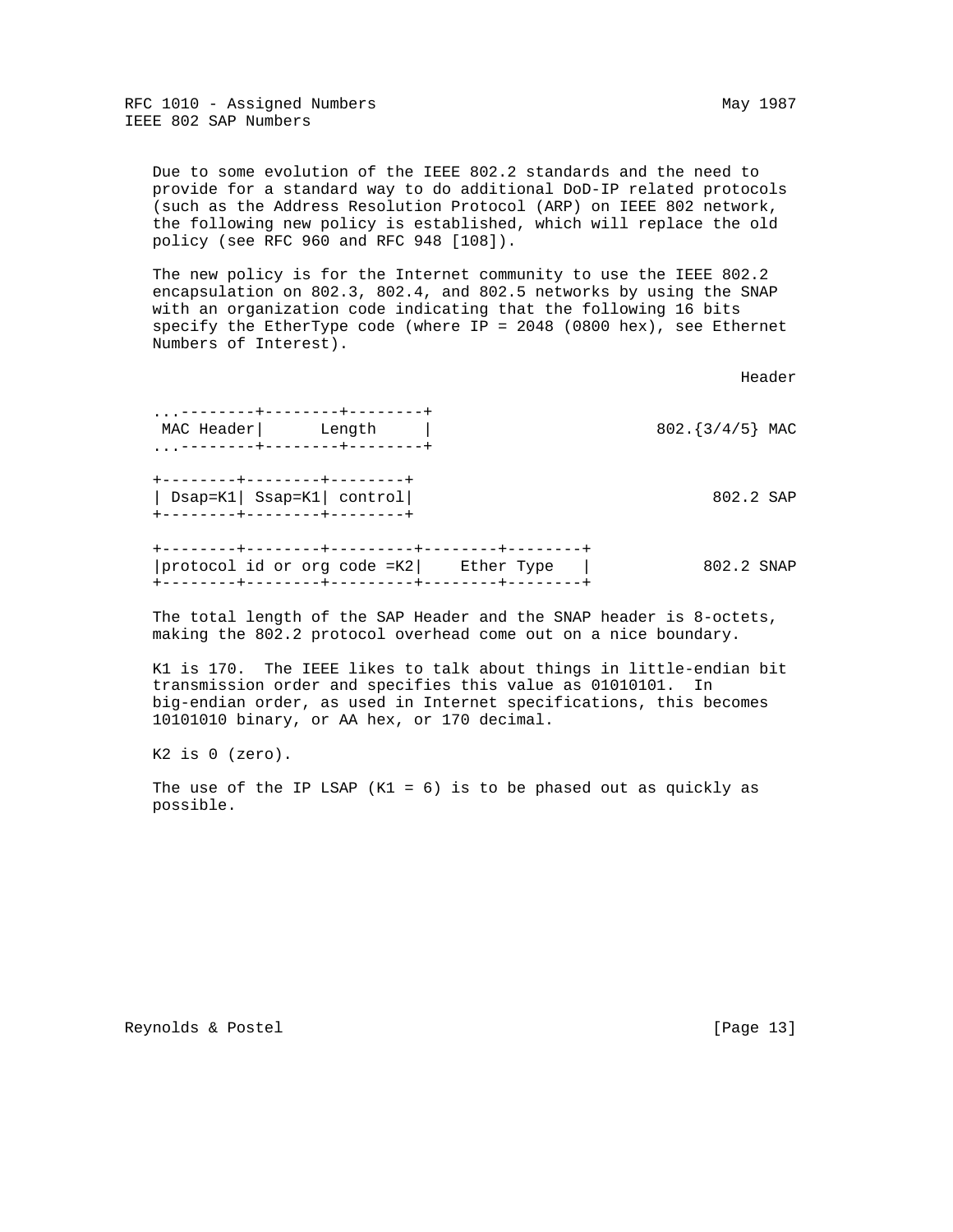## ETHERNET NUMBERS OF INTEREST

 Many of the networks of all classes are Ethernets (10Mb) or Experimental Ethernets (3Mb). These systems use a message "type" field in much the same way the ARPANET uses the "link" field.

 If you need an Ethernet type, contact the XEROX Corporation, 2300 Geng Road, Palo Alto, California 94303, ATTN: Ms. Pam Cance.

Assignments:

| Ethernet |      | Exp. Ethernet            |                          | Description                    | References   |
|----------|------|--------------------------|--------------------------|--------------------------------|--------------|
| decimal  | Hex  | decimal                  | octal                    |                                |              |
| 512      | 0200 | 512                      | 1000                     | XEROX PUP                      | [7, XEROX]   |
| 513      | 0201 | $\overline{\phantom{0}}$ | $\overline{\phantom{a}}$ | PUP Addr. Trans.               | [XEROX]      |
| 1536     | 0600 | 1536                     | 3000                     | XEROX NS IDP                   | [102, XEROX] |
| 2048     | 0800 | 513                      | 1001                     | DOD IP                         | [80,JBP]     |
| 2049     | 0801 | $\overline{\phantom{0}}$ | $\overline{\phantom{0}}$ | X.75 Internet                  | [XEROX]      |
| 2050     | 0802 |                          |                          | NBS Internet                   | [XEROX]      |
| 2051     | 0803 |                          | $\overline{\phantom{0}}$ | ECMA Internet                  | [XEROX]      |
| 2052     | 0804 |                          |                          | Chaosnet                       | [XEROX]      |
| 2053     | 0805 |                          |                          | X.25 Level 3                   | [XEROX]      |
| 2054     | 0806 |                          |                          | ARP                            | [64,JBP]     |
| 2055     | 0807 |                          |                          | XNS Compatability              | [XEROX]      |
| 2076     | 081C |                          |                          | Symbolics Private              | [DCP1]       |
| 4096     | 1000 |                          |                          | Berkeley Trailer               | [XEROX]      |
| 5632     | 1600 |                          |                          | Valid                          | [XEROX]      |
| 21000    | 5208 |                          |                          | <b>BBN Simnet</b>              | [XEROX]      |
| 24577    | 6001 |                          |                          | DEC MOP Dump/Load              | [XEROX]      |
| 24578    | 6002 |                          |                          | DEC MOP Remote Console         | [XEROX]      |
| 24579    | 6003 |                          |                          | DEC DECNET Phase IV            | [XEROX]      |
| 24580    | 6004 |                          |                          | DEC LAT                        | [XEROX]      |
| 24581    | 6005 |                          |                          | DEC                            | [XEROX]      |
| 24582    | 6006 |                          |                          | <b>DEC</b>                     | [XEROX]      |
| 32771    | 8003 |                          | $\overline{\phantom{0}}$ | Cronus VLN                     | [100,DT15]   |
| 32772    | 8004 |                          | $\overline{\phantom{0}}$ | Cronus Direct                  | [100,DT15]   |
| 32773    | 8005 | $-$                      | $\overline{\phantom{0}}$ | HP Probe                       | [XEROX]      |
| 32774    | 8006 |                          |                          | Nestar                         | [XEROX]      |
| 32784    | 8010 |                          |                          | Excelan                        | [XEROX]      |
| 32821    | 8035 |                          |                          | Reverse ARP                    | [40, JXM]    |
| 32824    | 8038 |                          |                          | DEC LANBridge                  | [XEROX]      |
| 32859    | 805B | $\overline{\phantom{0}}$ |                          | Stanford V Kernel experimental |              |
| [XEROX]  |      |                          |                          |                                |              |
| 32860    | 805C |                          |                          | Stanford V Kernel production   |              |
| [XEROX]  |      |                          |                          |                                |              |
| 32892    | 807C |                          |                          | Merit Internodal               | [HWB]        |
| 32923    | 809B |                          |                          | Appletalk                      | [XEROX]      |

Reynolds & Postel [Page 14]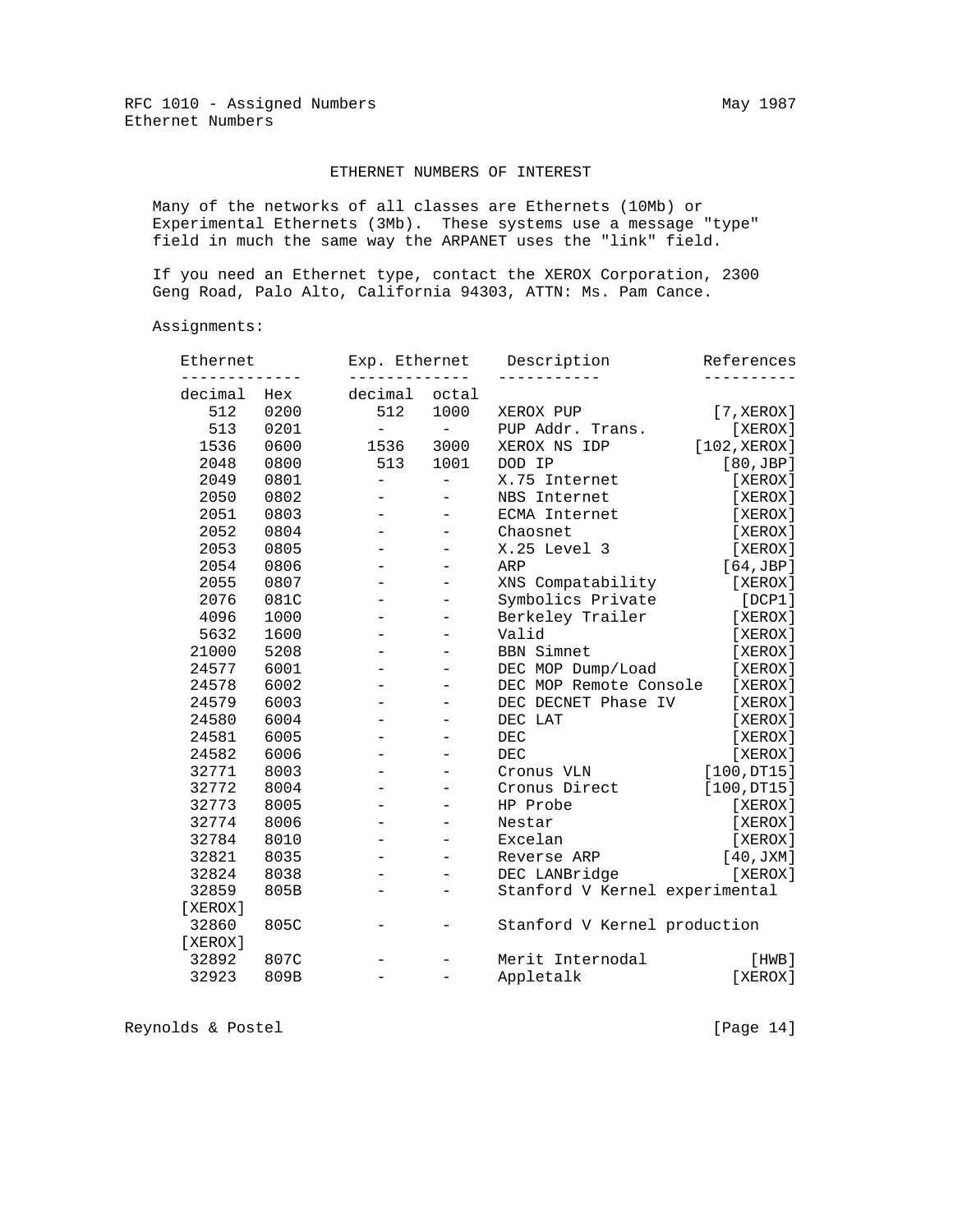RFC 1010 - Assigned Numbers May 1987 Ethernet Numbers

36864 9000 - - Loopback [XEROX]

 The standard for transmission of IP datagrams over Ethernets and Experimental Ethernets is specified in RFC 894 [50] and RFC 895 [66] respectively.

NOTE: Ethernet 48-bit address blocks are now assigned by the IEEE.

 IEEE Standards Office, 345 East 47th Street, New York, N.Y. 10017, Attn: Vince Condello. Phone: (212) 705-7092.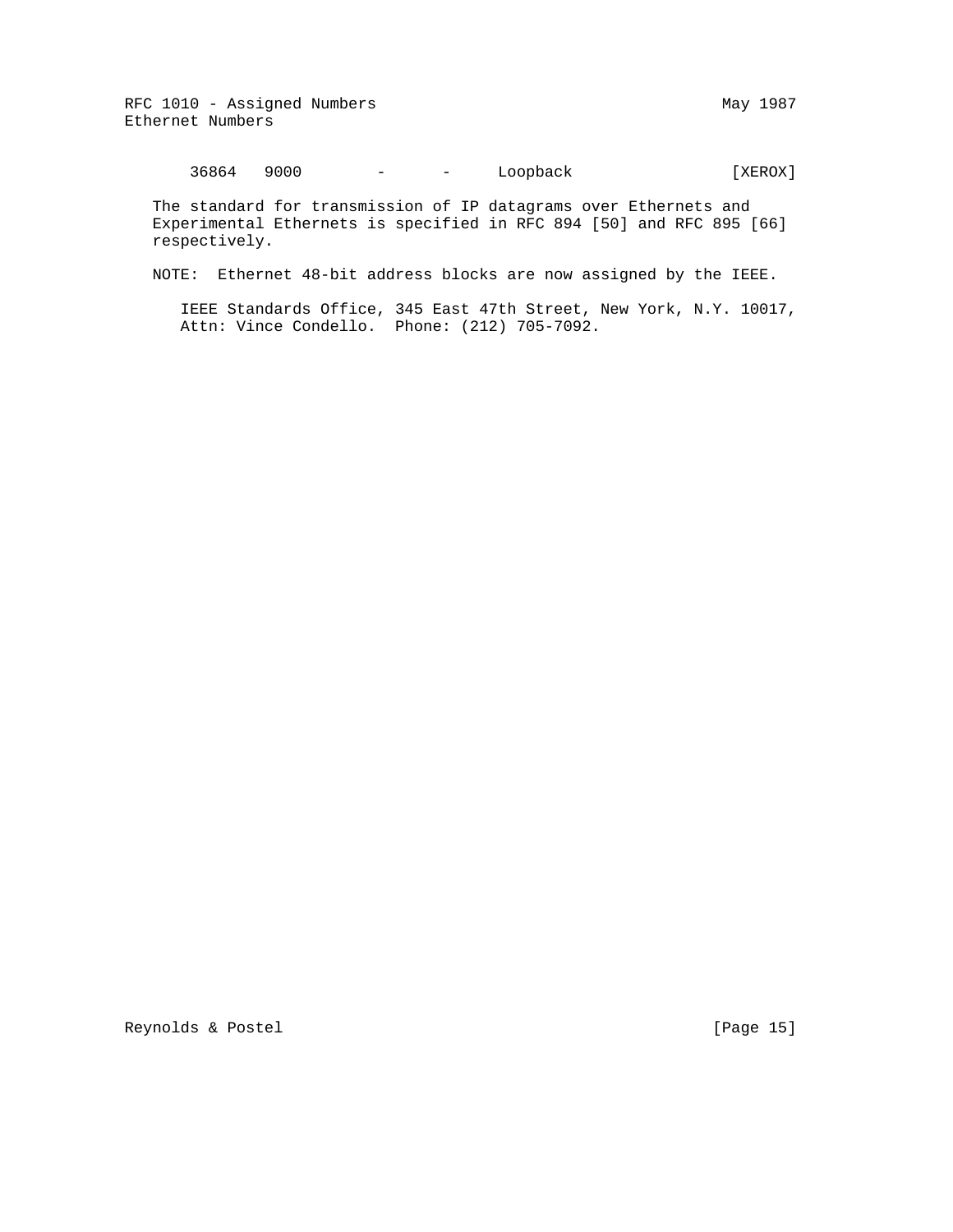## ADDRESS RESOLUTION PROTOCOL PARAMETERS

 The Address Resolution Protocol (ARP) specified in RFC 826 [64] has several parameters. The assigned values for these parameters are listed here.

Assignments:

Operation Code (op)

 1 REQUEST 2 REPLY

Hardware Type (hrd)

| Type | Description                 | References  |
|------|-----------------------------|-------------|
|      |                             |             |
|      | Ethernet (10Mb)             | [JBP]       |
| 2    | Experimental Ethernet (3Mb) | [JBP]       |
| 3    | Amateur Radio AX.25         | $[$ PXK $]$ |
| 4    | Proteon ProNET Token Ring   | [JBP]       |
| 5.   | Chaos                       | [GXP]       |
| 6    | IEEE 802 Networks           | [JBP]       |
| 7    | ARCNET                      | [JBP]       |

Protocol Type (pro)

 Use the same codes as listed in the section called "Ethernet Numbers of Interest" (all hardware types use this code set for the protocol type).

Reynolds & Postel [Page 16]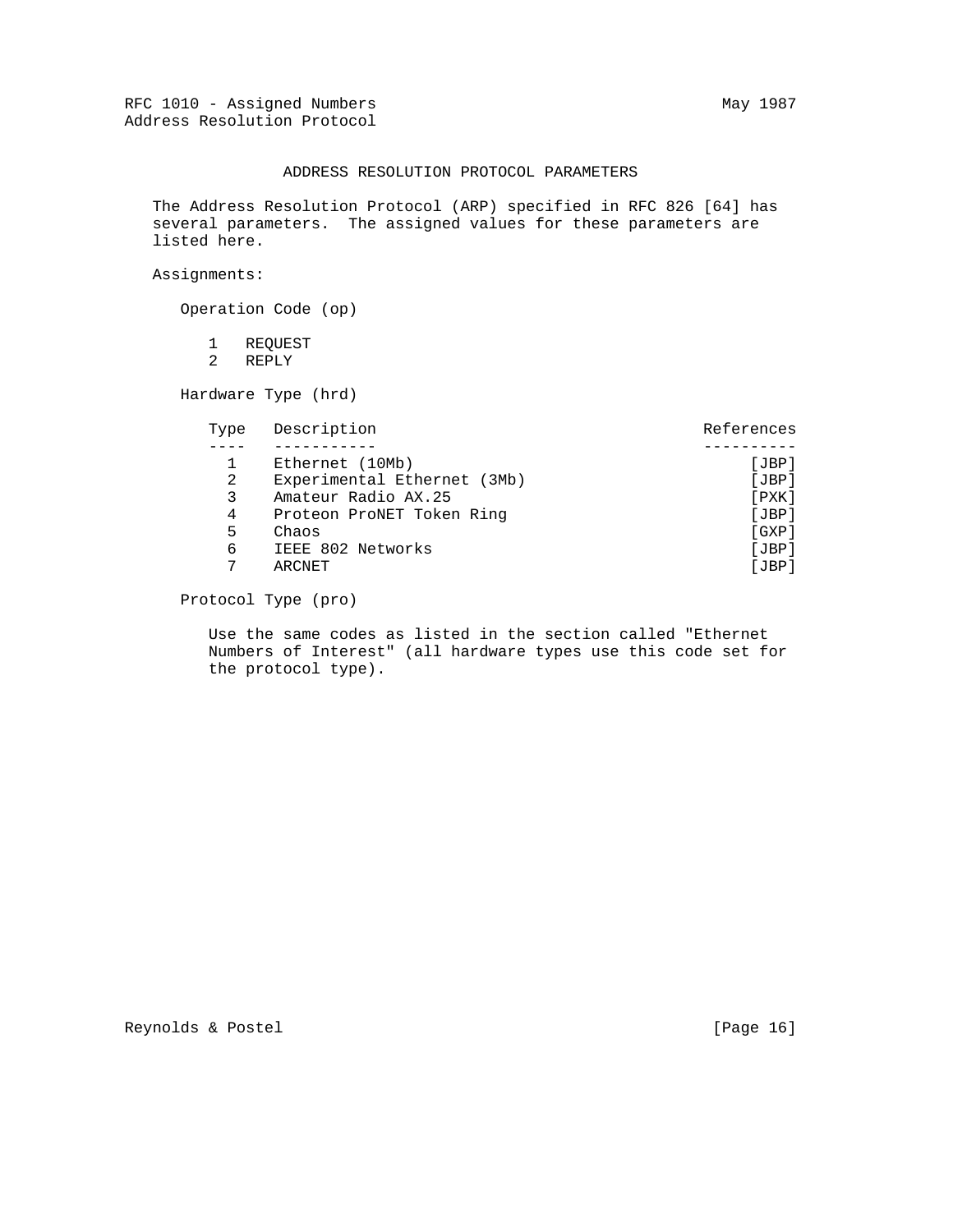## PUBLIC DATA NETWORK NUMBERS

 One of the Internet Class A Networks is the international system of Public Data Networks. This section lists the mapping between the Internet Addresses and the Public Data Network Addresses (X.121).

 The numbers below are assigned for networks that are connected to the Internet, and for independent networks. These independent networks are marked with an asterisk preceding the number.

Assignments:

| * Internet                      | Public Data Net   |    | Description  | References                |
|---------------------------------|-------------------|----|--------------|---------------------------|
| 014.000.000.000                 |                   |    | Reserved     | [JBP]                     |
| 014.000.000.001                 | 3110-317-00035 00 |    | PURDUE-TN    | [ CAK ]                   |
| 014.000.000.002                 | 3110-608-00027 00 |    | UWISC-TN     | [ CAK ]                   |
| 014.000.000.003                 | 3110-302-00024 00 |    | UDEL-TN      | [CAK]                     |
| 014.000.000.004                 | 2342-192-00149 23 |    | UCL-VTEST    | [ PK ]                    |
| 014.000.000.005                 | 2342-192-00300    | 23 | UCL-TG       | [ PK ]                    |
| 014.000.000.006                 | 2342-192-00300 25 |    | UK-SATNET    | [PK]                      |
| 014.000.000.007                 | 3110-608-00024 00 |    | UWISC-IBM    | [MAS3]                    |
| 014.000.000.008                 | 3110-213-00045 00 |    | RAND-TN      | [MO2]                     |
| 014.000.000.009                 | 2342-192-00300    | 23 | UCL-CS       | [PK]                      |
| 014.000.000.010                 | 3110-617-00025 00 |    | BBN-VAN-GW   | [JD21]                    |
| *014.000.000.011                | 2405-015-50300    | 00 | CHALMERS     | [UXB]                     |
| 014.000.000.012                 | 3110-713-00165 00 |    | RICE         | $[$ PAM $6$ ]             |
| 014.000.000.013                 | 3110-415-00261 00 |    | DECWRL       | [PAM6]                    |
| 014.000.000.014                 | 3110-408-00051 00 |    | IBM-SJ       | [SA1]                     |
| 014.000.000.015                 | 2041-117-01000 00 |    | SHAPE        | [JFW]                     |
| 014.000.000.016                 | 2628-153-90075 00 |    | DFVLR4-X25   | [GB7]                     |
| 014.000.000.017                 | 3110-213-00032 00 |    | ISI-VAN-GW   | [JD21]                    |
| 014.000.000.018                 | 2624-522-80900 52 |    | DFVLR5-X25   | [GB7]                     |
| 014.000.000.019                 | 2041-170-10000 00 |    | SHAPE-X25    | $[\overline{\text{JFW}}]$ |
| 014.000.000.020                 | 5052-737-20000    | 50 | UQNET        | [AXH]                     |
| 014.000.000.021                 | 3020-801-00057 50 |    | DMC-CRC1     | [JRI7]                    |
| 014.000.000.022                 | 2624-522-80902    | 77 | DFVLRVAX-X25 | [GB7]                     |
| $*014.000.000.023$              | 2624-589-00908 01 |    | ECRC-X25     | [PXD]                     |
| 014.000.000.024                 | 2342-905-24242 83 |    | UK-MOD-RSRE  | [JXE2]                    |
| 014.000.000.025                 | 2342-905-24242 82 |    | UK-VAN-RSRE  | [AXM]                     |
| 014.000.000.026-014.255.255.254 |                   |    | Unassigned   | [JBP]                     |
| 014.255.255.255                 |                   |    | Reserved     | [JBP]                     |

 The standard for transmission of IP datagrams over the Public Data Network is specified in RFC 877 [55].

Reynolds & Postel [Page 17]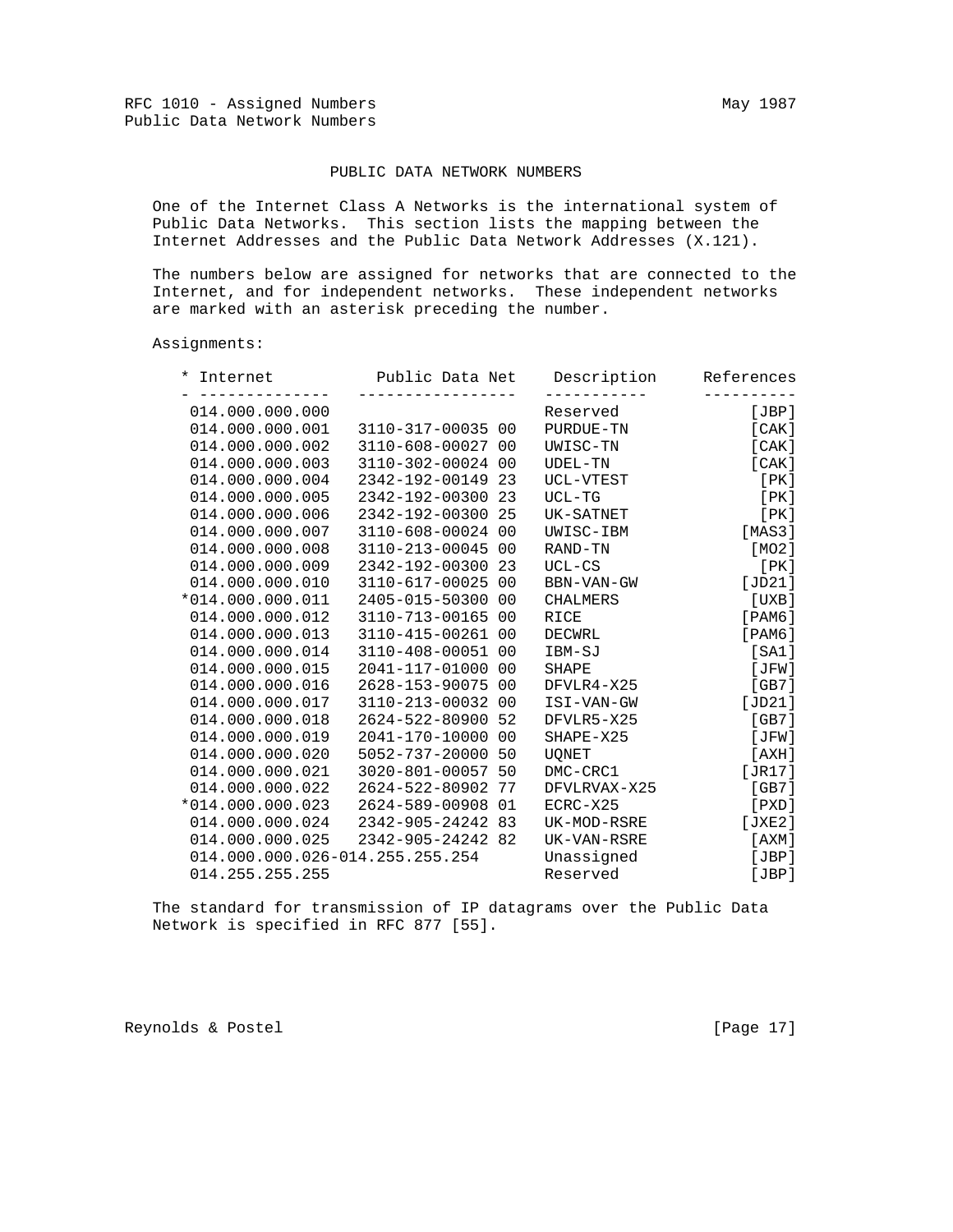# TELNET OPTIONS

 The Telnet Protocol has a number of options that may be negotiated. These options are listed here. "Official Internet Protocols" [91] provides more detailed information.

| Options        | Name                               | References    |
|----------------|------------------------------------|---------------|
| 0              | Binary Transmission                | [85, JBP]     |
| $\mathbf 1$    | Echo                               | [86, JBP]     |
| $\overline{a}$ | Reconnection                       | [33,JBP]      |
| 3              | Suppress Go Ahead                  | [89,JBP]      |
| $\overline{4}$ | Approx Message Size Negotiation    | [102,JBP]     |
| 5              | Status                             | [88, JBP]     |
| 6              | Timing Mark                        | [90,JBP]      |
| 7              | Remote Controlled Trans and Echo   | [82,JBP]      |
| 8              | Output Line Width                  | [31,JBP]      |
| 9              | Output Page Size                   | [32,JBP]      |
| 10             | Output Carriage-Return Disposition | [21,JBP]      |
| 11             | Output Horizontal Tab Stops        | [25,JBP]      |
| 12             | Output Horizontal Tab Disposition  | [24,JBP]      |
| 13             | Output Formfeed Disposition        | [22,JBP]      |
| 14             | Output Vertical Tabstops           | [27,JBP]      |
| 15             | Output Vertical Tab Disposition    | [26,JBP]      |
| 16             | Output Linefeed Disposition        | [23,JBP]      |
| 17             | Extended ASCII                     | [104,JBP]     |
| 18             | Logout                             | [18, MRC]     |
| 19             | Byte Macro                         | [28,JBP]      |
| 20             | Data Entry Terminal                | [30,JBP]      |
| 22             | SUPDUP                             | [19, 20, MRC] |
| 22             | SUPDUP Output                      | [43, MRC]     |
| 23             | Send Location                      | [54, EAK1]    |
| 24             | Terminal Type                      | [97, MAS3]    |
| 25             | End of Record                      | [78, JBP]     |
| 26             | TACACS User Identification         | [1,BA4]       |
| 27             | Output Marking                     | [94, SXS]     |
| 28             | Terminal Location Number           | [62, RN6]     |
| 255            | Extended-Options-List              | [84,JBP]      |

Reynolds & Postel [Page 18]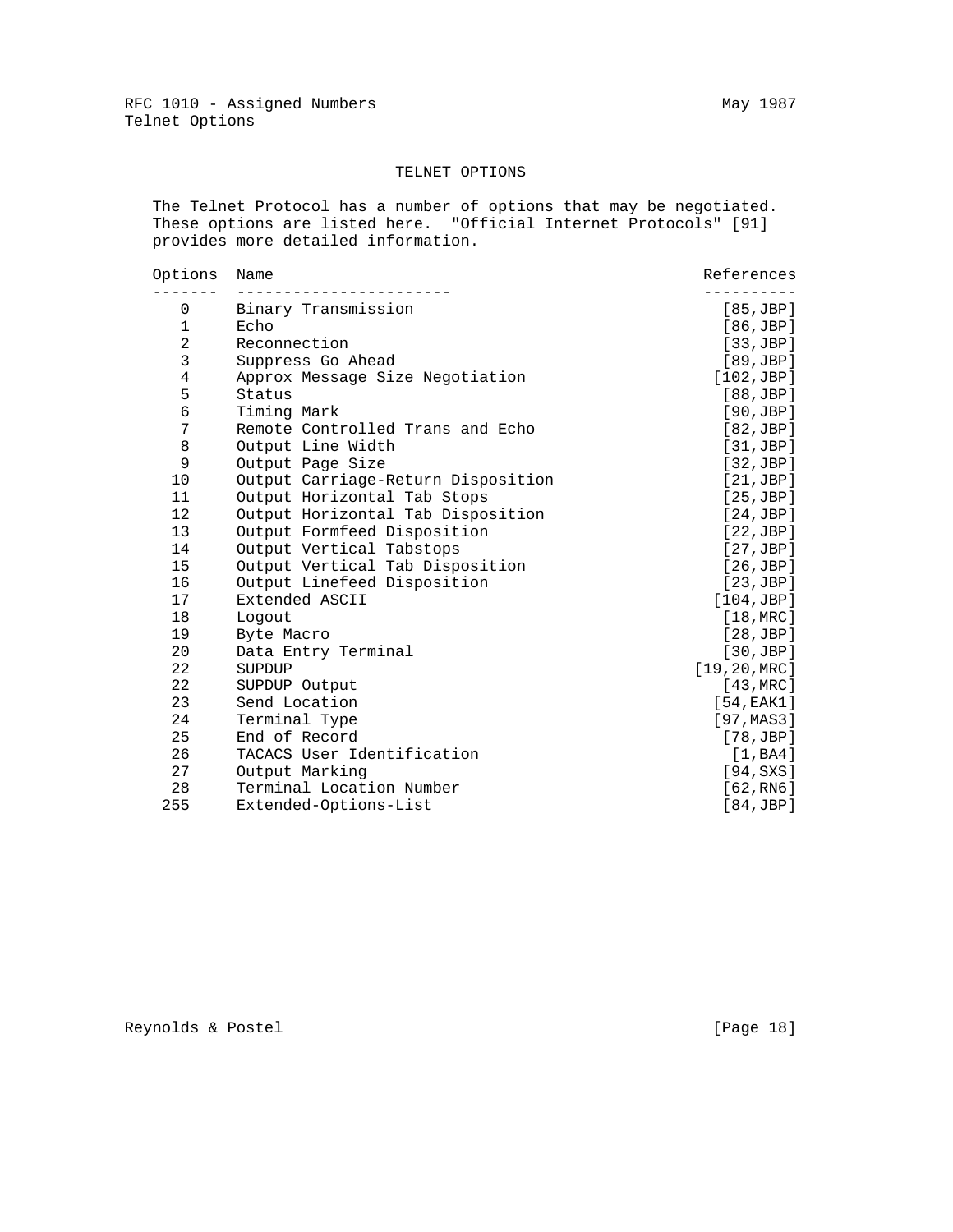#### MACHINE NAMES

 These are the Official Machine Names as they appear in the NIC Host Table. Their use is described in RFC 810 [39].

 A machine name or CPU type may be up to 40 characters taken from the set of uppercase letters, digits, and the two punctuation characters hyphen and slash. It must start with a letter, and end with a letter or digit.

 ALTO AMDAHL-V7 APOLLO ATT-3B20 BBN-C/60 BURROUGHS-B/29 BURROUGHS-B/4800 BUTTERFLY C/30 C/70 CADLINC CADR CDC-170 CDC-170/750 CDC-173 CELERITY-1200 COMTEN-3690 CP8040 CRAY-1 CRAY-X/MP CRAY-2 CTIWS-117 DANDELION DEC-10 DEC-1050 DEC-1077 DEC-1080 DEC-1090 DEC-1090B DEC-1090T DEC-2020T DEC-2040 DEC-2040T DEC-2050T DEC-2060 DEC-2060T DEC-2065 DEC-FALCON

Reynolds & Postel [Page 19]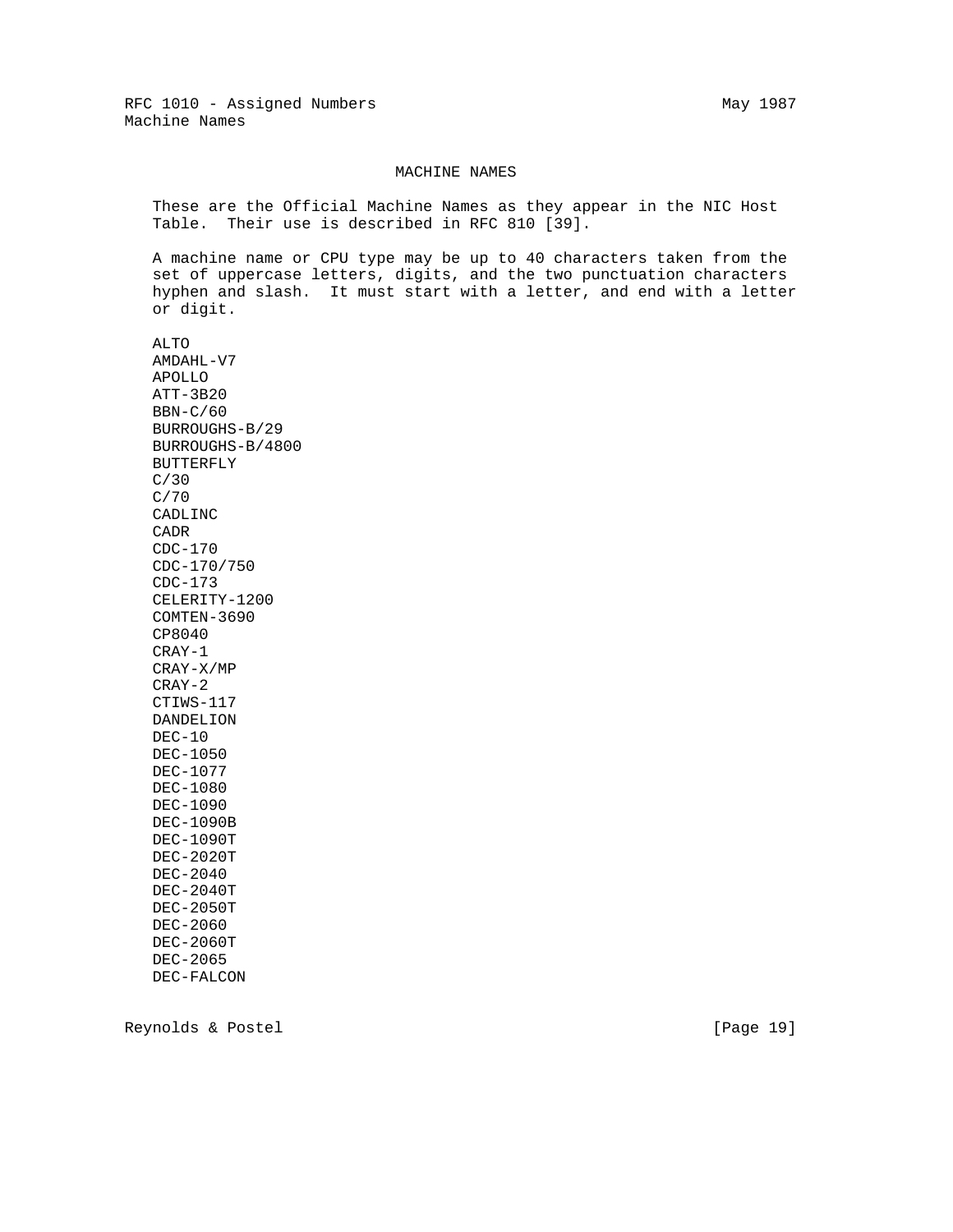DEC-KS10 DORADO DPS8/70M ELXSI-6400 FOONLY-F2 FOONLY-F3 FOONLY-F4 GOULD GOULD-6050 GOULD-6080 GOULD-9050 GOULD-9080 H-316 H-60/68 H-68 H-68/80 H-89 HONEYWELL-DPS-6 HONEYWELL-DPS-8/70 HP3000 HP3000/64 IBM-158 IBM-360/67 IBM-370/3033 IBM-3081 IBM-3084QX IBM-3101 IBM-4331 IBM-4341 IBM-4361 IBM-4381 IBM-4956 IBM-PC IBM-PC/AT IBM-PC/XT IBM-SERIES/1 IMAGEN IMAGEN-8/300 IMSAI INTEGRATED-SOLUTIONS INTEGRATED-SOLUTIONS-68K INTEGRATED-SOLUTIONS-CREATOR INTEGRATED-SOLUTIONS-CREATOR-8 INTEL-IPSC  $IS-1$  IS-68010 LMI LSI-11

Reynolds & Postel [Page 20]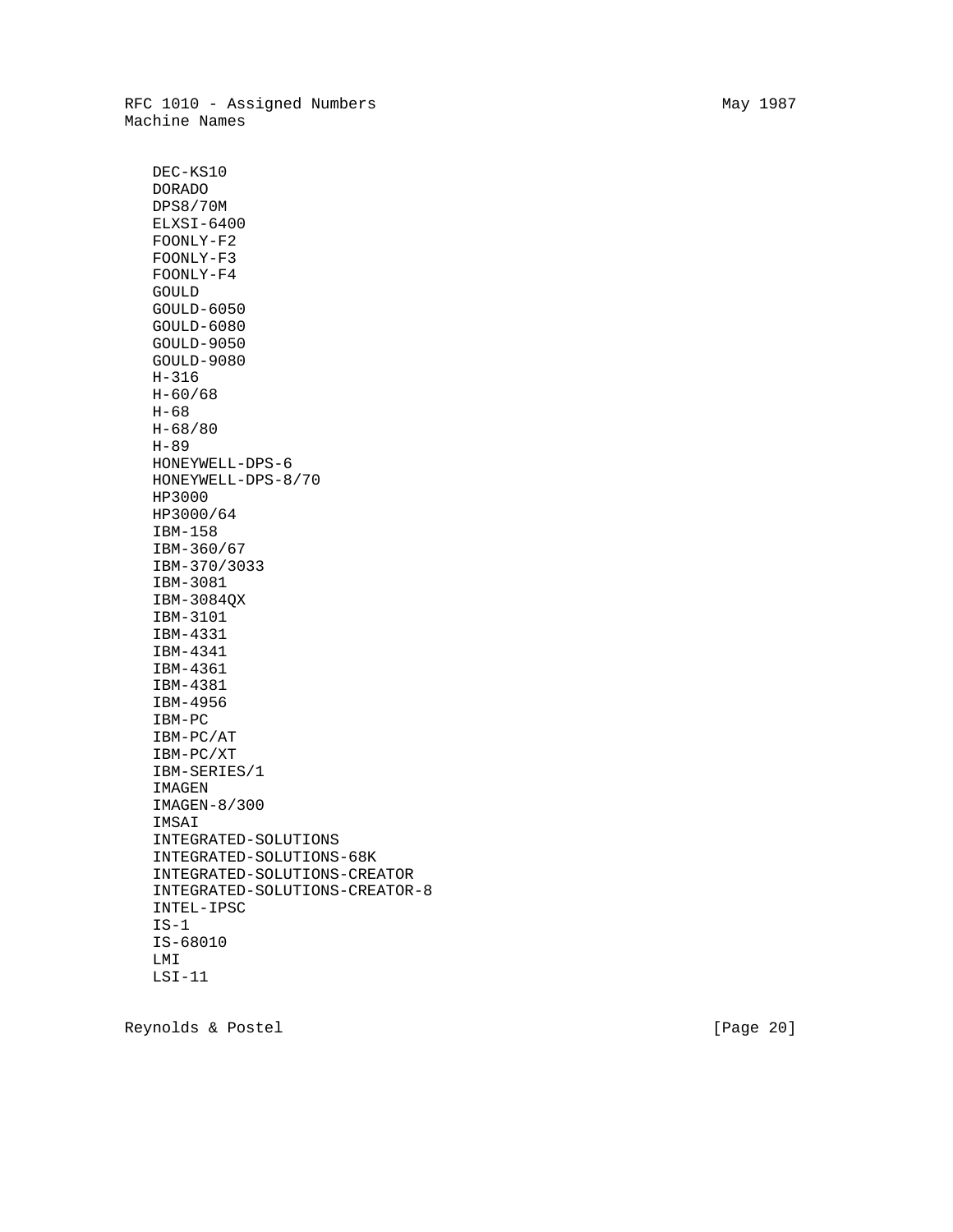RFC 1010 - Assigned Numbers May 1987 Machine Names

 LSI-11/2 LSI-11/23 LSI-11/73 M68000 MASSCOMP MC500 MC68000 MICROVAX MICROVAX-I MV/8000 NAS3-5 NCR-COMTEN-3690 NOW ONYX-Z8000 PDP-11 PDP-11/3 PDP-11/23 PDP-11/24 PDP-11/34 PDP-11/40 PDP-11/44 PDP-11/45 PDP-11/50 PDP-11/70 PDP-11/73 PE-7/32 PE-3205 PERQ PLEXUS-P/60 PLI PLURIBUS PRIME-2350 PRIME-2450 PRIME-2755 PRIME-9655 PRIME-9755 PRIME-9955II PRIME-2250 PRIME-2655 PRIME-9955 PRIME-9950 PRIME-9650 PRIME-9750 PRIME-2250 PRIME-750 PRIME-850 PRIME-550II PYRAMID-90

Reynolds & Postel [Page 21]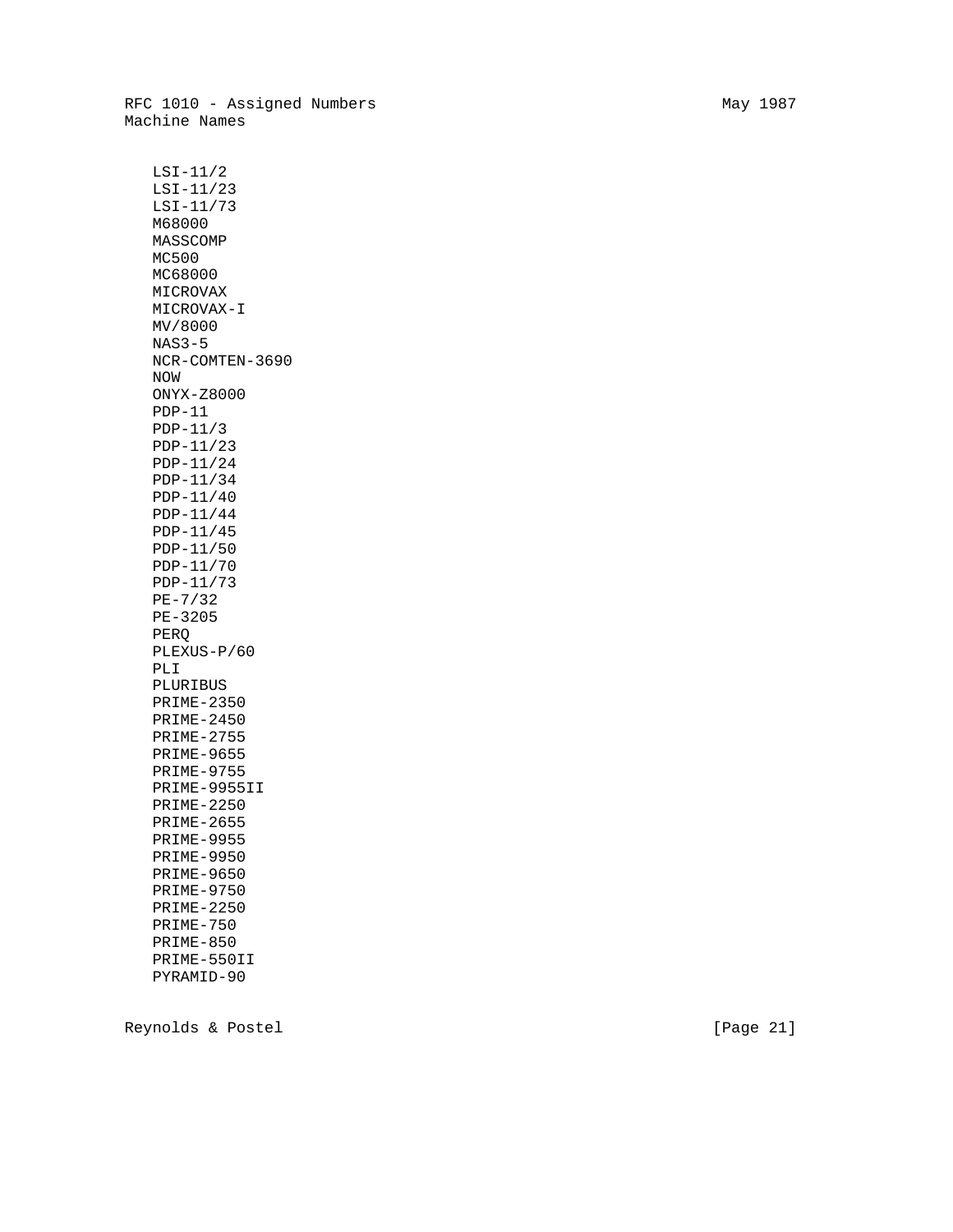RFC 1010 - Assigned Numbers May 1987 Machine Names

 PYRAMID-90MX PYRAMID-90X RIDGE RIDGE-32 RIDGE-32C ROLM-1666 S1-MKIIA SMI SEQUENT-BALANCE-8000 SIEMENS SILICON-GRAPHICS SILICON-GRAPHICS-IRIS SPERRY-DCP/10 SUN SUN-2 SUN-2/50 SUN-2/100 SUN-2/120 SUN-2/140 SUN-2/150 SUN-2/160 SUN-2/170 SUN-3/160 SUN-3/50 SUN-3/75 SUN-3/110 SUN-50 SUN-100 SUN-120 SUN-130 SUN-150 SUN-170 SUN-68000 SYMBOLICS-3600 SYMBOLICS-3670 TANDEM-TXP TEK-6130 TI-EXPLORER TP-4000 TRS-80 UNIVAC-1100 UNIVAC-1100/60 UNIVAC-1100/62 UNIVAC-1100/63 UNIVAC-1100/64 UNIVAC-1100/70 UNIVAC-1160 VAX-11/725

Reynolds & Postel [Page 22]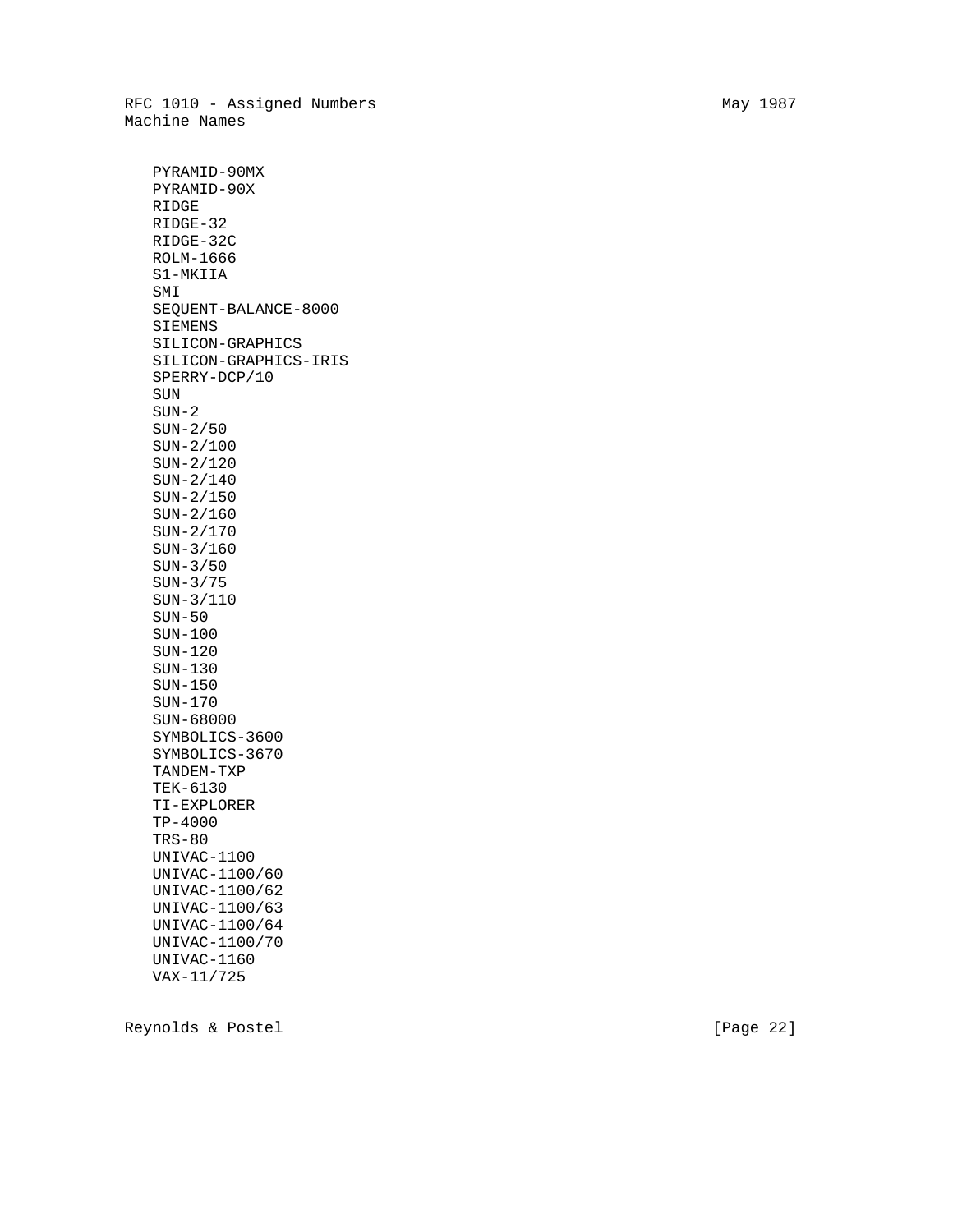RFC 1010 - Assigned Numbers May 1987 Machine Names

 VAX-11/730 VAX-11/750 VAX-11/780 VAX-11/785 VAX-11/790 VAX-11/8600 VAX-8600 WANG-PC002 WANG-VS100 WANG-VS400 XEROX-1108 XEROX-8010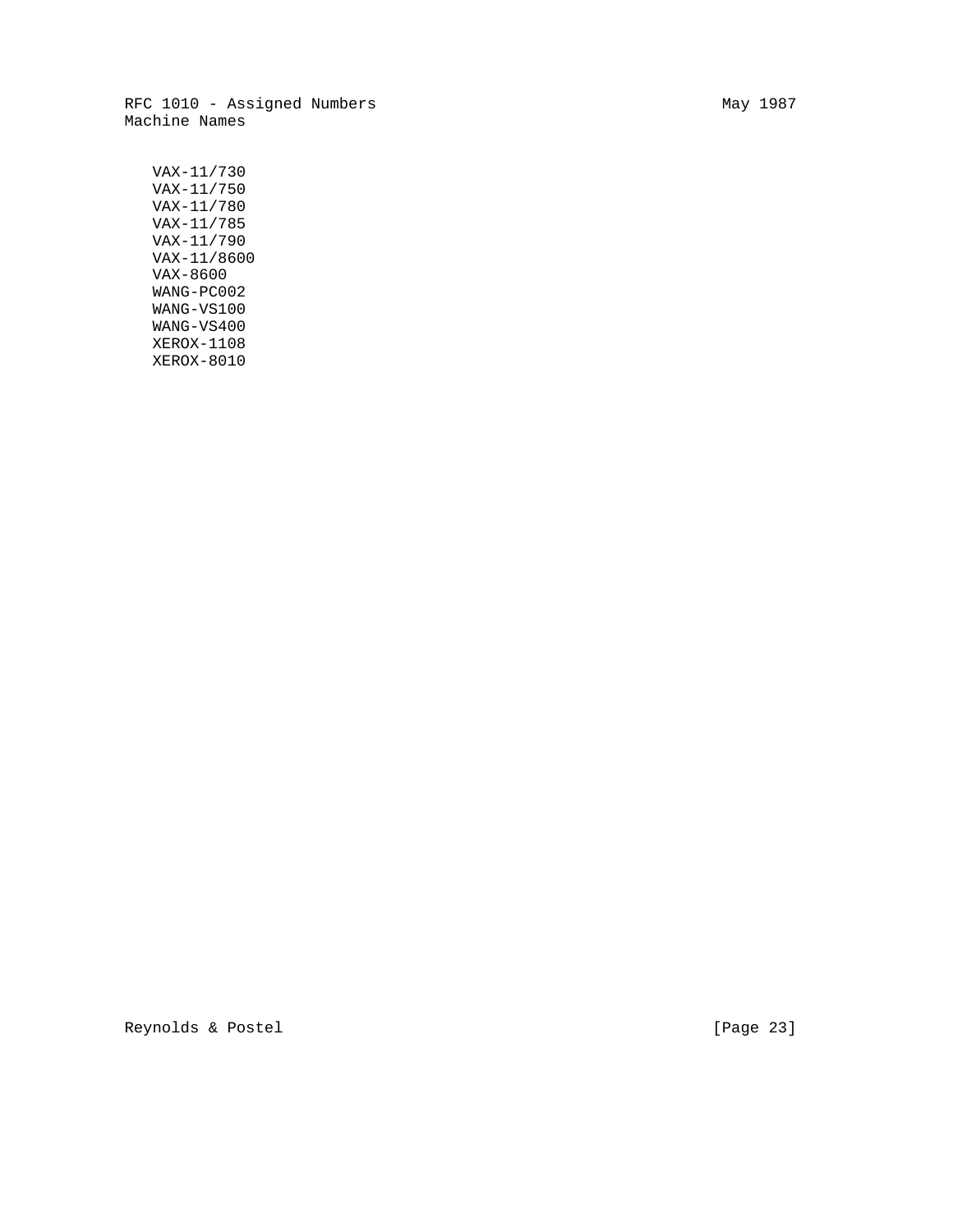#### SYSTEM NAMES

 These are the Official System Names as they appear in the NIC Host Table. Their use is described in RFC 810 [39].

 A system name may be up to 40 characters taken from the set of uppercase letters, digits, and the two punctuation characters hyphen and slash. It must start with a letter, and end with a letter or digit.

 AEGIS APOLLO BS-2000 CEDAR CGW CHRYSALIS CMOS CMS COS CPIX CTOS CTSS DCN DDNOS DOMAIN EDX ELF EMBOS EMMOS EPOS FOONEX FUZZ GCOS GPOS HDOS IMAGEN INTERCOM IMPRESS INTERLISP IOS ITS LISP LISPM LOCUS MINOS MOS MPE5 MSDOS

Reynolds & Postel [Page 24]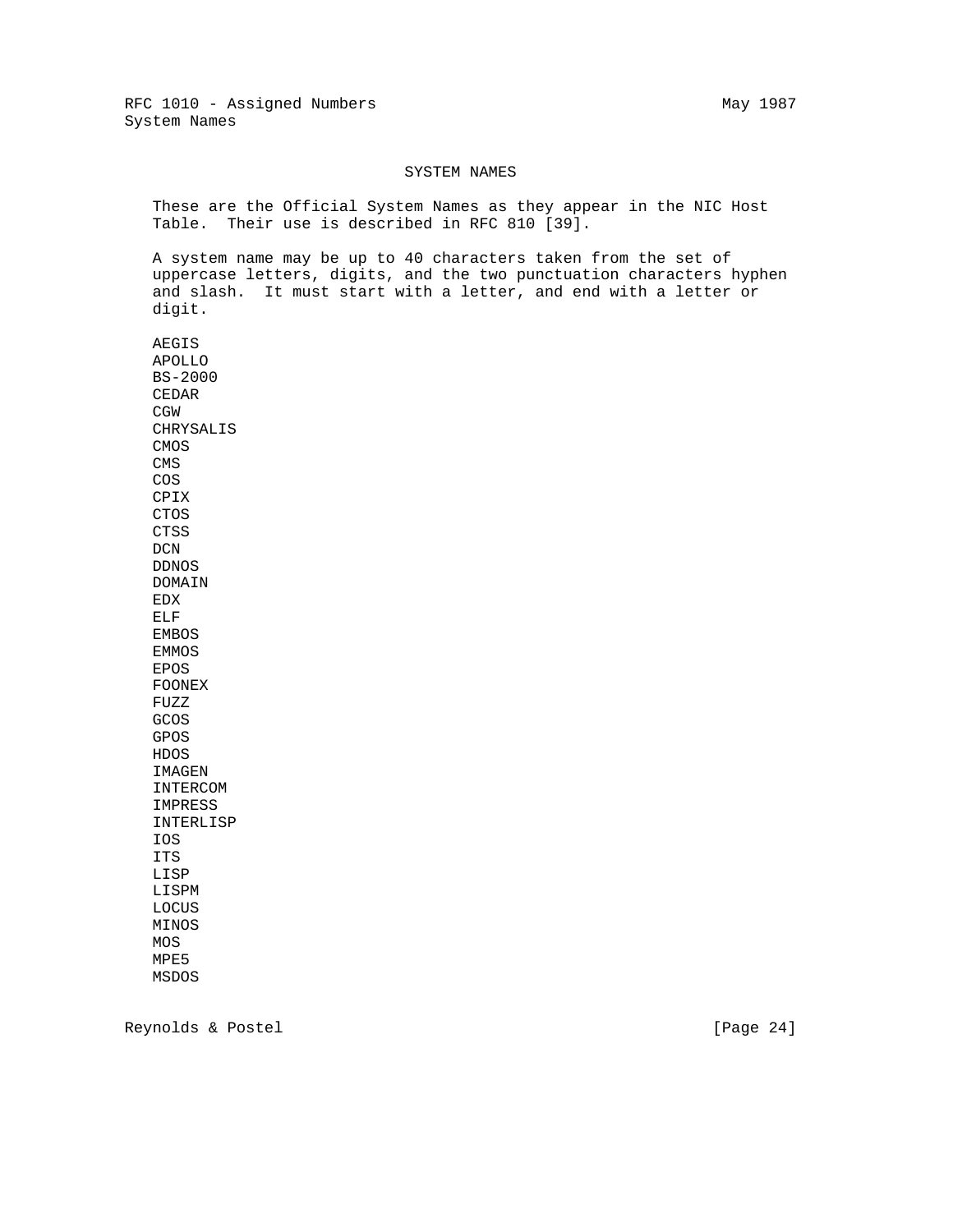RFC 1010 - Assigned Numbers May 1987 System Names

 MULTICS MVS MVS/SP NEXUS NMS NONSTOP NOS-2 OS/DDP OS4 OS86 OSX PCDOS PERQ/OS PLI PSDOS/MIT PRIMOS RMX/RDOS ROS RSX11M SATOPS SCS SIMP SWIFT TAC TANDEM TENEX TOPS10 TOPS20 TP3010 TRSDOS ULTRIX UNIX UT2D V VM VM/370 VM/CMS VM/SP VMS VMS/EUNICE VRTX WAITS WANG XDE XENIX

Reynolds & Postel [Page 25]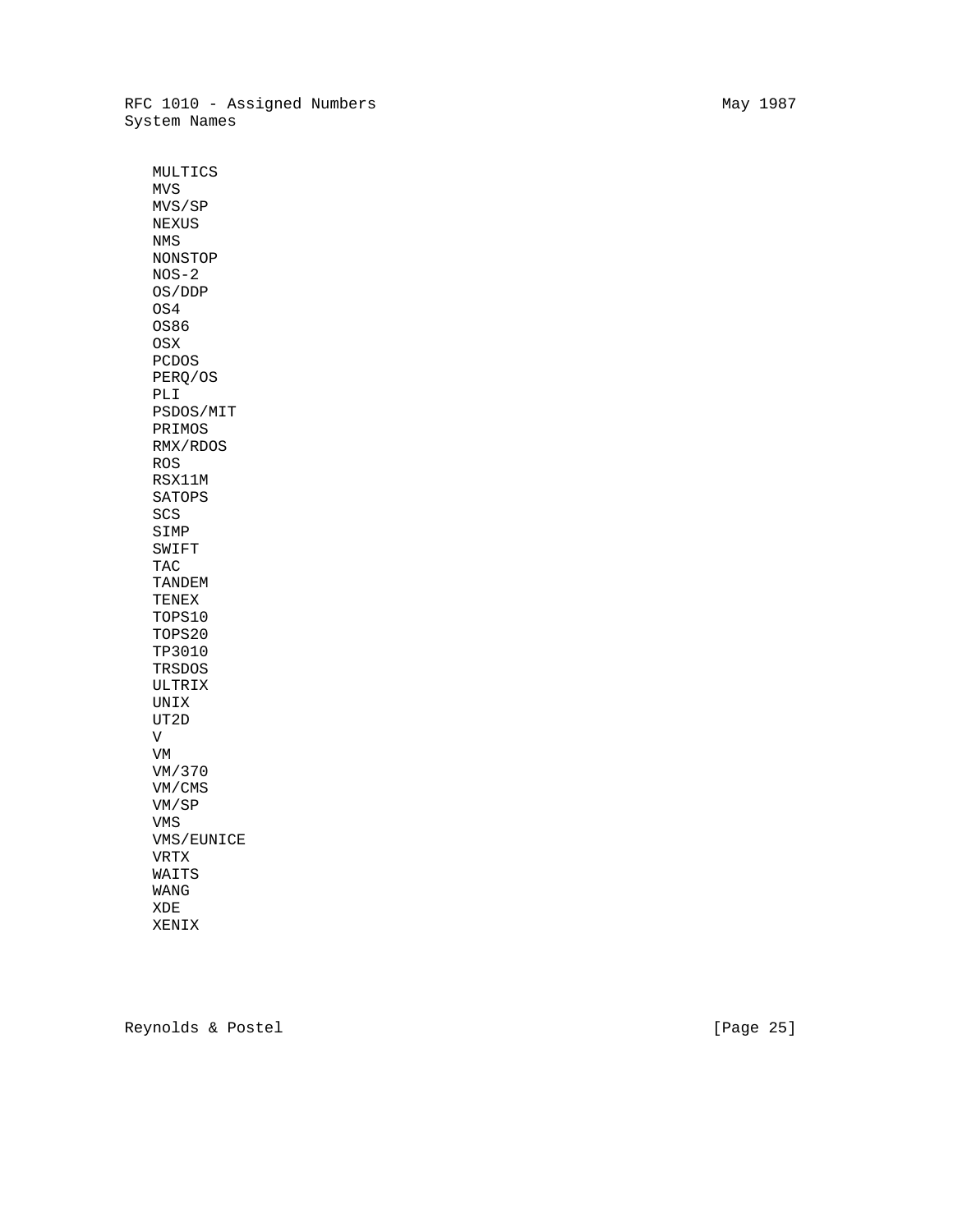## PROTOCOL AND SERVICE NAMES

 These are the Official Protocol Names. Their use is described in greater detail in RFC 810 [39].

 A protocol or service may be up to 40 characters taken from the set of uppercase letters, digits, and the punctuation character hyphen. It must start with a letter, and end with a letter or digit.

| <b>ARGUS</b>    | - ARGUS Protocol                           |
|-----------------|--------------------------------------------|
| AUTH            | - Authentication Service                   |
| BBN-RCC-MON     | - BBN RCC Monitoring                       |
| BL-IDM          | - Britton Lee Intelligent Database Machine |
| <b>BOOTPC</b>   | - Bootstrap Protocol Client                |
| <b>BOOTPS</b>   | - Bootstrap Protocol Server                |
| BR-SAT-MON      | - Backroom SATNET Monitoring               |
| <b>CFTP</b>     | - CFTP                                     |
| CHAOS           | - CHAOS Protocol                           |
| CHARGEN         | - Character Generator Protocol             |
| CISCO-FNA       | - CISCO FNATIVE                            |
| CISCO-TNA       | - CISCO TNATIVE                            |
| CISCO-SYS       | - CISCO SYSMAINT                           |
| <b>CLOCK</b>    | - DCNET Time Server Protocol               |
| COOKIE-JAR      | - Cookie Jar Authentication Procedure      |
| CSNET-NS        | - CSNET Mailbox Nameserver Protocol        |
| DAYTIME         | - Daytime Protocol                         |
| DCN-MEAS        | - DCN Measurement Subsystems Protocol      |
| <b>DCP</b>      | - Device Control Protocol                  |
| <b>DISCARD</b>  | - Discard Protocol                         |
| DOMAIN          | - Domain Name Server                       |
| <b>ECHO</b>     | - Echo Protocol                            |
| EGP             | - Exterior Gateway Protocol                |
| EMCON           | - Emission Control Protocol                |
| EMFIS-CNTL      | - EMFIS Control Service                    |
| EMFIS-DATA      | - EMFIS Data Service                       |
| FINGER          | - Finger Protocol                          |
| FTP             | - File Transfer Protocol                   |
| FTP-DATA        | - File Transfer Protocol Data              |
| GGP             | - Gateway Gateway Protocol                 |
| <b>GRAPHICS</b> | - Graphics Protocol                        |
| HMP             | - Host Monitoring Protocol                 |
| HOST2-NS        | - Host2 Name Server                        |
| HOSTNAME        | - Hostname Protocol                        |
| ICMP            | - Internet Control Message Protocol        |
| IGMP            | - Internet Group Management Protocol       |
| IGP             | - Interior Gateway Protocol                |
| INGRES-NET      | - INGRES-NET Service                       |
| ΙP              | - Internet Protocol                        |

Reynolds & Postel [Page 26]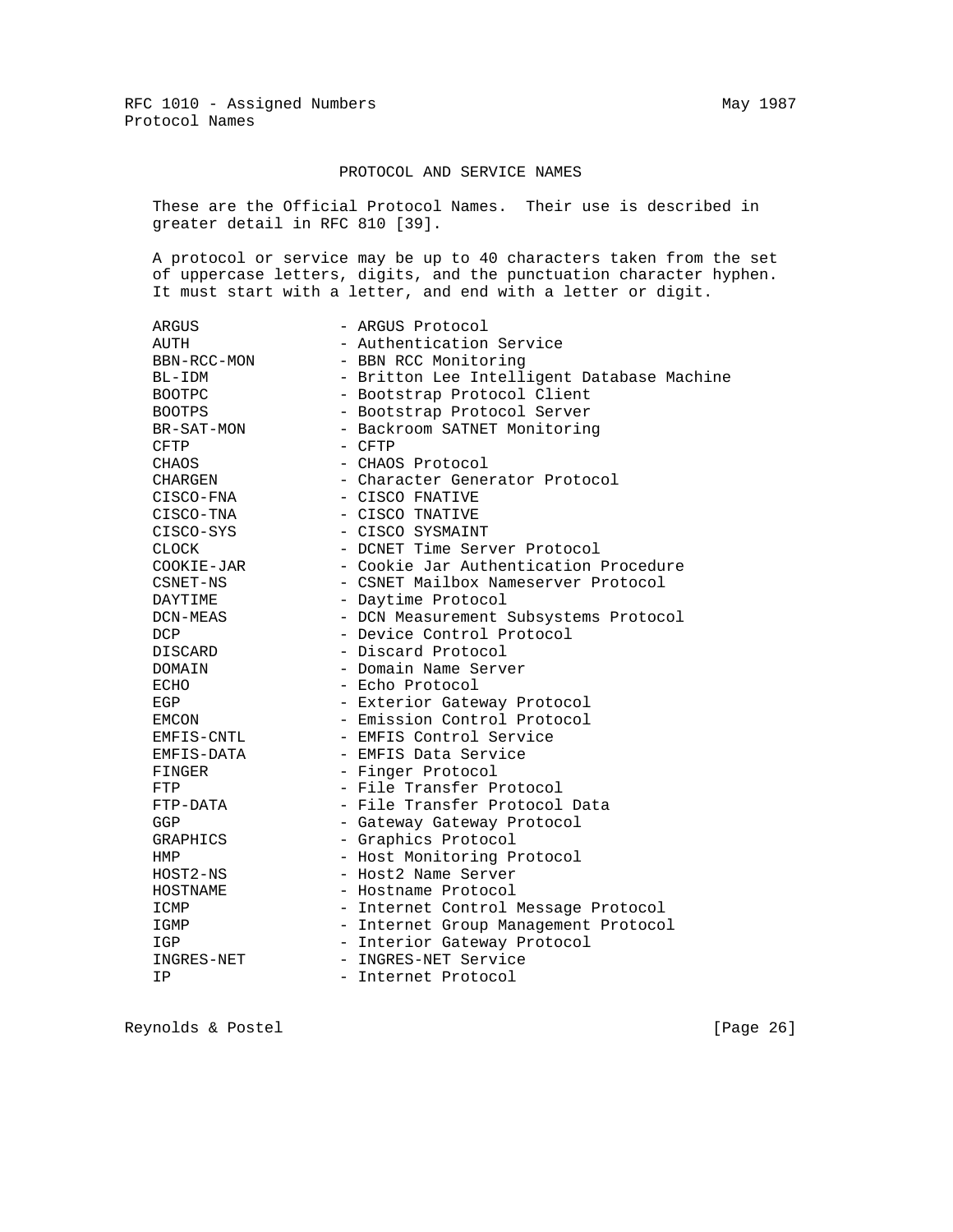RFC 1010 - Assigned Numbers May 1987 Protocol Names

| IPCU             | - Internet Packet Core Utility                |
|------------------|-----------------------------------------------|
| IPPC             | - Internet Pluribus Packet Core               |
| IRTP             | - Internet Reliable Transaction Protocol      |
| ISI-GL           | - ISI Graphics Language Protocol              |
| ISO-TP4          | - ISO Transport Protocol Class 4              |
| ISO-TSAP         | - ISO TSAP                                    |
| LA-MAINT         | - IMP Logical Address Maintenance             |
| $LEAF-1$         | - Leaf-1 Protocol                             |
| $LEAF-2$         | - Leaf-2 Protocol                             |
| LINK             | - Link Protocol                               |
| LOC-SRV          | - Location Service                            |
| LOGIN            | - Login Host Protocol                         |
| MERIT-INP        | - MERIT Internodal Protocol                   |
| METAGRAM         | - Metagram Relay                              |
| MIT-ML-DEV       | - MIT ML Device                               |
| MFE-NSP          | - MFE Network Services Protocol               |
| MIT-SUBNET       | - MIT Subnet Support                          |
| MIT-DOV          | - MIT Dover Spooler                           |
| MPM              | - Internet Message Protocol (Multimedia Mail) |
| MPM-FLAGS        | - MPM Flags Protocol                          |
| MPM-SND          | - MPM Send Protocol                           |
| MSG-AUTH         | - MSG Authentication Protocol                 |
| MSG-ICP          | - MSG ICP Protocol                            |
| MUX              | - Multiplexing Protocol                       |
| NAMESERVER       | - Host Name Server                            |
| NETBIOS-DGM      | - NETBIOS Datagram Service                    |
| NETBIOS-NS       | - NETBIOS Name Service                        |
| NETBIOS-SSN      | - NETBIOS Session Service                     |
| NETBLT           | - Bulk Data Transfer Protocol                 |
| NETED            | - Network Standard Text Editor                |
| NETRJS           | - Remote Job Service                          |
| $NI-FTP$         | - NI File Transfer Protocol                   |
| NI-MAIL          | - NI Mail Protocol                            |
| NICNAME          | - Who Is Protocol                             |
| NSW-FE           | - NSW User System Front End                   |
| NTP              | - Network Time Protocol                       |
| NVP-II           | - Network Voice Protocol                      |
| POP <sub>2</sub> | - Post Office Protocol - Version 2            |
| PRM              | - Packet Radio Measurement                    |
| PUP              | - PUP Protocol                                |
| PWDGEN           | - Password Generator Protocol                 |
| QUOTE            | - Quote of the Day Protocol                   |
| <b>RDP</b>       | - Reliable Data Protocol                      |
| RJE              | - Remote Job Entry                            |
| RLP              | - Resource Location Protocol                  |
| RTELNET          | - Remote Telnet Service                       |
| RVD              | - Remote Virtual Disk Protocol                |
| SAT-EXPAK        | - Satnet and Backroom EXPAK                   |
|                  |                                               |

Reynolds & Postel (Page 27)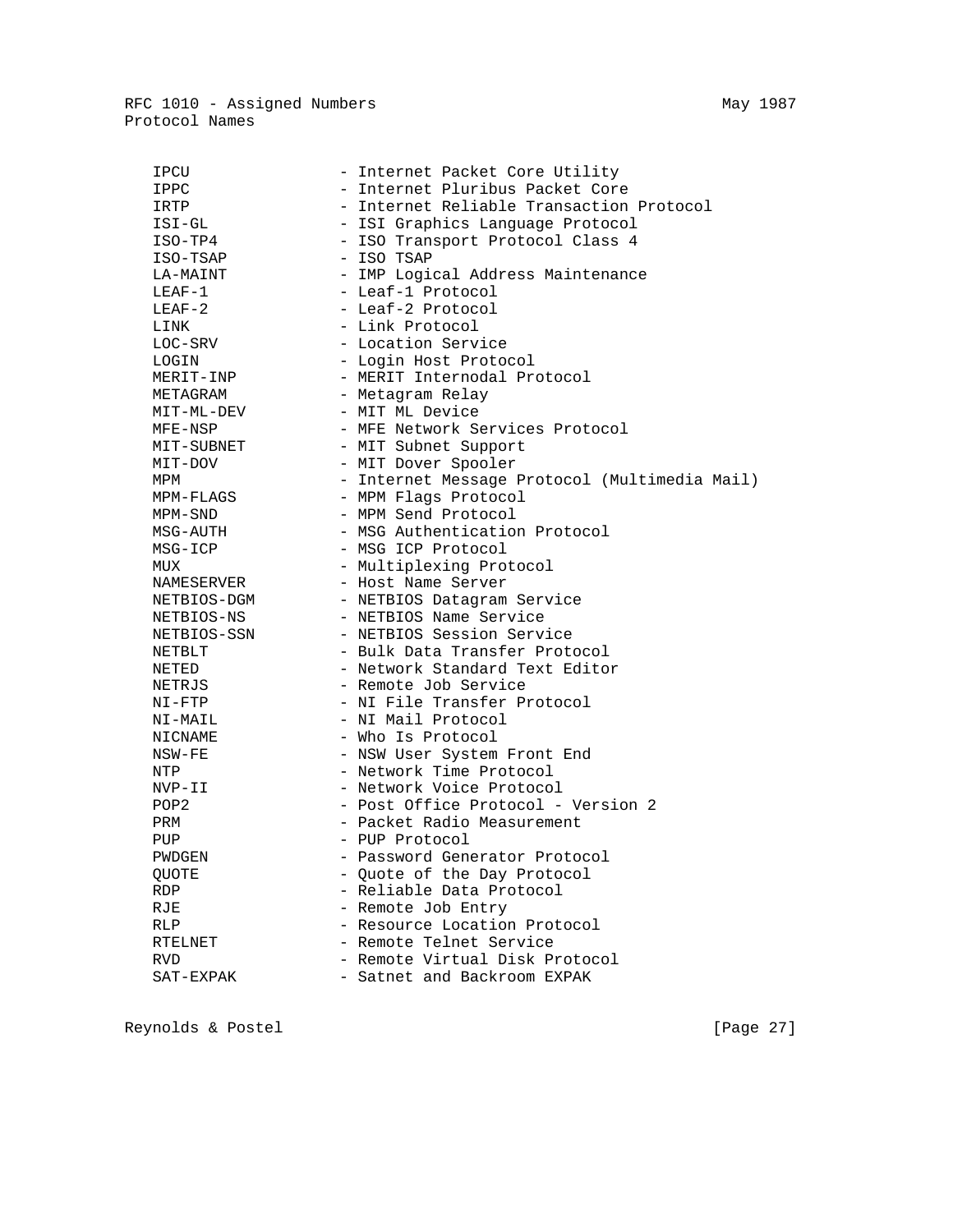RFC 1010 - Assigned Numbers May 1987 Protocol Names

| SAT-MON     | - SATNET Monitoring                  |
|-------------|--------------------------------------|
| SEP         | - Sequential Exchange Protocol       |
| SFTP        | - Simple File Transfer Protocol      |
| SMTP        | - Simple Mail Transfer Protocol      |
| SТ          | - Stream Protocol                    |
| STATSRV     | - Statistics Service                 |
| $SU-MIT-TG$ | - SU/MIT Telnet Gateway Protocol     |
| SUNRPC      | - SUN Remote Procedure Call          |
| SUPDUP      | - SUPDUP Protocol                    |
| SUR-MEAS    | - Survey Measurement                 |
| SWIFT-RVF   | - Remote Virtual File Protocol       |
| TACACS-DS   | - TACACS-Database Service            |
| TACNEWS     | - TAC News                           |
| TCP         | - Transmission Control Protocol      |
| TELNET      | - Telnet Protocol                    |
| TFTP        | - Trivial File Transfer Protocol     |
| TIME        | - Time Server Protocol               |
| TRUNK-1     | - Trunk-1 Protocol                   |
| TRUNK-2     | - Trunk-2 Protocol                   |
| UCL         | - University College London Protocol |
| <b>UDP</b>  | - User Datagram Protocol             |
| NNTP        | - Network News Transfer Protocol     |
| USERS       | - Active Users Protocol              |
| UUCP-PATH   | - UUCP Path Service                  |
| VIA-FTP     | - VIA Systems-File Transfer Protocol |
| WB-EXPAK    | - Wideband EXPAK                     |
| WB-MON      | - Wideband Monitoring                |
| XNET        | - Cross Net Debugger                 |
| XNS-IDP     | - Xerox NS IDP                       |
|             |                                      |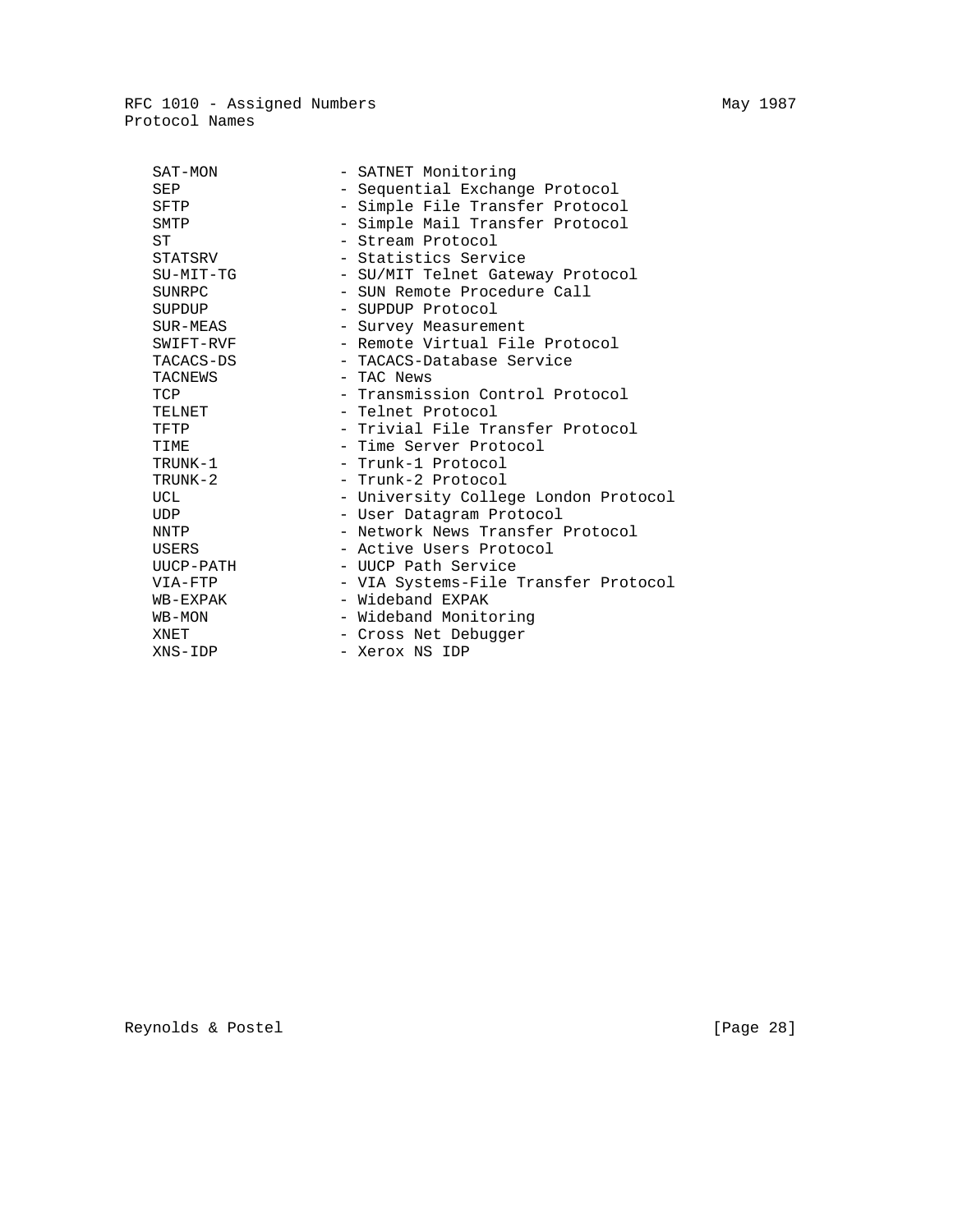#### TERMINAL TYPE NAMES

 These are the Official Terminal Type Names. Their use is described in RFC 930 [97]. The maximum length of a name is 40 characters.

 A terminal names may be up to 40 characters taken from the set of uppercase letters, digits, and the two punctuation characters hyphen and slash. It must start with a letter, and end with a letter or digit.

 ADDS-CONSUL-980 ADDS-REGENT-100 ADDS-REGENT-20 ADDS-REGENT-200 ADDS-REGENT-25 ADDS-REGENT-40 ADDS-REGENT-60 AMPEX-DIALOGUE-80 ANDERSON-JACOBSON-630 ANDERSON-JACOBSON-832 ANDERSON-JACOBSON-841 ANN-ARBOR-AMBASSADOR ARDS BITGRAPH BUSSIPLEXER CALCOMP-565 CDC-456 CDI-1030 CDI-1203 CLNZ COMPUCOLOR-II CONCEPT-100 CONCEPT-104 CONCEPT-108 DATA-100 DATA-GENERAL-6053 DATAGRAPHIX-132A DATAMEDIA-1520 DATAMEDIA-1521 DATAMEDIA-2500 DATAMEDIA-3025 DATAMEDIA-3025A DATAMEDIA-3045 DATAMEDIA-3045A DATAMEDIA-DT80/1 DATAPOINT-2200 DATAPOINT-3000 DATAPOINT-3300

Reynolds & Postel [Page 29]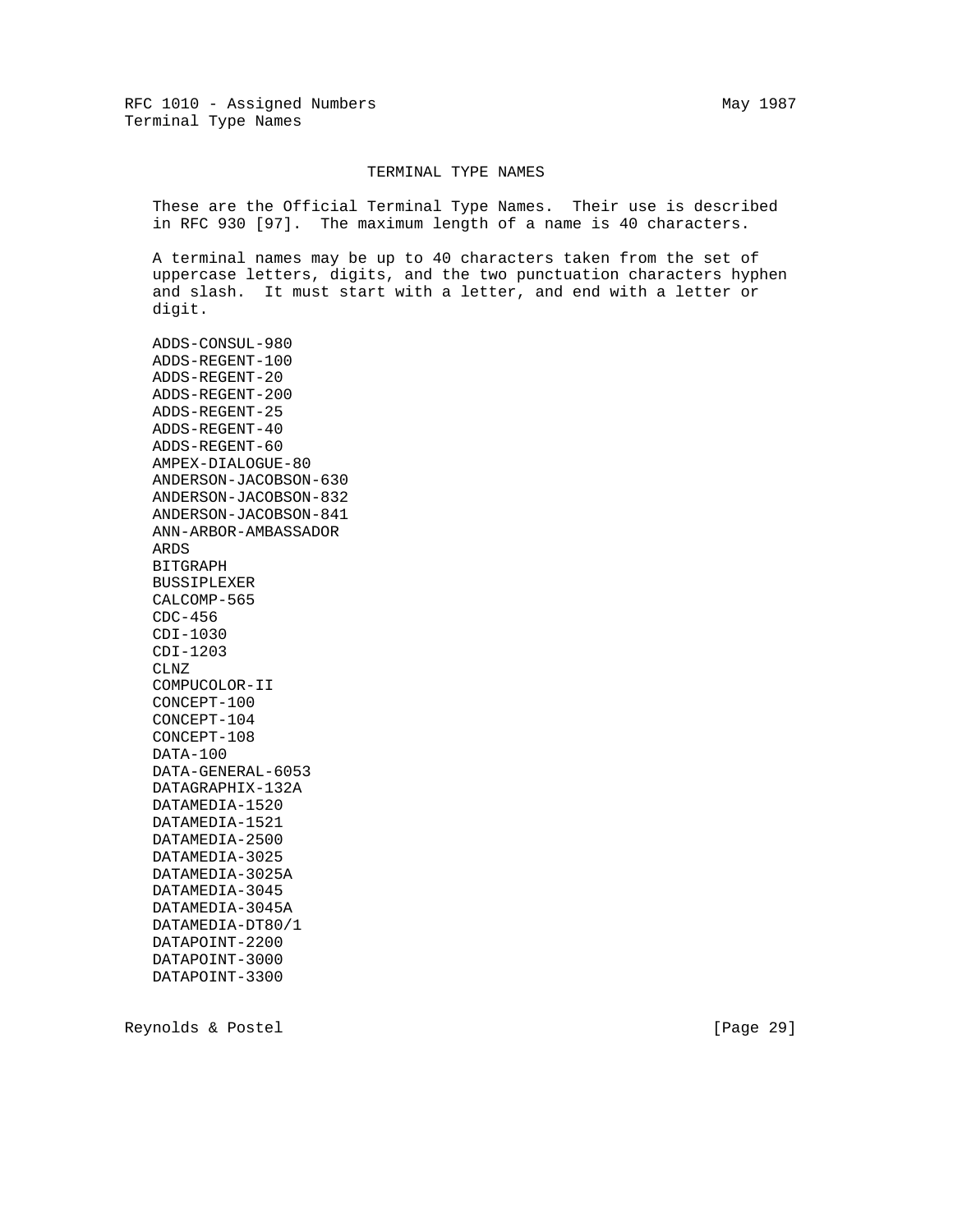RFC 1010 - Assigned Numbers May 1987 Terminal Type Names

 DATAPOINT-3360 DEC-DECWRITER-I DEC-DECWRITER-II DEC-GT40 DEC-GT40A DEC-GT42 DEC-LA120 DEC-LA30 DEC-LA36 DEC-LA38 DEC-VT05 DEC-VT100 DEC-VT132 DEC-VT50 DEC-VT50H DEC-VT52 DELTA-DATA-5000 DELTA-TELTERM-2 DIABLO-1620 DIABLO-1640 DIGILOG-333 DTC-300S EDT-1200 EXECUPORT-4000 EXECUPORT-4080 GENERAL-TERMINAL-100A GSI HAZELTINE-1500 HAZELTINE-1510 HAZELTINE-1520 HAZELTINE-2000 HP-2621 HP-2621A HP-2621P HP-2626 HP-2626A HP-2626P HP-2640 HP-2640A HP-2640B HP-2645 HP-2645A HP-2648 HP-2648A HP-2649 HP-2649A IBM-3101

Reynolds & Postel [Page 30]

IBM-3101-10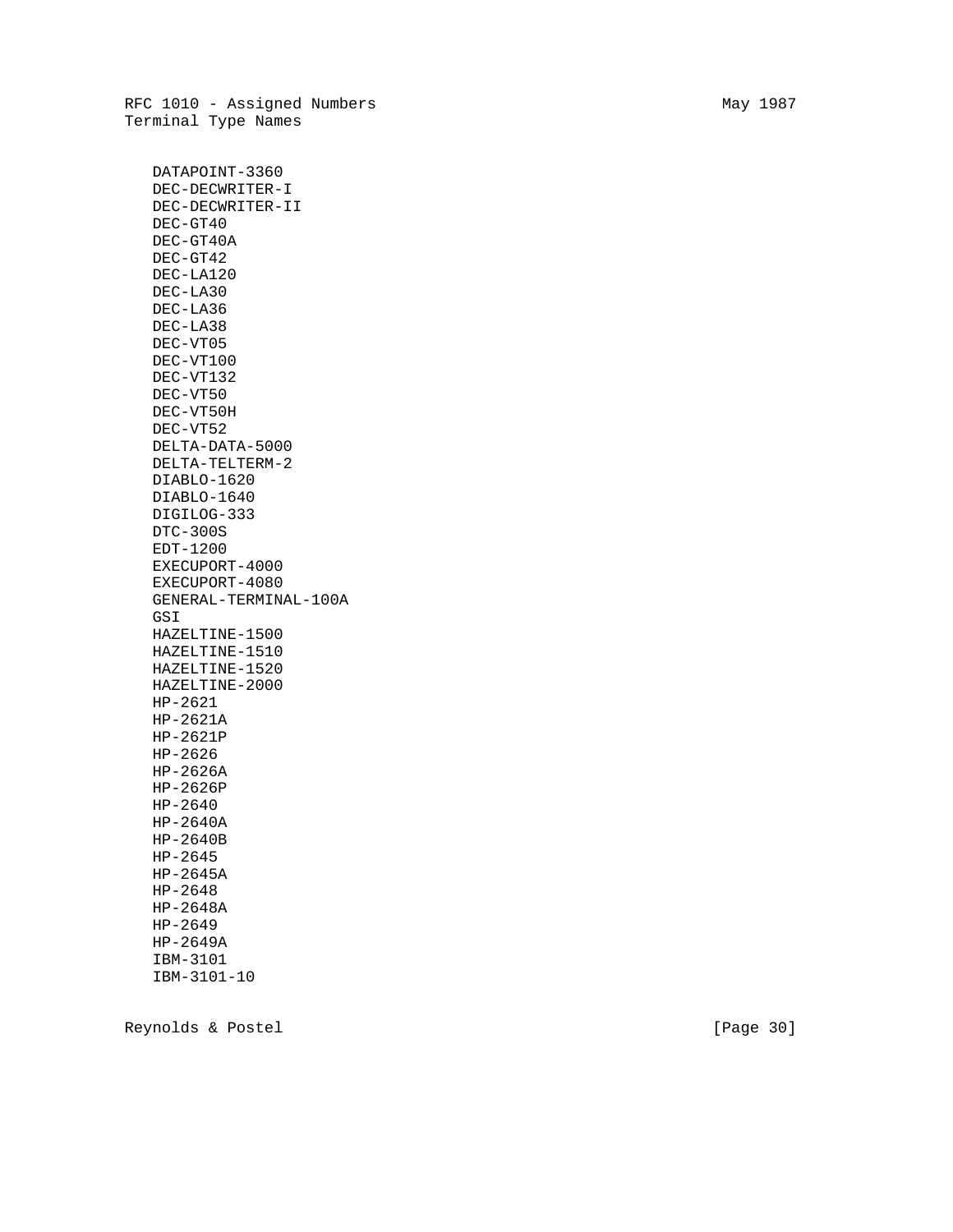IBM-3275-2 IBM-3276-2 IBM-3276-3 IBM-3276-4 IBM-3277-2 IBM-3278-2 IBM-3278-3 IBM-3278-4 IBM-3278-5 IBM-3279-2 IBM-3279-3 IMLAC INFOTON-100 INFOTONKAS ISC-8001 LSI-ADM-3 LSI-ADM-31 LSI-ADM-3A LSI-ADM-42 MEMOREX-1240 MICROBEE MICROTERM-ACT-IV MICROTERM-ACT-V MICROTERM-MIME-1 MICROTERM-MIME-2 NETRONICS NETWORK-VIRTUAL-TERMINAL OMRON-8025AG PERKIN-ELMER-1100 PERKIN-ELMER-1200 PERQ PLASMA-PANEL QUME-SPRINT-5 SOROC SOROC-120 SOUTHWEST-TECHNICAL-PRODUCTS-CT82 SUPERBEE SUPERBEE-III-M TEC TEKTRONIX-4010 TEKTRONIX-4012 TEKTRONIX-4013 TEKTRONIX-4014 TEKTRONIX-4023 TEKTRONIX-4024 TEKTRONIX-4025 TEKTRONIX-4027 TELERAY-1061

Reynolds & Postel [Page 31]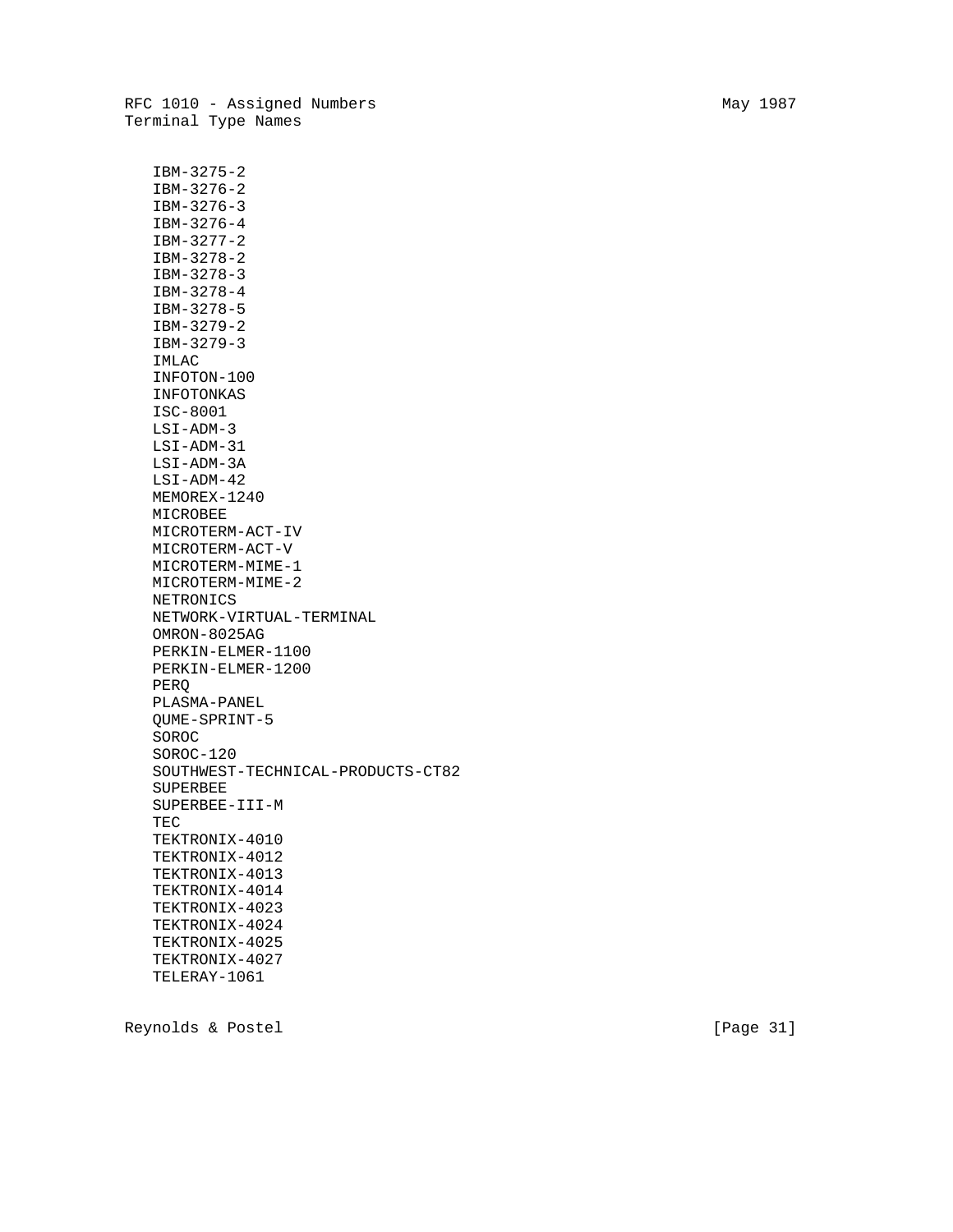RFC 1010 - Assigned Numbers May 1987 Terminal Type Names

 TELERAY-3700 TELERAY-3800 TELETEC-DATASCREEN TELETERM-1030 TELETYPE-33 TELETYPE-35 TELETYPE-37 TELETYPE-38 TELETYPE-43 TELEVIDEO-912 TELEVIDEO-920 TELEVIDEO-920B TELEVIDEO-920C TELEVIDEO-950 TERMINET-1200 TERMINET-300 TI-700 TI-733 TI-735 TI-743 TI-745 TYCOM UNIVAC-DCT-500 VIDEO-SYSTEMS-1200 VIDEO-SYSTEMS-5000 VISUAL-200 XEROX-1720 ZENITH-H19 ZENTEC-30

Reynolds & Postel [Page 32]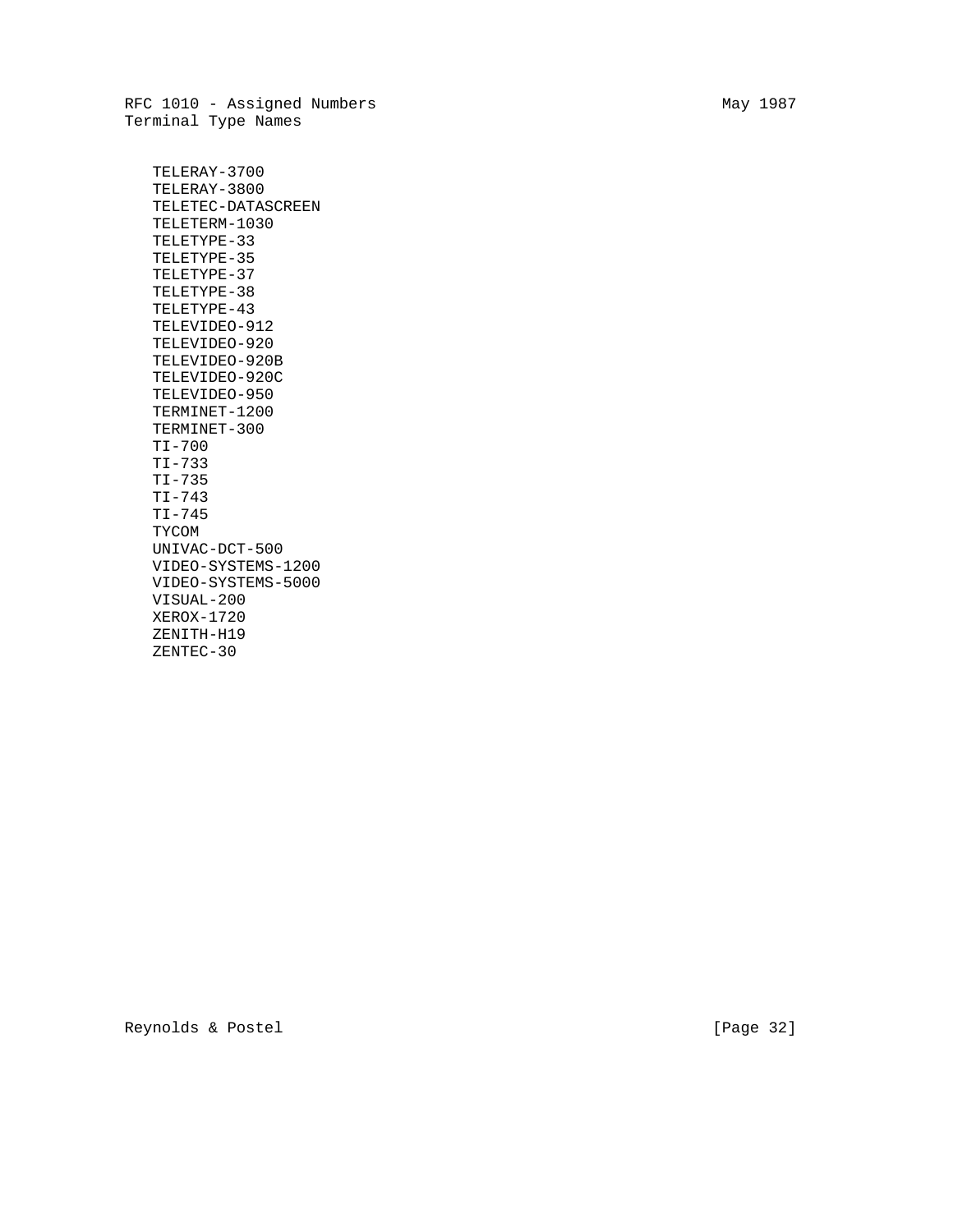#### DOCUMENTS

- [1] Anderson, B., "TACACS User Identification Telnet Option", RFC 927, BBN, December 1984.
- [2] BBN, "Specifications for the Interconnection of a Host and an IMP", Report 1822, Bolt Beranek and Newman, Cambridge, Massachusetts, revised, December 1981.
- [3] BBN, "User Manual for TAC User Database Tool", Bolt Beranek and Newman, September 1984.
- [4] Bennett, C., "A Simple NIFTP-Based Mail System", IEN 169, University College, London, January 1981.
- [5] Bhushan, A., "A Report on the Survey Project", RFC 530, NIC 17375, June 1973.
- [6] Bisbey, R., D. Hollingworth, and B. Britt, "Graphics Language (version 2.1)", ISI/TM-80-18, Information Sciences Institute, July 1980.
- [7] Boggs, D., J. Shoch, E. Taft, and R. Metcalfe, "PUP: An Internetwork Architecture", XEROX Palo Alto Research Center, CSL-79-10, July 1979; also in IEEE Transactions on Communication, Volume COM-28, Number 4, April 1980.
- [8] Braden, R., "NETRJS Protocol", RFC 740, NIC 42423, November 1977.
- [9] Bressler, B., "Remote Job Entry Protocol", RFC 407, NIC 12112, October 1972.
- [10] Bressler, R., "Inter-Entity Communication -- An Experiment", RFC 441, NIC 13773, January 1973.
- [11] Butler, M., J. Postel, D. Chase, J. Goldberger, and J. K. Reynolds, "Post Office Protocol - Version 2", RFC 937, Information Sciences Institute, February 1985.
- [12] Cass, D. E., and M. T. Rose, "ISO Transport Services on Top of the TCP", RFC 983, NTRC, April 1986.
- [13] Clark, D., M. Lambert, and L. Zhang, "NETBLT: A Bulk Data Transfer Protocol", RFC 969, MIT Laboratory for Computer Science, December 1985.

Reynolds & Postel [Page 33]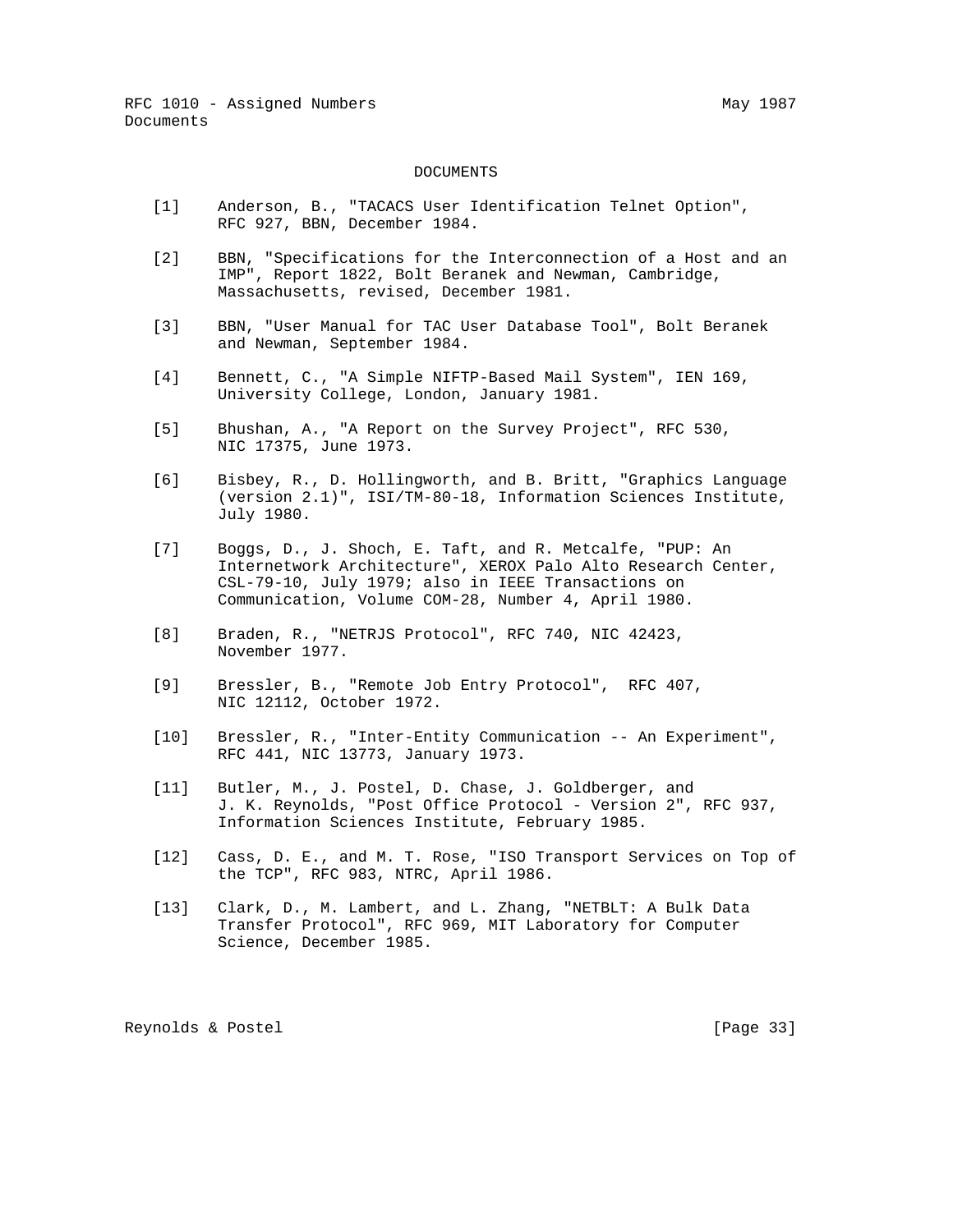- [14] Cohen, D., "On Holy Wars and a Plea for Peace", IEEE Computer Magazine, October 1981.
- [15] Cohen, D., "Specifications for the Network Voice Protocol", RFC 741, ISI/RR 7539, Information Sciences Institute, March 1976.
- [16] Cohen, D. and J. Postel, "Multiplexing Protocol", IEN 90, Information Sciences Institute, May 1979.
- [17] COMPASS, "Semi-Annual Technical Report", CADD-7603-0411, Massachusetts Computer Associates, 4 March 1976. Also as, "National Software Works, Status Report No. 1," RADC-TR-76-276, Volume 1, September 1976. And COMPASS. "Second Semi-Annual Report," CADD-7608-1611, Massachusetts Computer Associates, August 1976.
- [18] Crispin, M., "Telnet Logout Option", Stanford University-AI, RFC 727, April 1977.
- [19] Crispin, M., "Telnet SUPDUP Option", Stanford University-AI, RFC 736, October 1977.
- [20] Crispin, M., "SUPDUP Protocol", RFC 734, NIC 41953, October 1977.
- [21] Crocker, D., "Telnet Output Carriage-Return Disposition Option", RFC 652, October 1974.
- [22] Crocker, D., "Telnet Output Formfeed Disposition Option", RFC 655, October 1974.
- [23] Crocker, D., "Telnet Output Linefeed Disposition", RFC 658, October 1974.
- [24] Crocker, D., "Telnet Output Horizontal Tab Disposition Option", RFC 654, October 1974.
- [25] Crocker, D., "Telnet Output Horizontal Tabstops Option", RFC 653, October 1974.
- [26] Crocker, D., "Telnet Output Vertical Tab Disposition Option", RFC 657, October 1974.
- [27] Crocker, D., "Telnet Output Vertical Tabstops Option", RFC 656, October 1974.

Reynolds & Postel [Page 34]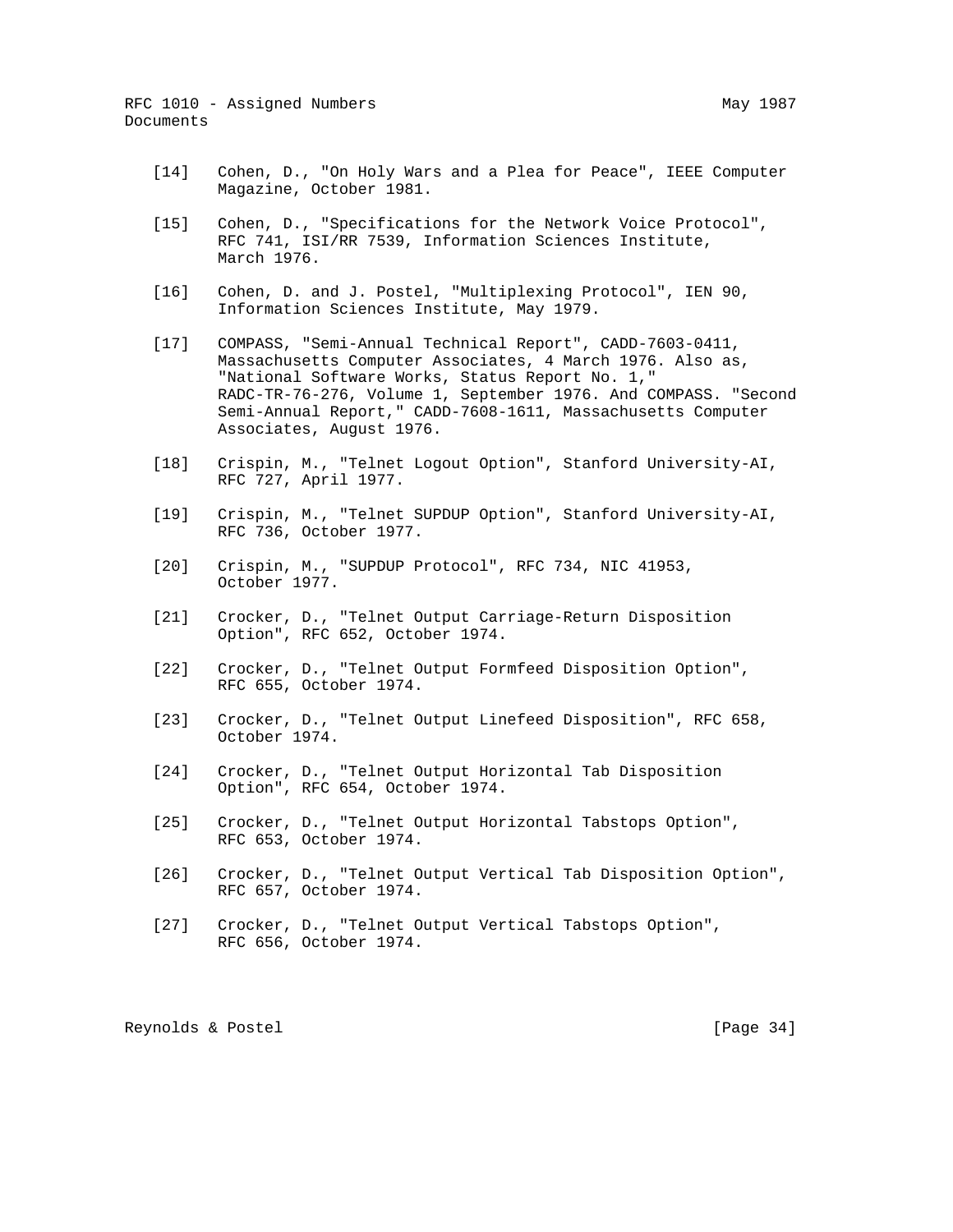- [28] Crocker, D. H. and R. H. Gumpertz, "Revised Telnet Byte Marco Option", RFC 735, November 1977.
- [29] Croft, B., and J. Gilmore, "BOOTSTRAP Protocol (BOOTP)", RFC 951, Stanford and SUN Microsytems, September 1985.
- [30] Day, J., "Telnet Data Entry Terminal Option", RFC 732, September 1977.
- [31] DDN Protocol Handbook, "Telnet Output Line Width Option", NIC 50005, December 1985.
- [32] DDN Protocol Handbook, "Telnet Output Page Size Option", NIC 50005, December 1985.
- [33] DDN Protocol Handbook, "Telnet Reconnection Option", NIC 50005, December 1985.
- [34] Deering, S. E., "Host Extensions for IP Multicasting", RFC 988, Stanford University, December 1985.
- [35] Elvy, M., and R. Nedved, "Network Mail Path Service", RFC 915, Harvard and CMU, July 1986.
- [36] Feinler, E., editor, "DDN Protocol Handbook", Network Information Center, SRI International, December 1985.
- [37] Feinler, E., editor, "Internet Protocol Transition Workbook", Network Information Center, SRI International, March 1982.
- [38] Feinler, E. and J. Postel, eds., "ARPANET Protocol Handbook", NIC 7104, for the Defense Communications Agency by SRI International, Menlo Park, California, Revised January 1978.
- [39] Feinler, E., K. Harrenstien, Z. Su, and V. White, "DoD Internet Host Table Specification", RFC 810, SRI International, March 1982.
- [40] Finlayson, R., T. Mann, J. Mogul, and M. Theimer, "A Reverse Address Resolution Protocol", RFC 903, Stanford University, June 1984.
- [41] Forgie, J., "ST A Proposed Internet Stream Protocol", IEN 119, MIT Lincoln Laboratory, September 1979.
- [42] Forsdick, H., "CFTP", Network Message, Bolt Beranek and Newman, January 1982.

Reynolds & Postel [Page 35]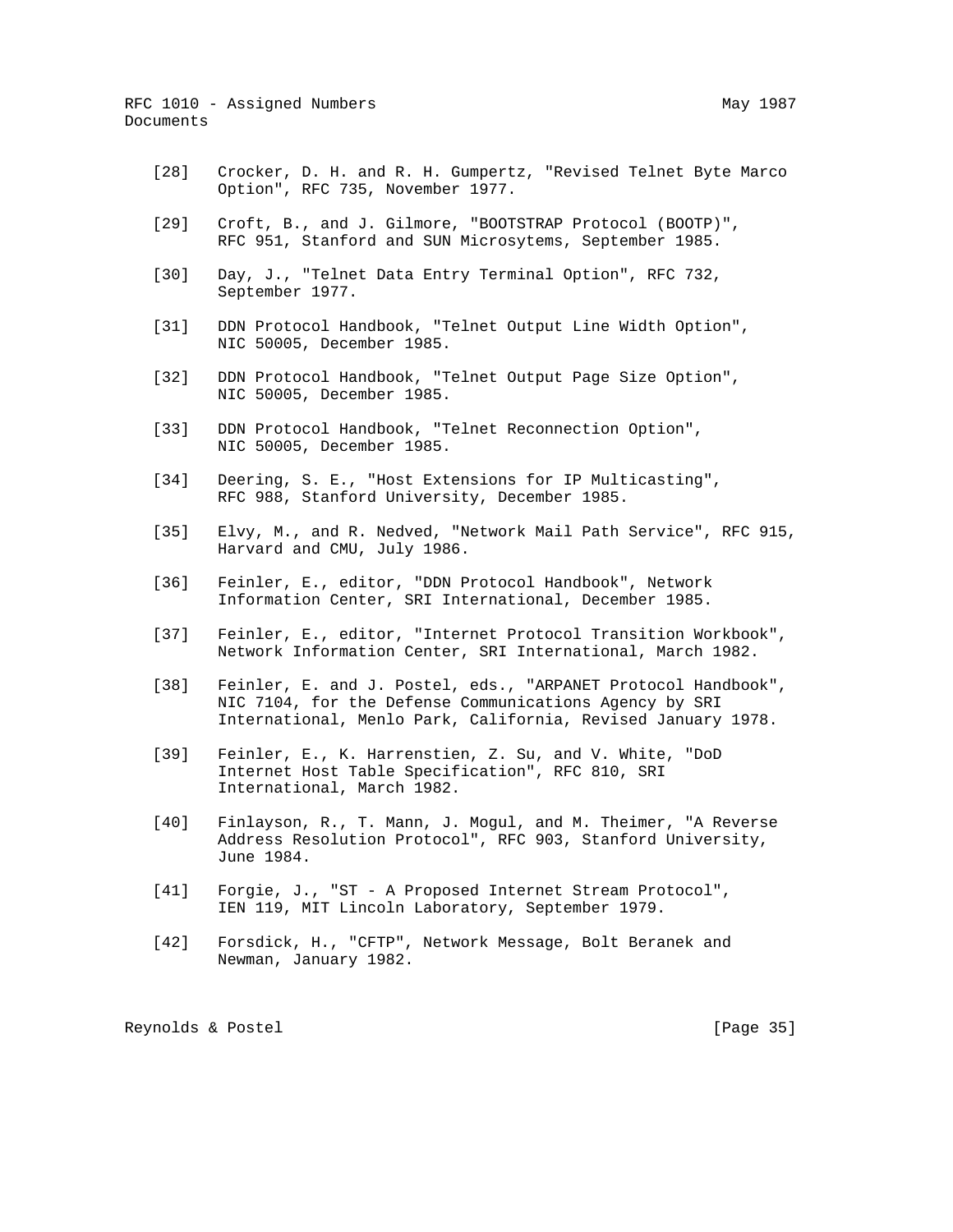- [43] Greenberg, B., "Telnet SUPDUP-OUTPUT Option", RFC 749, MIT-Multics, September 1978.
- [44] Harrenstien, K., "Name/Finger", RFC 742, NIC 42758, SRI International, December 1977.
- [45] Harrenstien, K., V. White, and E. Feinler, "Hostnames Server", RFC 811, SRI International, March 1982.
- [46] Harrenstien, K., and V. White, "Nicname/Whois", RFC 812, SRI International, March 1982.
- [47] Haverty, J., "XNET Formats for Internet Protocol Version 4", IEN 158, October 1980.
- [48] Hinden, R. M., "A Host Monitoring Protocol", RFC 869, Bolt Beranek and Newman, December 1983.
- [49] Hinden, R., and A. Sheltzer, "The DARPA Internet Gateway", RFC 823, September 1982.
- [50] Hornig, C., "A Standard for the Transmission of IP Datagrams over Ethernet Networks, RFC 894, Symbolics, April 1984.
- [51] International Standards Organization, "ISO Transport Protocol Specification - ISO DP 8073", RFC 905, April 1984.
- [52] International Standards Organization, "Protocol for Providing the Connectionless-Mode Network Services", RFC 926, ISO, December 1984.
- [53] Kantor, B., and P. Lapsley, "Network News Transfer Protocol", RFC 977, UC San Diego & UC Berkeley, February 1986.
- [54] Killian, E., "Telnet Send-Location Option", RFC 779, April 1981.
- [55] Korb, J. T., "A Standard for the Transmission of IP Datagrams Over Public Data Networks", RFC 877, Purdue University, September 1983.
- [56] Lottor, M. K., "Simple File Transfer Protocol", RFC 913, MIT, September 1984.
- [57] Malis, A., "Logical Addressing Implementation Specification", BBN Report 5256, pp 31-36, May 1983.

Reynolds & Postel [Page 36]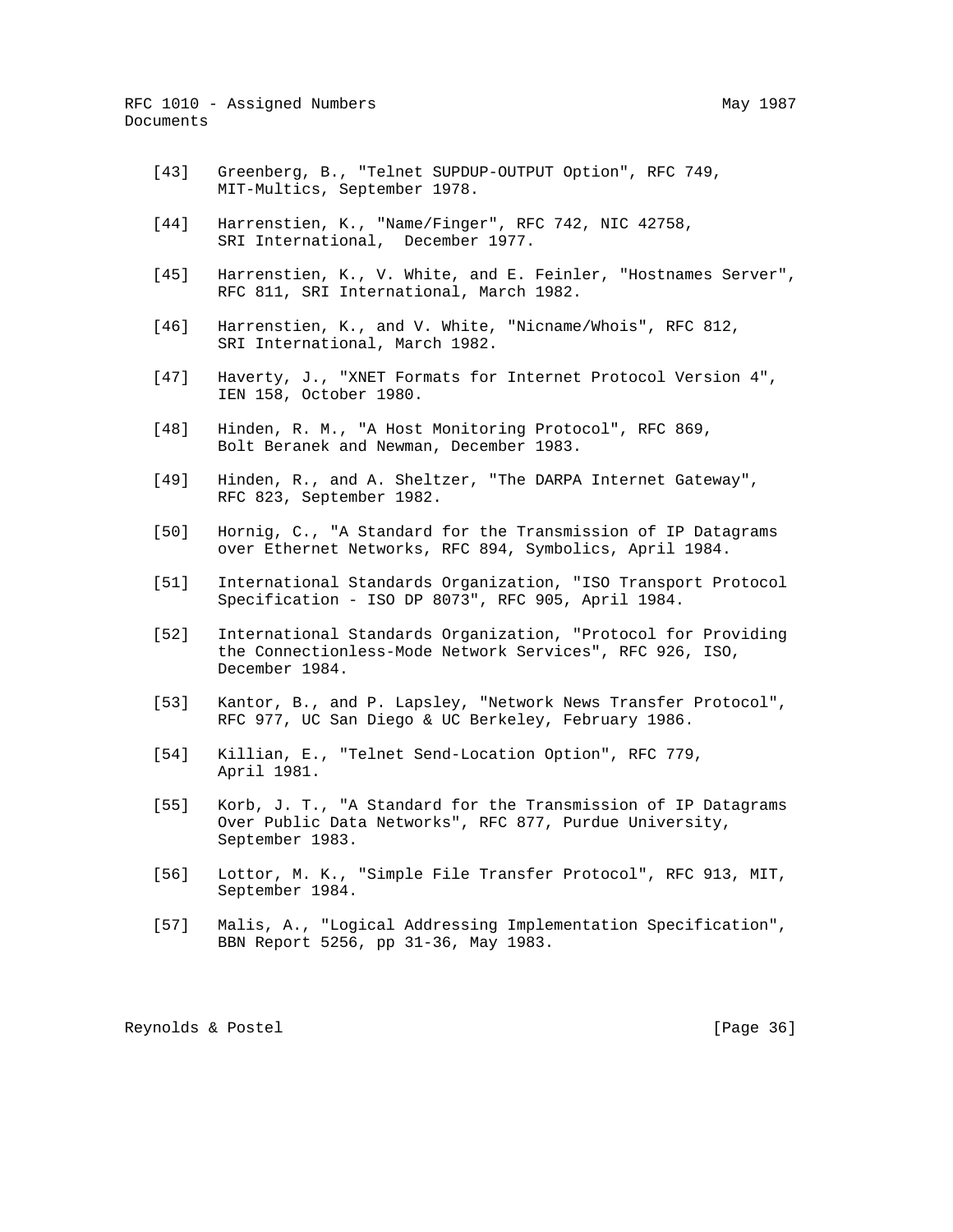- [58] Metcalfe, R. M. and D. R. Boggs, "Ethernet: Distributed Packet Switching for Local Computer Networks", Communications of the ACM, 19 (7), pp 395-402, July 1976.
- [59] Miller, T., "Internet Reliable Transaction Protocol", RFC 938, ACC, February 1985.
- [60] Mills, D., "Network Time Protocol", RFC 958, M/A-COM Linkabit, September 1985.
- [61] Mockapetris, P., "Domain Names Implementation and Specification", RFC 883, Information Sciences Institute, November 1983.
- [62] Nedved, R., "Telnet Terminal Location Number Option", RFC 946, Carnegie-Mellon University, May 1985.
- [63] NSW Protocol Committee, "MSG: The Interprocess Communication Facility for the National Software Works", CADD-7612-2411, Massachusetts Computer Associates, BBN 3237, Bolt Beranek and Newman, Revised December 1976.
- [64] Plummer, D., "An Ethernet Address Resolution Protocol or Converting Network Protocol Addresses to 48-bit Ethernet Addresses for Transmission on Ethernet Hardware", RFC 826, MIT-LCS, November 1982.
- [65] Postel, J., "Active Users", RFC 866, Information Sciences Institute, May 1983.
- [66] Postel, J., "A Standard for the Transmission of IP Datagrams over Experimental Ethernet Networks, RFC 895, Information Sciences Institute, April 1984.
- [67] Postel, J., "Character Generator Protocol", RFC 864, Information Sciences Institute, May 1983.
- [68] Postel, J., "Daytime Protocol", RFC 867, Information Sciences Institute, May 1983.
- [69] Postel, J., "Discard Protocol", RFC 863, Information Sciences Institute, May 1983.
- [70] Postel, J., "Echo Protocol", RFC 862, Information Sciences Institute, May 1983.
- [71] Postel, J. and J. Reynolds, "File Transfer Protocol", RFC 959, Information Sciences Institute, October 1985.

Reynolds & Postel [Page 37]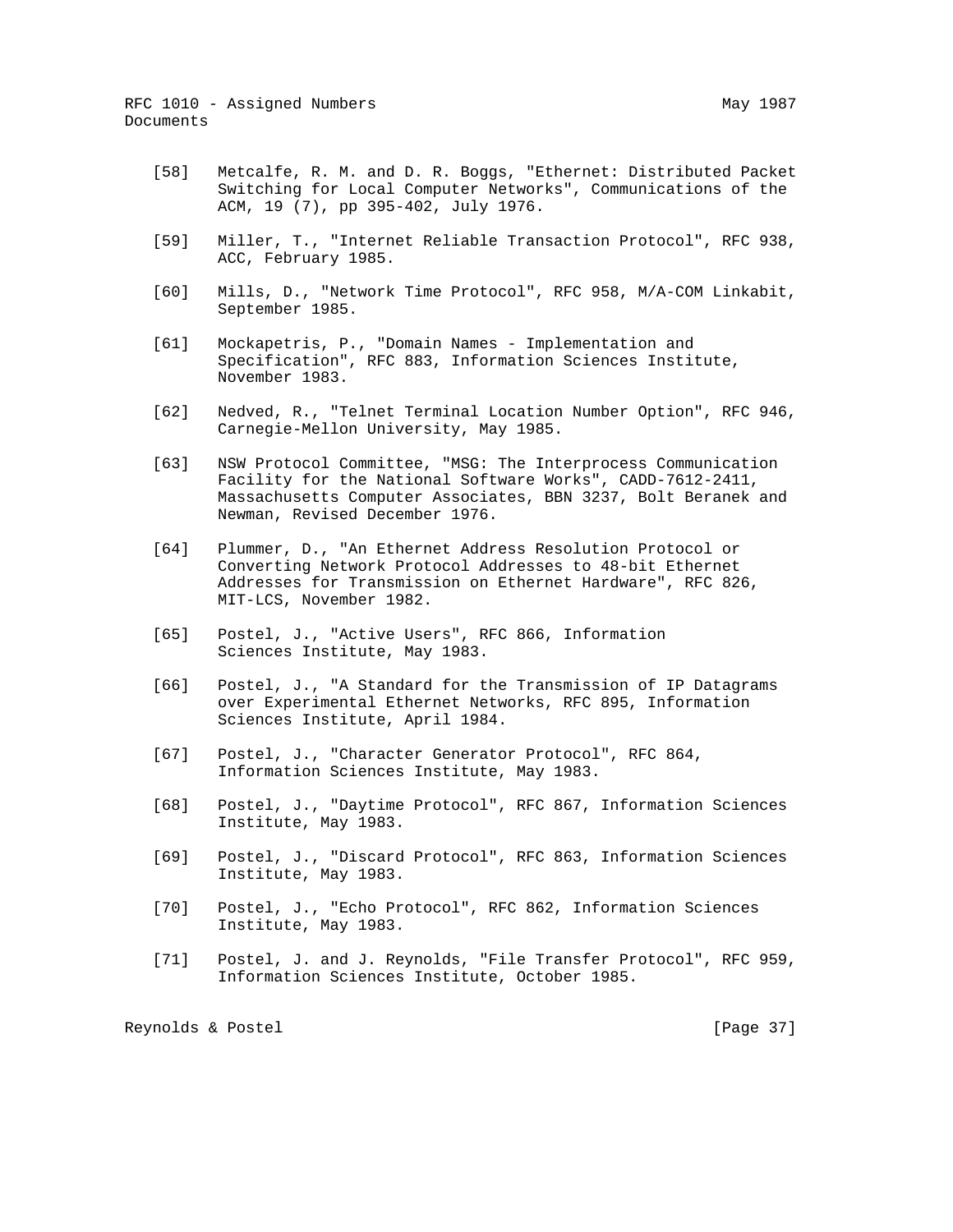- [72] Postel, J., "Internet Control Message Protocol DARPA Internet Program Protocol Specification", RFC 792, Information Sciences Institute, September 1981.
- [73] Postel, J., "Internet Message Protocol", RFC 759, IEN 113, Information Sciences Institute, August 1980.
- [74] Postel, J., "Name Server", IEN 116, Information Sciences Institute, August 1979.
- [75] Postel, J., "Quote of the Day Protocol", RFC 865, Information Sciences Institute, May 1983.
- [76] Postel, J., "Remote Telnet Service", RFC 818, Information Sciences Institute, November 1982.
- [77] Postel, J., "Simple Mail Transfer Protocol", RFC 821, Information Sciences Institute, August 1982.
- [78] Postel, J., "Telnet End of Record Option", RFC 885, Information Sciences Institute, December 1983.
- [79] Postel, J., "User Datagram Protocol", RFC 768 Information Sciences Institute, August 1980.
- [80] Postel, J., ed., "Internet Protocol DARPA Internet Program Protocol Specification", RFC 791, Information Sciences Institute, September 1981.
- [81] Postel, J., ed., "Transmission Control Protocol DARPA Internet Program Protocol Specification", RFC 793, Information Sciences Institute, September 1981.
- [82] Postel, J. and D. Crocker, "Remote Controlled Transmission and Echoing Telnet Option", RFC 726, March 1977.
- [83] Postel, J., and K. Harrenstien, "Time Protocol", RFC 868, Information Sciences Institute, May 1983.
- [84] Postel, J. and J. Reynolds, "Telnet Extended Options List Option", RFC 861, Information Sciences Institute, May 1983.
- [85] Postel, J. and J. Reynolds, "Telnet Binary Transmission", RFC 856, Information Sciences Institute, May 1983.
- [86] Postel, J. and J. Reynolds, "Telnet Echo Option", RFC 857, Information Sciences Institute, May 1983.

Reynolds & Postel [Page 38]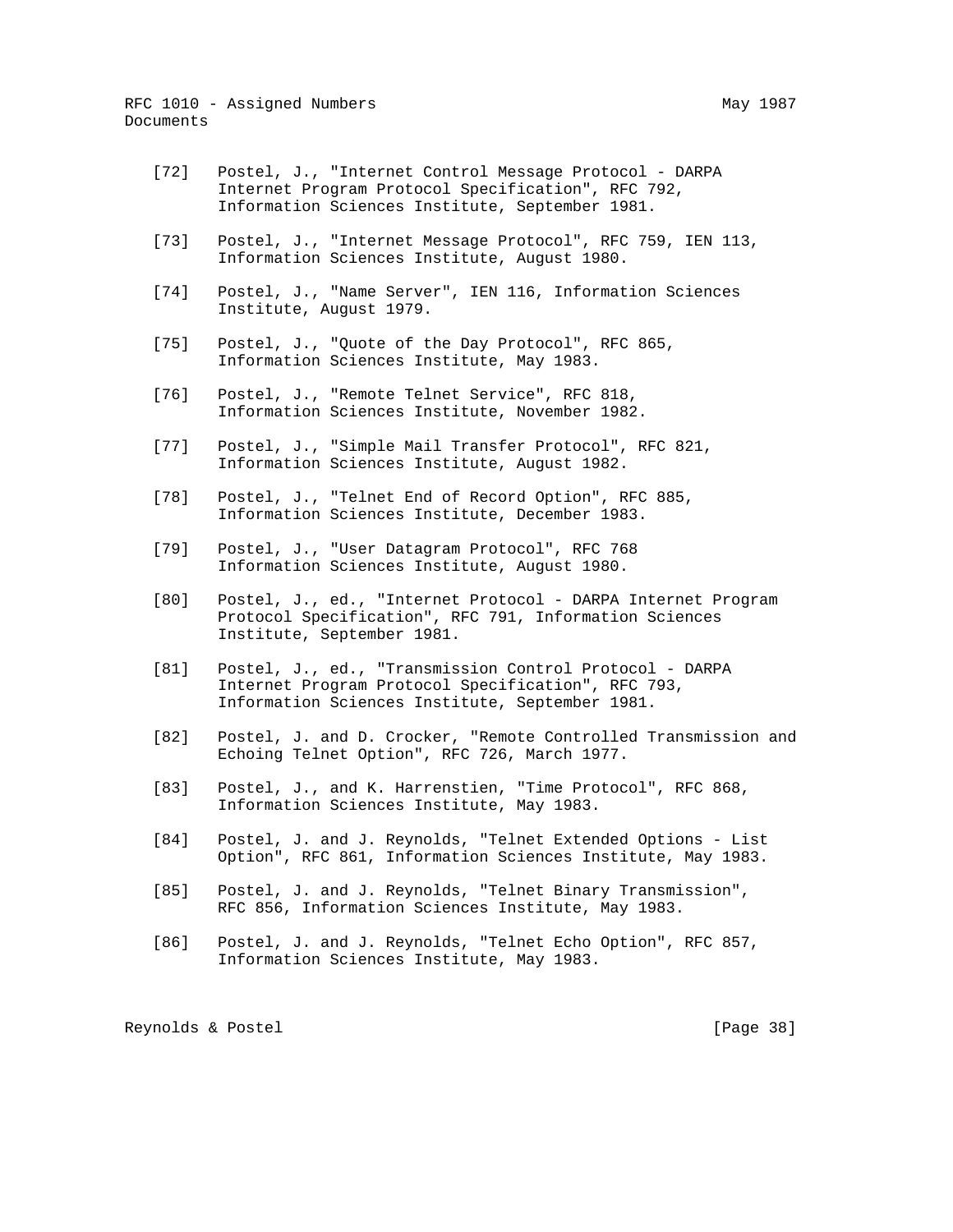- [88] Postel, J. and J. Reynolds, "Telnet Status Option", RFC 859, Information Sciences Institute, May 1983.
- [89] Postel, J. and J. Reynolds, "Telnet Suppress Go Ahead Option", RFC 858, Information Sciences Institute, May 1983.
- [90] Postel, J. and J. Reynolds, "Telnet Timing Mark Option", RFC 860, Information Sciences Institute, May 1983.
- [91] Reynolds, J. and J. Postel, "Official Internet Protocols", RFC 1011, Information Sciences Institute, May 1987.
- [92] Seamonson, L. J., and E. C. Rosen, "STUB" Exterior Gateway Protocol", RFC 888, BBN Communications Corporation, January 1984.
- [93] Shuttleworth, B., "A Documentary of MFENet, a National Computer Network", UCRL-52317, Lawrence Livermore Labs, Livermore, California, June 1977.
	- [94] Silverman, S., "Output Marking Telnet Option", RFC 933, MITRE, January 1985.
	- [95] Sollins, K., "The TFTP Protocol (Revision 2)", RFC 783, MIT/LCS, June 1981.
	- [96] Solomon, M., L. Landweber, and D. Neuhengen, "The CSNET Name Server", Computer Networks, v.6, n.3, pp. 161-172, July 1982.
	- [97] Solomon, M., and E. Wimmers, "Telnet Terminal Type Option", RFC 930, Supercedes RFC 884, University of Wisconsin, Madison, January 1985.
	- [98] Sproull, R., and E. Thomas, "A Networks Graphics Protocol", NIC 24308, August 1974.
	- [99] StJohns, M., "Authentication Service", RFC 931, TPSC, January 1985.
	- [100] Tappan, D. C., "The CRONUS Virtual Local Network", RFC 824, Bolt Beranek and Newman, August 1982.
	- [101] Taylor, J., "ERPC Functional Specification", Version 1.04, HYDRA Computer Systems, Inc., July 1984.

Reynolds & Postel [Page 39]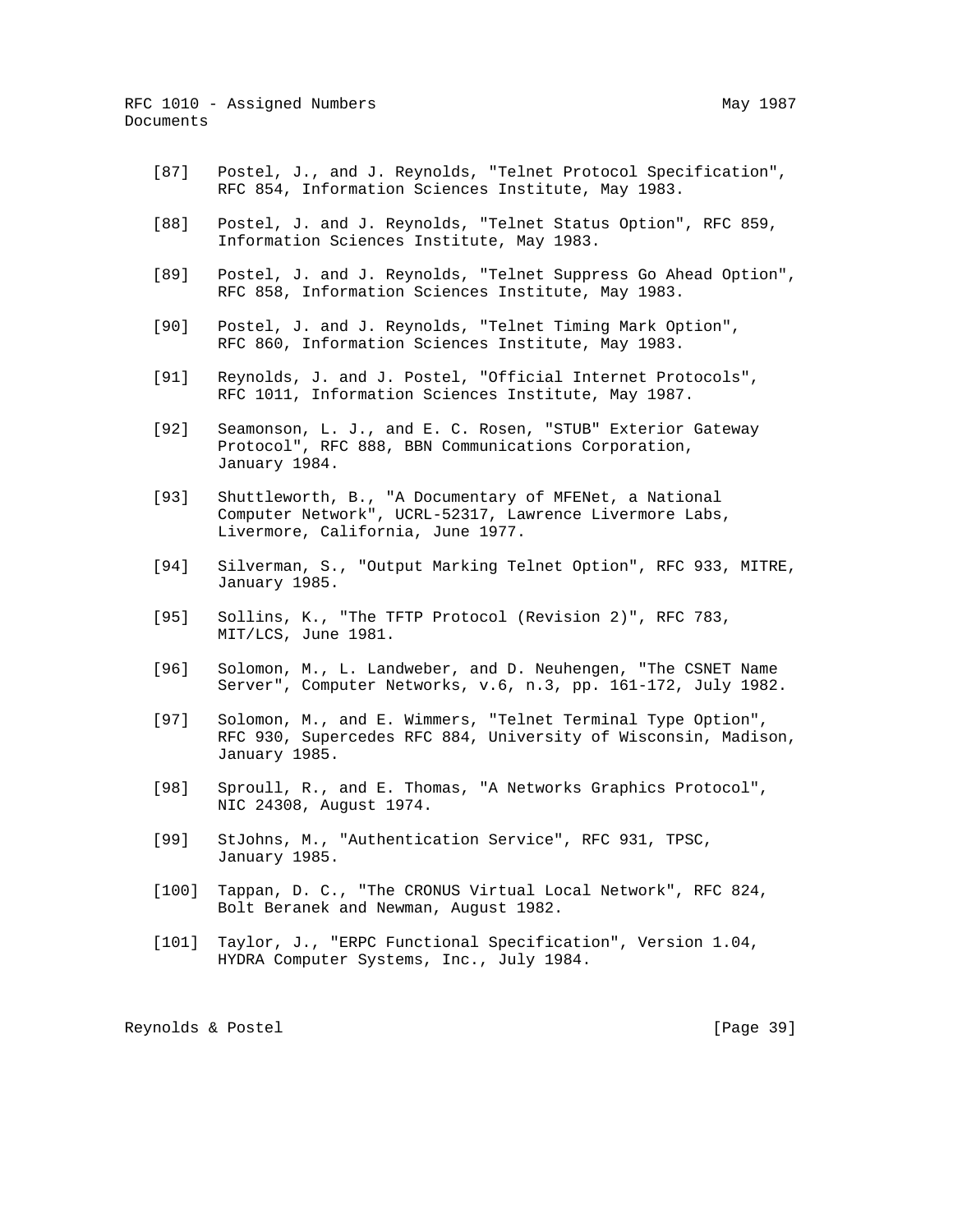- [102] "The Ethernet, A Local Area Network: Data Link Layer and Physical Layer Specification", AA-K759B-TK, Digital Equipment Corporation, Maynard, MA. Also as: "The Ethernet - A Local Area Network", Version 1.0, Digital Equipment Corporation, Intel Corporation, Xerox Corporation, September 1980. And: "The Ethernet, A Local Area Network: Data Link Layer and Physical Layer Specifications", Digital, Intel and Xerox, November 1982. And: XEROX, "The Ethernet, A Local Area Network: Data Link Layer and Physical Layer Specification", X3T51/80-50, Xerox Corporation, Stamford, CT., October 1980.
- [103] The High Level Protocol Group, "A Network Independent File Transfer Protocol", INWG Protocol Note 86, December 1977.
- [104] Tovar, "Telnet Extended ASCII Option", RFC 698, Stanford University-AI, July 1975.
- [105] Uttal, J, J. Rothschild, and C. Kline, "Transparent Integration of UNIX and MS-DOS", Locus Computing Corporation.
- [106] Velten, D., R. Hinden, and J. Sax, "Reliable Data Protocol", RFC 908, BBN Communications Corporation, July 1984.
- [107] Wancho, F., "Password Generator Protocol", RFC 972, WSMR, January 1986.
- [108] Winston, I., "Two Methods for the Transmission of IP Datagrams Over IEEE 802.3 Networks", RFC 948, University Of Pennsylvania, June 1985.
- [109] Khanna, A., and A. Malis, "The ARPANET AHIP-E Host Access Protocol (Enhanced AHIP)", RFC 1005, BBN Communications Corporation, May 1987.

Reynolds & Postel [Page 40]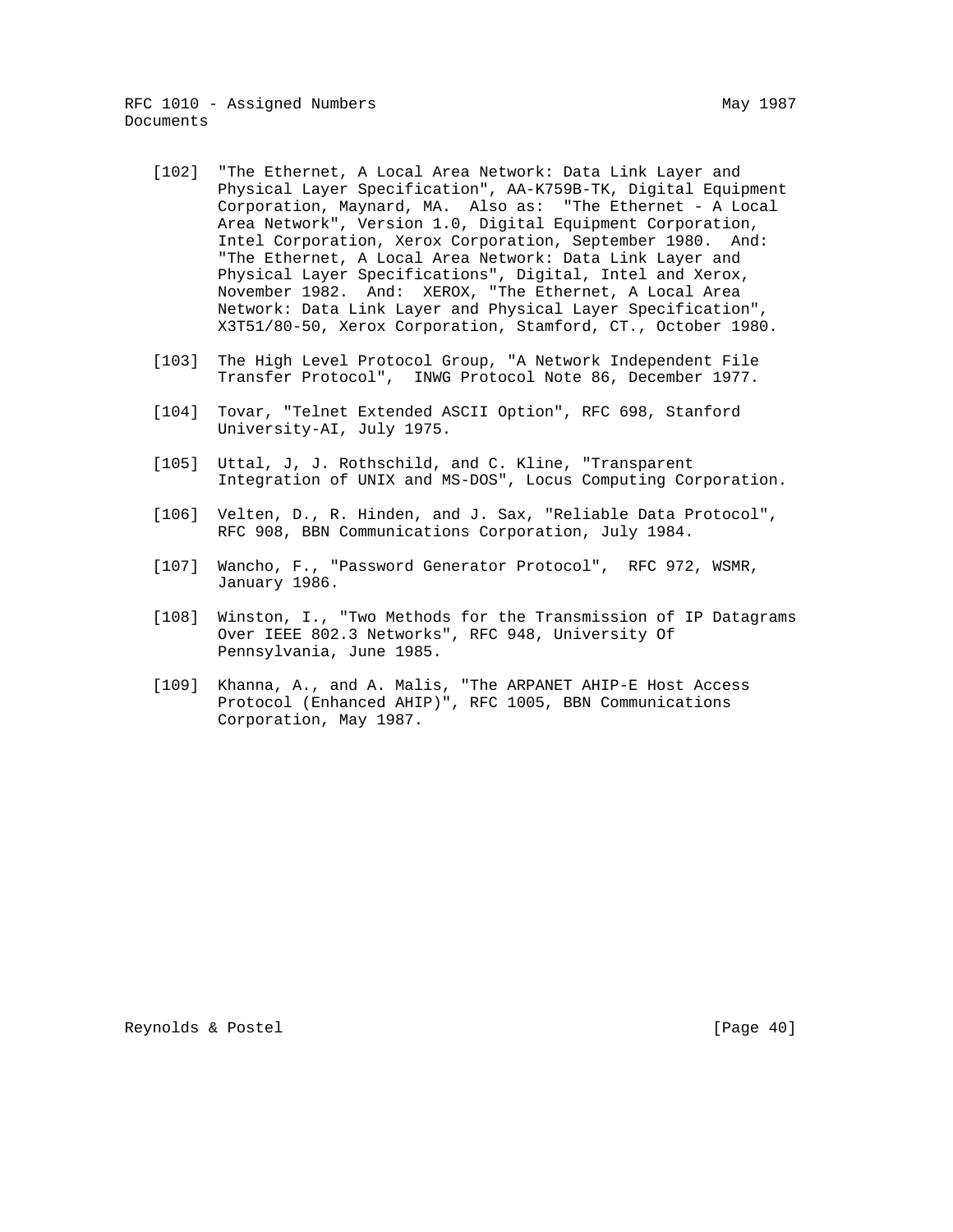# PEOPLE

| [AGM]       | Andy Malis        | BBN      | Malis@CCS.BBN.COM           |
|-------------|-------------------|----------|-----------------------------|
| [ AV ]      | Al Vezza          | MIT      | AV@XX.LCS.MIT.EDU           |
| [AXH]       | Arthur Hartwig    | UQNET    | $---none---$                |
| [BA4]       | Brian Anderson    | BBN      | baanders@CCQ.BBN.COM        |
| [BCH2]      | Barry Howard      | LLL      | Howard@LLL-MFE.ARPA         |
| [BN4]       | Bill Nowicki      | SUN      | Nowicki@SUN.COM             |
| [CAK]       | Chris Kent        | PURDUE   | CAK@PURDUE.EDU              |
| [DCP1]      | David Plummer     | MIT      | DCP@SYMBOLICS.ARPA          |
| [DDC1]      | David Clark       | MIT      | DClark@MIT-MULTICS.ARPA     |
| [DLM1]      | David Mills       | LINKABIT | Mills@D.ISI.EDU             |
| $[$ DPR $]$ | David Reed        | MIT-LCS  | Reed@MIT-MULTICS.ARPA       |
| [DT15]      | Daniel Tappan     | BBN      | Tappan@BBN.COM              |
| [DXD]       | Dennis J.W. Dube  |          | VIA SYSTEMS ---none---      |
| [DXG]       | David Goldberg    | SMI      | sun!dq@UCBARPA.BERKELEY.EDU |
| [EAK1]      | Earl Killian      | LLL      | EAK@S1-C.ARPA               |
| [EBM]       | Eliot Moss        | MIT      | EBM@XX.LCS.MIT.EDU          |
| [FJW]       | Frank J. Wancho   | WSMR     | WANCHO@SIMTEL20.ARPA        |
| [FRAN]      | Francine Perillo  | SRI      | Perillo@NIC.SRI.COM         |
| [GB7]       | Gerd Beling       | DFVLR    | GBELING@ISI.EDU             |
| [GEOF]      | Geoff Goodfellow  | SRI      | Geoff@SRI-CSL.ARPA          |
| [GXP]       | Gill Pratt        | MIT      | gill%mit-ccc@MC.LCS.MIT.EDU |
| [HCF2]      | Harry Forsdick    | BBN      | Forsdick@A.BBN.COM          |
| [HWB]       | Hans-Werner Braun | MICHIGAN | HWB@MCR.UMICH.EDU           |

Reynolds & Postel [Page 41]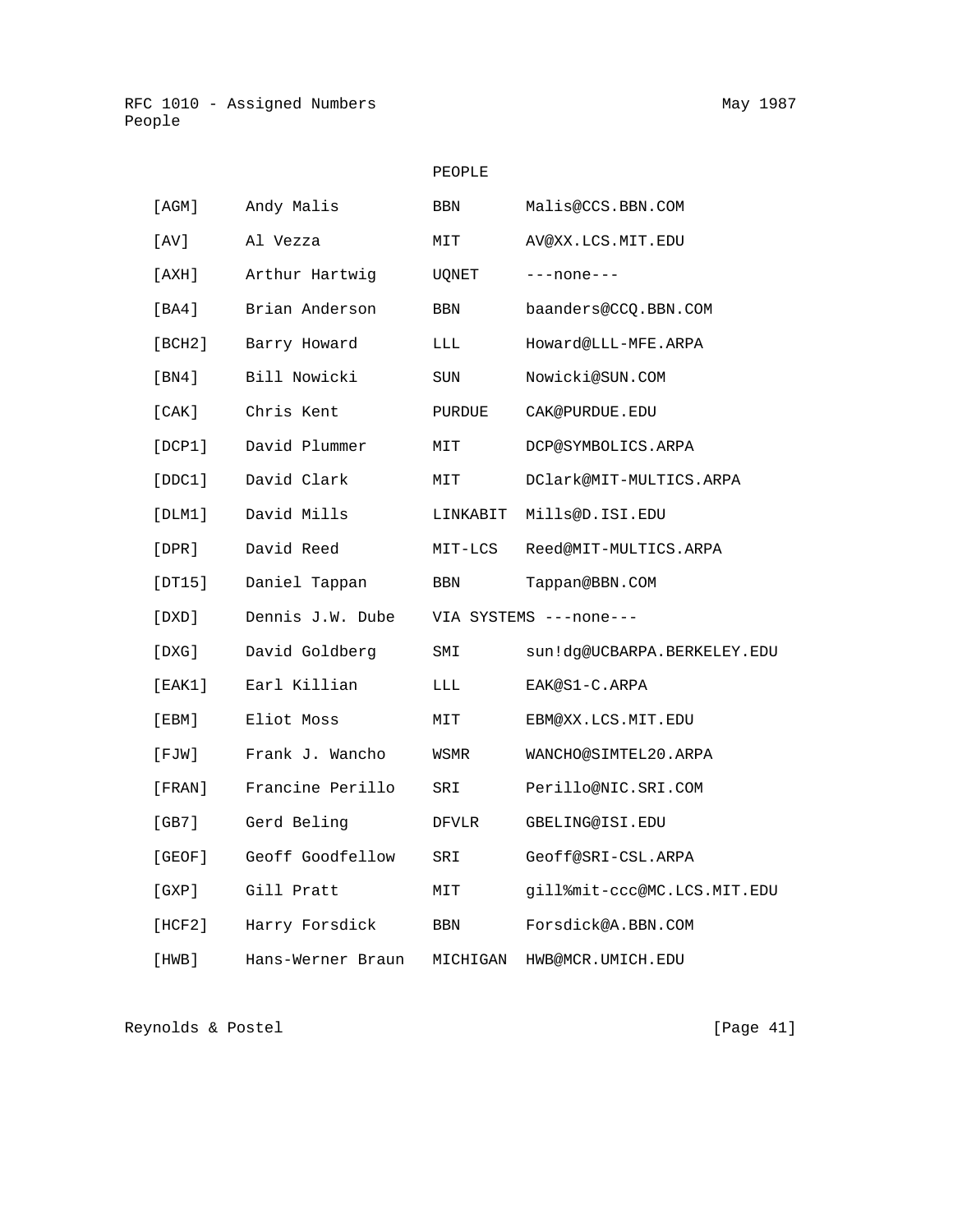| $[$ $IEEE]$           | Vince Condello          | IEEE     | $---none---$                 |
|-----------------------|-------------------------|----------|------------------------------|
|                       | [JAKE] Jake Feinler     | SRI      | Feinler@SRI-NIC.ARPA         |
|                       | [JBP] Jon Postel        | ISI      | Postel@ISI.EDU               |
| [JBW1]                | Joseph Walters, Jr. BBN |          | JWalters@CCX.BBN.COM         |
| [JD21]                | Jonathan Dreyer         | BBN      | JDreyer@CCV.BBN.COM          |
| [JFH2]                | Jack Haverty            | BBN      | Haverty@CCV.BBN.COM          |
| $[\, \mathrm{JFW}\,]$ | Jon F. Wilkes           | STC      | Wilkes@STC.ARPA              |
| $[\texttt{JGH}]$      | Jim Herman              | BBN      | Herman@CCJ.BBN.COM           |
| [JR17]                | John L. Robinson        | CANADA   | Robinson@DMC-CRC.ARPA        |
| $[\, \rm{JWF} \,]$    | Jim Forgie              | LL       | jwf@LL-EN.ARPA               |
| [JXE2]                | Jeanne Evans            | UKMOD    | JME%RSRE.MOD.UK@CS.UCL.AC.UK |
| [JXM]                 | Jeff Moqul              | Stanford | $---none---$                 |

| [JXM]  | Jeff Moqul        | Stanford   | $---none---$               |
|--------|-------------------|------------|----------------------------|
| [JXO]  | Jack O'Neil       | ENCORE     | $---none---$               |
| [JXP]  | Joe Pato          | Apollo     | apollo!pato@EDDIE.MIT.EDU  |
| [KLH]  | Ken Harrenstien   | SRI        | KLH@NIC.SRI.COM            |
| [LLP]  | Larry Peterson    | PURDUE     | llp@PURDUE.EDU             |
| [MA]   | Mike Accetta      | <b>CMU</b> | MIKE.ACCETTA@CMU-CS-A.EDU  |
| [MAE]  | Marc A. Elvy      | HARVARD    | elvy@HARVARD.EDU           |
| [MAS3] | Marc Solomon      | MDAC       | solomon@OFFICE-1.ARPA      |
| [MB]   | Michael Brescia   | <b>BBN</b> | Brescia@CCV.BBN.COM        |
| [MBG]  | Michael Greenwald | MIT-LCS    | Greenwald@MIT-MULTICS.ARPA |
| [MCSJ] | Mike StJohns      | TPSC       | StJohns@MIT-MULTICS.ARPA   |

[MLC] Mike Corrigan DDN Corrigan@DDN1.ARPA

[MKL1] Mark Lottor MIT MKL@NIC.SRI.COM

Reynolds & Postel [Page 42]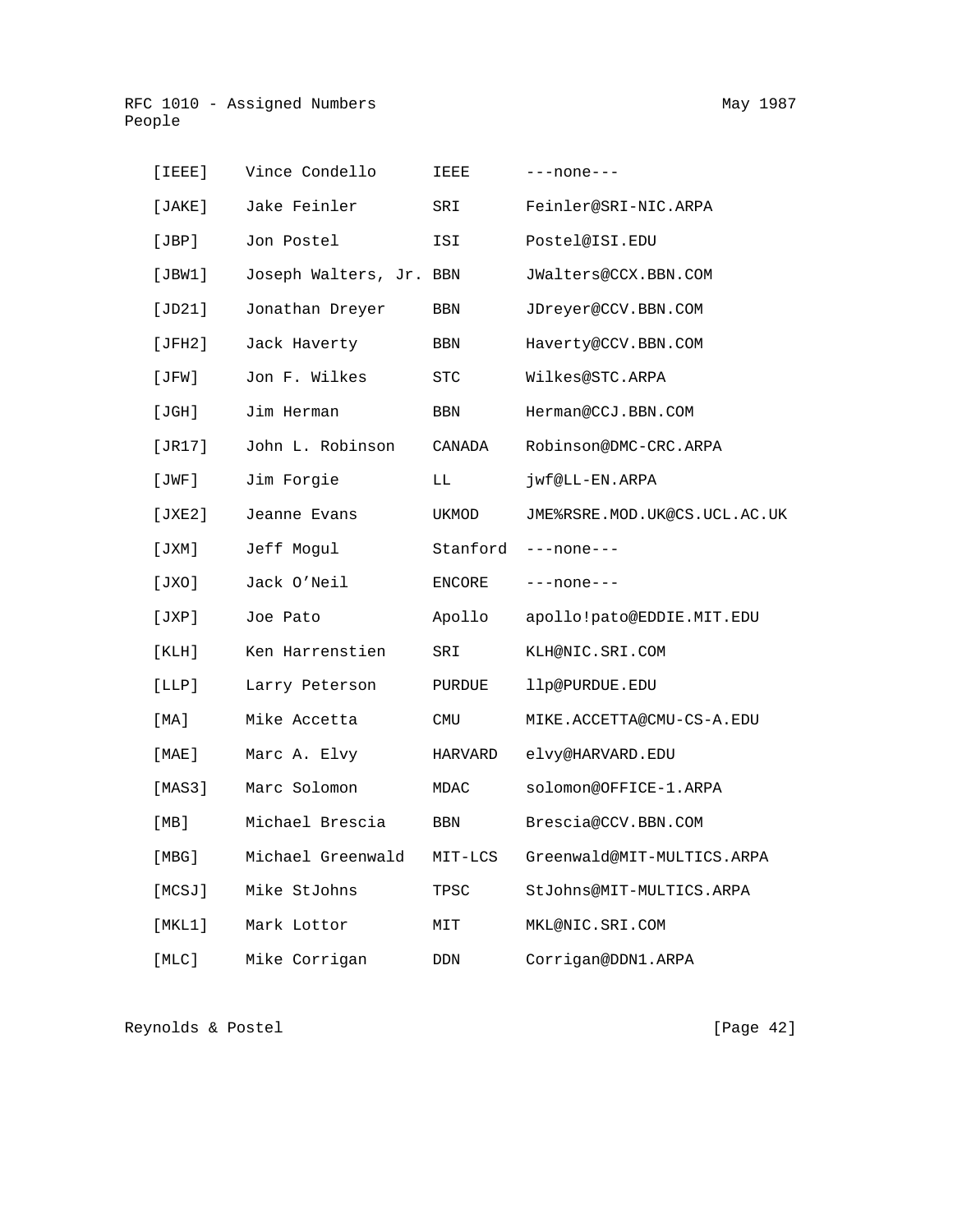| [MO2]         | Michael O'Brien           | RAND            | OBrien@RAND-UNIX.ARPA               |
|---------------|---------------------------|-----------------|-------------------------------------|
| [MRC]         | Mark Crispin              | <b>STANFORD</b> | Admin.MRC@SU-SCORE.STANFORD.EDU     |
| [MTR]         | Marshall Rose             | NRTC            | MRose@NRTC.ARPA                     |
| [MXB]         | Mike Berrow               |                 | Relational Technology<br>---none--- |
| [MXR]         | Mark A. Rosenstein        | MIT             | mark@BORAX.LCS.MIT.EDU              |
| [NC3]         | J. Noel Chiappa           | MIT             | JNC@XX.LCS.MIT.EDU                  |
| $[$ PAM $6$ ] | Paul McNabb               | RICE            | pam@PURDUE.EDU                      |
| [PHD1]        | Pieter Ditmars            | BBN             | pditmars@CCX.BBN.COM                |
| [PK]          | Peter Kirstein            | UCL             | Kirstein@ISI.EDU                    |
| [PL4]         | Phil Lapsley              | <b>BERKELEY</b> | phil@UCBARPA.BERKELEY.EDU           |
| [PM1]         | Paul Mockapetris          | ISI             | Mockapetris@ISI.EDU                 |
| $[$ PXD $]$   | Pete Delaney              | ECRC            | pete%ecrcvax@CSNET-RELAY.ARPA       |
| [RDB2]        | Robert Bressler           | <b>BBN</b>      | Bressler@CCW.BBN.COM                |
| [RH6]         | Robert Hinden             | <b>BBN</b>      | Hinden@CCV.BBN.COM                  |
| [RHT]         | Robert Thomas             | BBN             | BThomas@F.BBN.COM                   |
| [RN6]         | Rudy Nedved               | CMU             | Rudy.Nedved@CMU-CS-A.EDU            |
| [RTB3]        | Bob Braden                | ISI             | Braden@ISI.EDU                      |
| [RWS4]        | Robert W. Scheifler ARGUS |                 | RWS@XX.LCS.MIT.EDU                  |
| [RXM]         | Robert Myhill             | <b>BBN</b>      | Myhill@CCS.BBN.COM                  |
| [SA1]         | Sten Andler               | ARPA            | andler.ibm-sj@RAND-RELAY.ARPA       |
| [SA2]         | Saul Amarel               | ARPA            | Amarel@ISI.EDU                      |
| [SC3]         | Steve Casner              | ISI             | Casner@ISI.EDU                      |
| [SGC]         | Steve Chipman             | BBN             | Chipman@F.BBN.COM                   |
| [SHB]         | Steven Blumenthal         | $_{\rm BBN}$    | BLUMENTHAL@VAX.BBN.COM              |

Reynolds & Postel [Page 43]